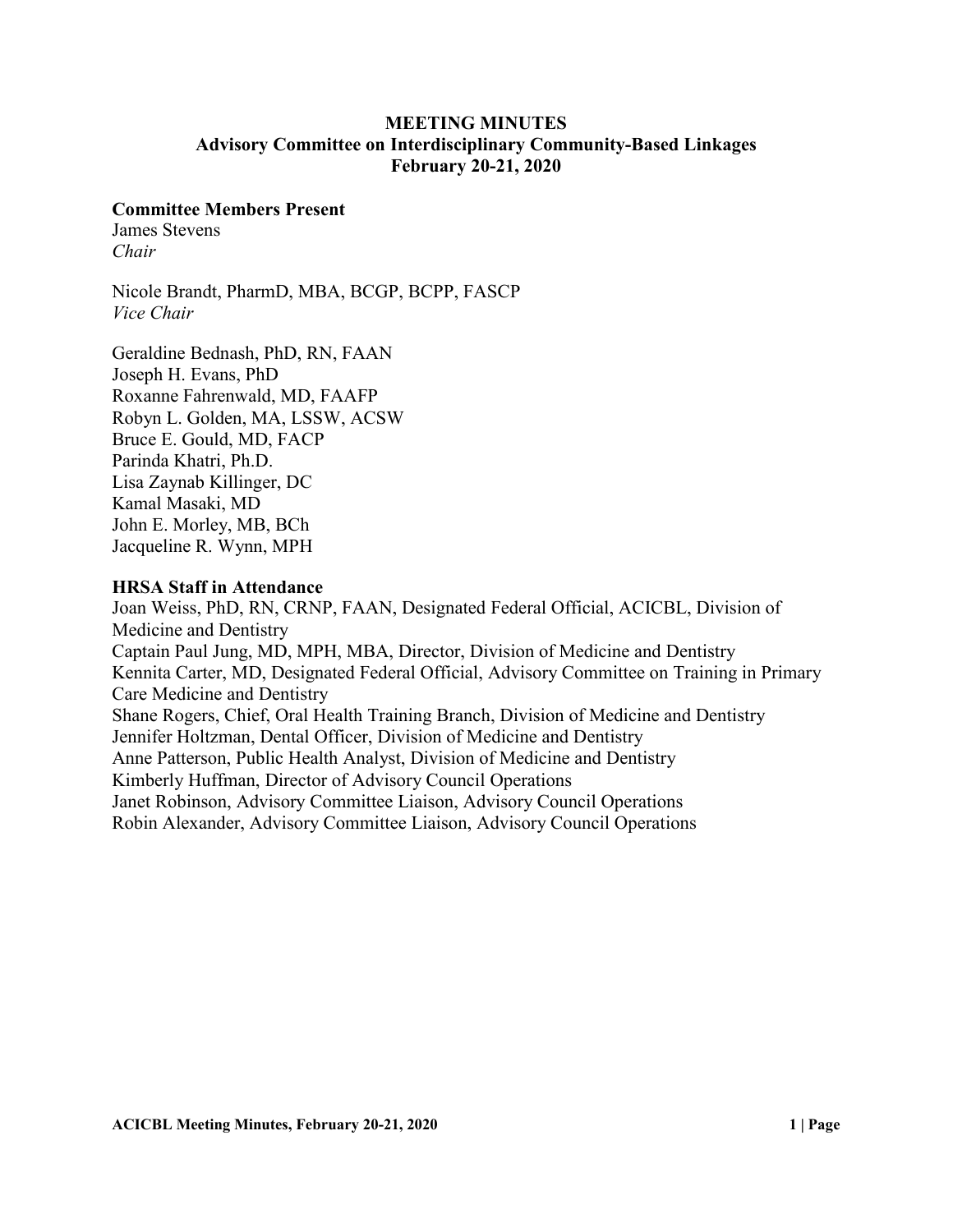### **Day 1-May 16**

### **Introduction**

The Advisory Committee on Interdisciplinary, Community-Based Linkages (ACICBL) convened its meeting at 8:30 AM, on Thursday, February 20, 2020. The meeting was conducted in-person and via webinar and teleconference from the headquarters of the Health Resources and Services Administration (HRSA), 5600 Fishers Lane, Room 5E29, Rockville, MD 20852. Dr. Joan Weiss welcomed the Committee, thanked them for their work, took roll call, and gave instructions regarding meeting participation. All of the members were in attendance except Dr. Zaldy Tan. Mr. Stevens confirmed that a quorum was present.

## **DAY 1**

### **Approval of Previous Meeting Minutes**

Mr. Stevens said he would accept motions to adopt minutes from the Committee's last meeting. Dr. Morley moved to adopt the minutes, seconded by Dr. Evans. The Committee unanimously adopted the minutes without additions or corrections.

### **Welcome**

Dr. Weiss thanked the meeting planning Committee, Dr. Khatri, Dr. Gould, Ms. Golden, Mr. Stevens, and Dr. Brandt, for their efforts to recruit the day's speakers. Dr. Weiss then reviewed the meeting agenda. She invited HRSA staff to introduce themselves. She explained that Dr. Brenner's and Dr. Fendrick's presentation slides could not be shared publicly. Dr. Weiss said the Committee was charged with making recommendations regarding workforce development relevant to HRSA's Area Health Education Center (AHEC), geriatrics, and behavioral and mental health programs.

### **Introductory Discussion**

Mr. Stevens asked the Committee to identify key issues related to payment reform. Dr. Khatri said that the workforce needs training in areas beyond clinical competencies. Clinicians need to understand quality and efficiency metrics and data, and how these data are being tracked. Clinicians and their teams need to consider how to respond to quality measurement. She noted that quality and efficiency data are flawed, difficult to use, and defined and collected inconsistently. Dr. Gould concurred. He added that, while the Committee previously had recommended that population health should be the basis for decisions regarding care delivery, current systems are mostly fee-for-service and driven by cost. He pointed out that even systems that are labeled global and value-based have fee-for-service components, and lack quality measures based on outcomes. Dr. Gould stated that global value-based systems are necessary for providers to use data to improve metrics such as reducing hospital and emergency department visits, because, in the current system, it is not profitable to keep people healthy. It is always difficult to make changes that involve reducing profit for some parties. Dr. Gould noted that behavioral health services will be underutilized in fee-for-service systems. To achieve behavioral health payment reform, the system must regard behavioral health as an essential element of health, and must support primary prevention services that result in valued behavioral health outcomes.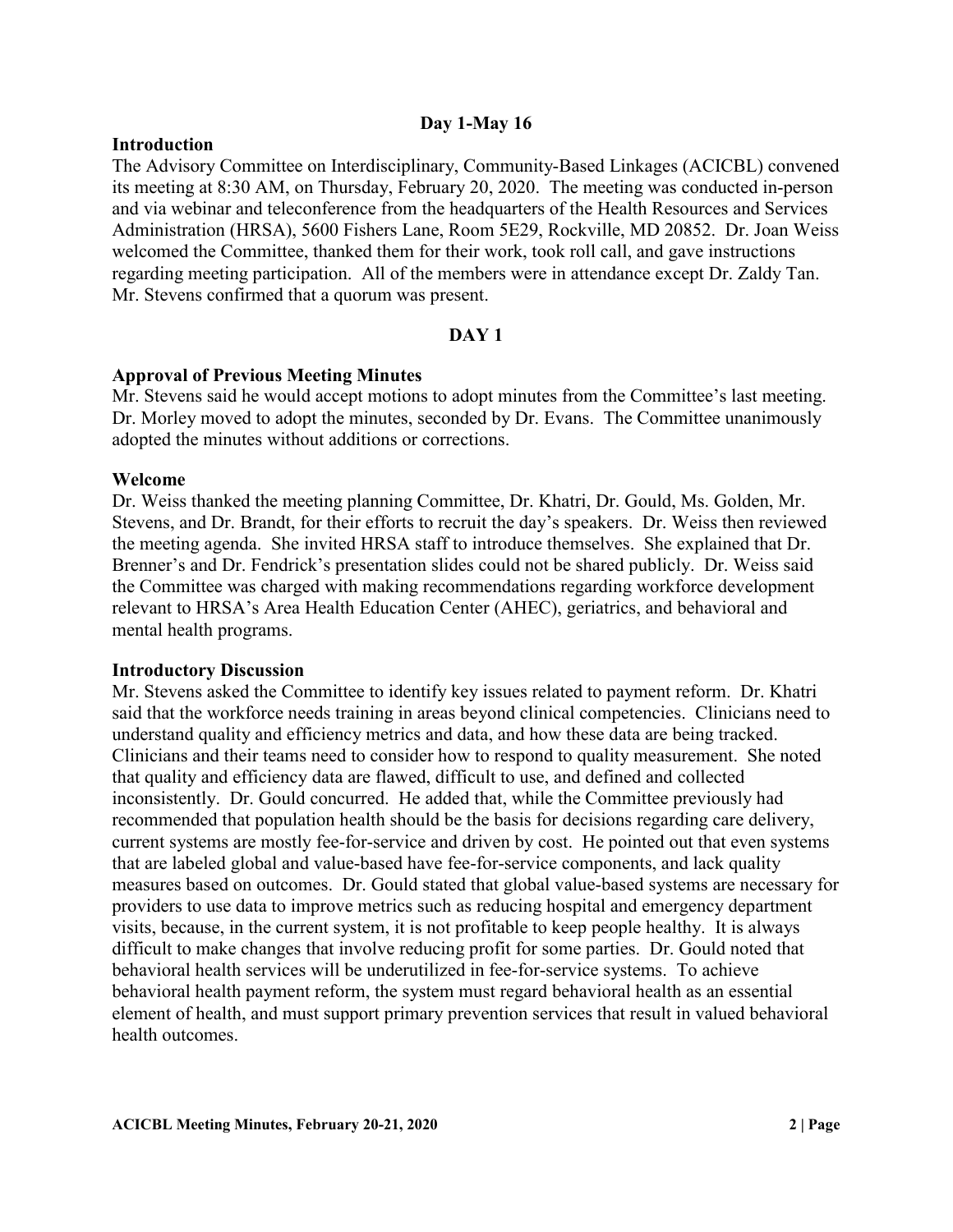Dr. Fahrenwald recalled a quote that the US currently is using a 1990s payment system for a 1980s medical system. She stated that payment reform tends to focus on how to adjust current systems to address needs rather than on initiating a new system, because developing a new system is very challenging. However, a new system may be necessary. Payment systems should evolve as medicine evolves and that definitions of quality vary widely and are not always evidence-based or patient-centered. The healthcare system is not structured to incorporate patients' input about what they want from a clinical visit. The system paternalistically defines quality without considering patient priorities. Dr. Masaki concurred and noted that payment transformation involves administrative burden that burns out physicians.

Dr. Bednash agreed with previous comments. She is a board member for a large healthcare corporation, which prioritizes healthcare quality. She stated that providers are motivated to provide better care, but do not know how. They do not understand quality metrics. Several stakeholders are invested in quality improvement and would be interested in forming partnerships, such as academic-practice partnerships, to make progress toward system transformation.

Dr. Evans echoed Dr. Khatri's point that better measures of quality are needed. He said that a managed care corporation representative had told him (Dr. Evans) that his system used only two quality measures: reducing hospital stays and reducing emergency department use. Patient outcome measures and experiences, the factors that led to reduced service use are not considered. Dr. Evans stated that those factors should be central to quality measures, otherwise purported "quality" measures are not of quality but of economy.

Dr. Morley said that machine learning and telehealth are critical influences on the direction of medical care. Telehealth reduces the need for emergency department and urgent care, and can be a vehicle for behavioral healthcare. Payment reform should consider these influences and fair reimbursement as technology changes care delivery and quality. Policy recommendations should focus on the future and on improving administration of healthcare systems. Recommendations for system redesign should consider the projected shortage of primary care physicians, the role of advanced practice nurses in addressing this shortage, and how to address payment in order to ensure quality healthcare as these changes occur.

Mr. Stevens said rural and frontier medicine is funded through the Community Health Center system, which ACICBL can influence directly. He asked if this is a fee-for-service system and if the Committee can make recommendations about payment structure in this system. He pointed out that HRSA is training providers through the Community Health Center systems. After graduation trainees could implement lessons they learn about payment during training.

Dr. Khatri stated she works in a Federally Qualified Health Center (FQHC) and more than half of its contracts have a value-based, global component. The system mostly serves rural areas, some of which do not have internet access. Transformation should include early workforce training experiences and trainees must be aware that they will be a critical influence on payment reform.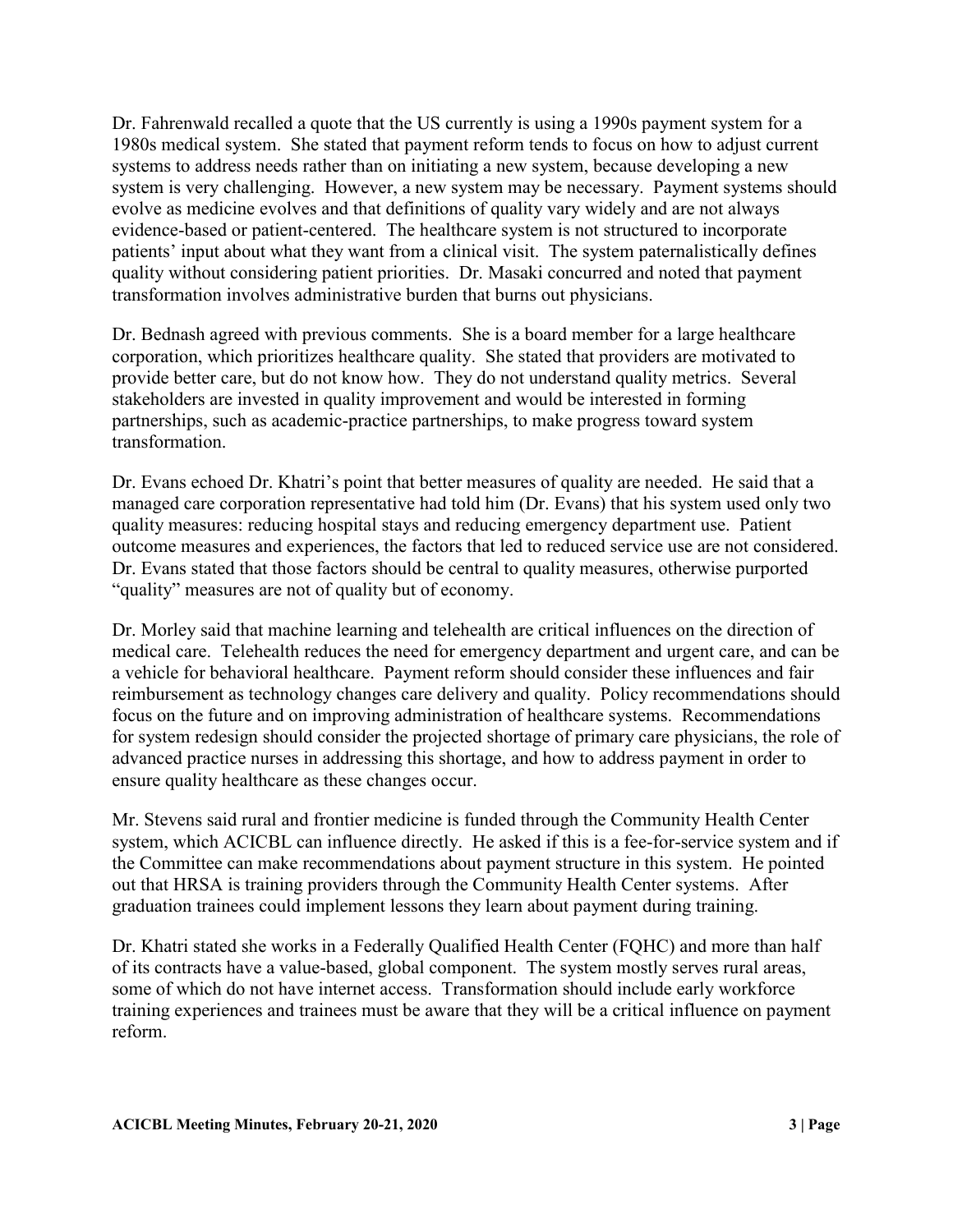Dr. Brandt noted changes in payment structure should reflect changes in care delivery related to interprofessional models. Trainees should learn how system-level changes improve care. This could be accomplished through training in Area Health Education Centers (AHECs), behavioral health education programs, and the Geriatrics Workforce Enhancement Program (GWEP).

Dr. Fahrenwald stated that the Accreditation Council for Graduate Medical Education (ACGME), which is responsible for accrediting residency and scholarships, has a workgroup currently developing a healthcare leadership scholarship for physicians. This workgroup includes Community Health Center representatives. The scholarship will support training in healthcare administration and leadership. Dr. Fahrenwald expressed concern that nursing education is developing a parallel residency system. She said the Committee should consider a recommendation for interdisciplinary residency training in which nurses and doctors train together to prepare to practice together. This would be especially valuable preparation for providers who will serve remote rural areas where broad competencies are needed. Dr. Bednash said the Veterans Administration (VA) has applied this training approach successfully in master's and doctoral level programs.

Dr. Killinger agreed that patients' goals, not profit, should be at the center of system transformation. She said that alternative and complementary healthcare providers should provide input on payment reform. Alternative and complementary healthcare lowers costs and increases patient satisfaction. It is important while the Nation experiences an opioid crisis, to consider evidence-based alternative pain treatments, such as chiropractic care. When this approach has been implemented, it has lowered costs and prevented addiction.

Dr. Morley stated that the Centers for Medicare & Medicaid Services (CMS) requires providers to document providing several services that are not relevant to most patients, taking up nearly all of a 10-minute visit, instead of asking the patient what is most important to him or her and addressing that concern. Since CMS requires this for reimbursement, physicians learn to focus on completing documentation of requirements rather than listen to patients. Dr. Morley said reform should address this concern.

# **Better Care at Lower Cost: Integrated Care Models for Patients with Complex Needs**

# *Jeffrey Brenner, MD Senior Vice President, Clinical Redesign UnitedHealthcare Community and State*

Dr. Weiss welcomed Dr. Jeffrey Brenner. Dr. Brenner stated that he was trained as a family physician. He practiced for about 20 years in Camden, New Jersey. He also worked to found and administer a non-profit collaborative of local hospitals, non-profit organizations, and primary care practices that focused on how to improve care delivery to patients with complex care needs. Dr. Brenner has worked at UnitedHealthcare for 3 years. He joined UnitedHealthcare because he believed his work could provide a platform for scaled evidencebased practice. UnitedHealthcare provides coverage for approximately seven million Medicaid patients in 30 States. He reports directly to the Chief Executive Officer of Medicaid and he

**ACICBL Meeting Minutes, February 20-21, 2020 4 | Page**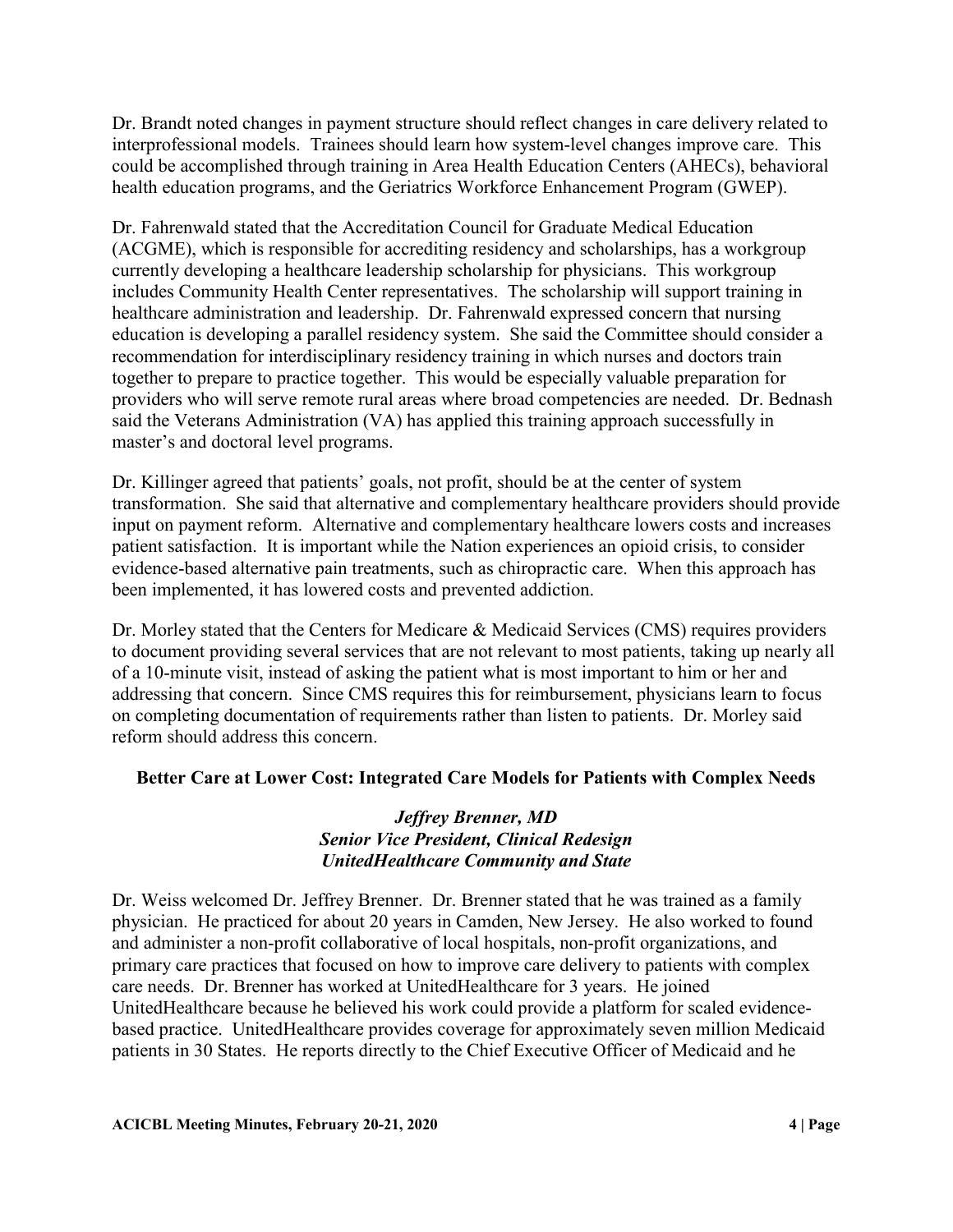oversees the Clinical Redesign Team, which works to build models of direct care that improve quality and reduce costs.

Dr. Brenner stated that healthcare providers are often reluctant to have patients share their stories publicly, because of the Health Information Portability and Accountability Act (HIPAA). However, it can be empowering to patients to be spokespeople for better care. He said that several patients had given him permission to share their stories during his presentation.

Dr. Brenner described an experimental healthcare program implemented in Phoenix, Arizona about 3 to 3 1/2 years ago. Arizona requires insurers to set aside cash reserves. United Healthcare received permission from the State to loan \$22 million from cash reserves to a nonprofit organization at a very low interest rate. The organization used the money to buy two apartment buildings, with about 400 units total, then set aside about 70 apartments for United Healthcare's program. UnitedHealthcare identifies patients whose care costs more than \$50,000 annually, mostly due to emergency department and skilled nursing facility utilization and offers them housing in these apartments as well as social services. Patients can enter housing directly from the hospital or skilled nursing facility. The program applies a Housing First approach. Participants can be intoxicated or have untreated mental illness. Studies have found that housing facilitates healing and motivation to engage in treatment.

Dr. Brenner said that this Housing First approach that does not require sobriety or engagement in treatment for any mental health problems was not developed at UnitedHealthcare, but by Dr. Sam Tsemberis of New York. UnitedHealthcare is working to adopt this model to serve medically complex patients and to determine what is necessary to scale the approach. UnitedHealthcare members in Maricopa County who are homeless use the emergency department nine times more often, are admitted to the hospital six times more often, and have medical costs three times as much as other patients. Patients need better services, and UnitedHealthcare seeks to reduce its costs. Dr. Brenner's team is working to address both needs.

Dr. Brenner said that a major consideration for healthcare payment reform is whether insurance companies should administer social benefits and whether managed care should integrate payment for medical, behavioral, and social services. This approach requires responsible fiscal management and administration. The following are examples of several patients who participate in the program. One patient had a diabetic foot ulcer and lived in his car. His care costs averaged \$20,000 per month. After participating in the Housing First program, the average monthly cost for this patient's care was \$400, with no emergency department or inpatient service utilization. Another homeless patient, used an electric wheelchair, and did not unpack when placed in housing because she did not believe it would last. She had a history of early life trauma. Her average monthly medical expenses were \$7,000. After program participation her costs dropped to \$2,000 per month with about half as many emergency department visits, more than 60 percent fewer admissions to inpatient care, and nearly 70 percent fewer days in inpatient care.

Dr. Brenner said many complex patients have a history of adverse childhood experiences, including physical or sexual abuse. This kind of toxic stress changes neuroanatomy and one's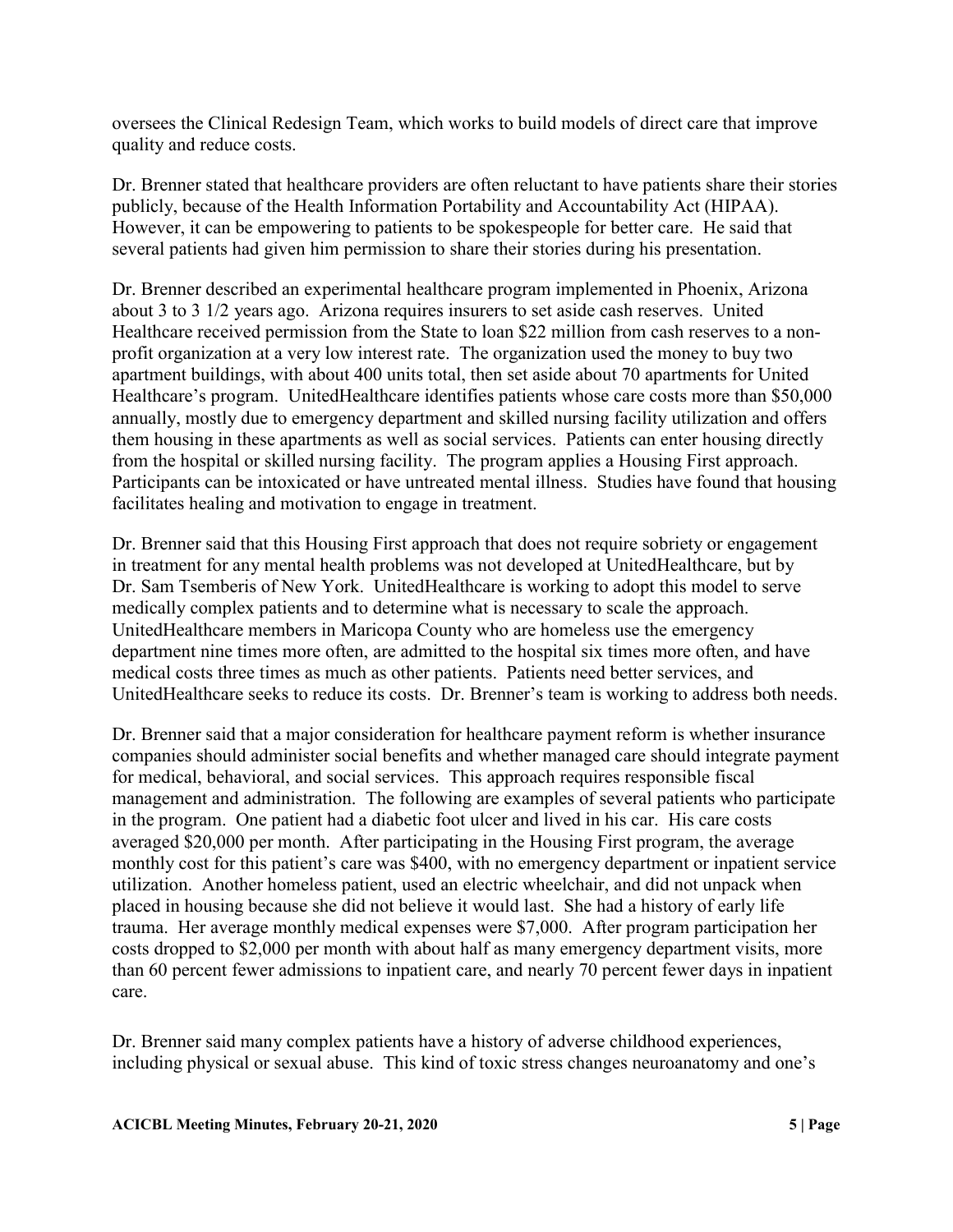ability to navigate life. Extreme childhood adversity can reduce life expectancy by 25 years and impair ability to form trusting relationships. The UnitedHealthcare Housing First model resulted in significant reductions in emergency department, skilled nursing facility, and hospital utilizations and in monthly healthcare costs. Dr. Brenner emphasized the importance of including a control group in evaluating impact on outcomes for outliers. With no treatment, patients with high medical costs will dramatically reduce utilizations due to a tendency to regress toward the mean. He said that the treatment group's reduction in emergency department visits was 8 to 19 percent greater than the control group's reduction, and the cost reduction is 9 to 13 percent greater.

Dr. Brenner said that UnitedHealthcare initially delivered wraparound services, then determined that this would not support rapid scaling, which would require purchasing services. UnitedHealthcare developed a process for requesting proposals from vendors that would support its healthcare delivery philosophy. This model pays community vendors a capitated monthly rate for rent and wraparound services. Dr. Brenner said that Medicaid funds cannot be used for housing, so other funding sources will be necessary for scaling the model. UnitedHealthcare has successfully applied its approach in single-site, scattered-site, and congregant group homes. While housing type is not related to outcomes, vendor experience is.

Dr. Brenner noted that the intervention's cost savings are due to reductions among the 25 percent of participants with the highest healthcare costs. Participants in the lowest cost quartile are more likely to increase than to decrease costs. These results align with those of a randomized controlled trial of a Medicare chronic care demonstration project conducted about 12 years ago, which showed that encouraging people to see a doctor increases visits. However, services that are delivered to complex patients in typical healthcare delivery systems do not make these patients better. Therefore, costs increase but care does not necessarily improve. Dr. Brenner emphasized that the intervention he described is not proposed as a solution to homelessness but as an approach to serve people experiencing homelessness and complex medical problems. He said that even advanced models for addressing homelessness do not serve the needs of medically complex patients. UnitedHealthcare has conducted detailed analyses of return on investment. Over the past 2 years, about half of patients in the UnitedHealthcare intervention have not used hospital services; about one quarter have not changed frequency of health service utilization; and about one quarter use healthcare services more frequently.

Most patients graduate from the program within 12 months. UnitedHealthcare is working to improve its processes to reduce length of time in the intervention. Assistance in applying for Social Security Income and housing are keys to success. It is difficult to complete these applications while experiencing homelessness. People who lose sobriety while living in shelters and waiting for housing often are evicted from shelters and lose their place on a housing waiting list. Only 20 to 30 percent of people living in shelters for people who are homeless successfully transition to permanent housing, compared with 90 percent of people in Housing First programs. Dr. Brenner said shelters are a failed model. If they were pills, they would be considered dangerous and removed from the market in favor of Housing First.

UnitedHealthcare also is exploring models of home-based primary care. Many people are unable to leave their homes for reasons that include dependence on a respirator and quadriplegia.

### **ACICBL Meeting Minutes, February 20-21, 2020 6 | Page**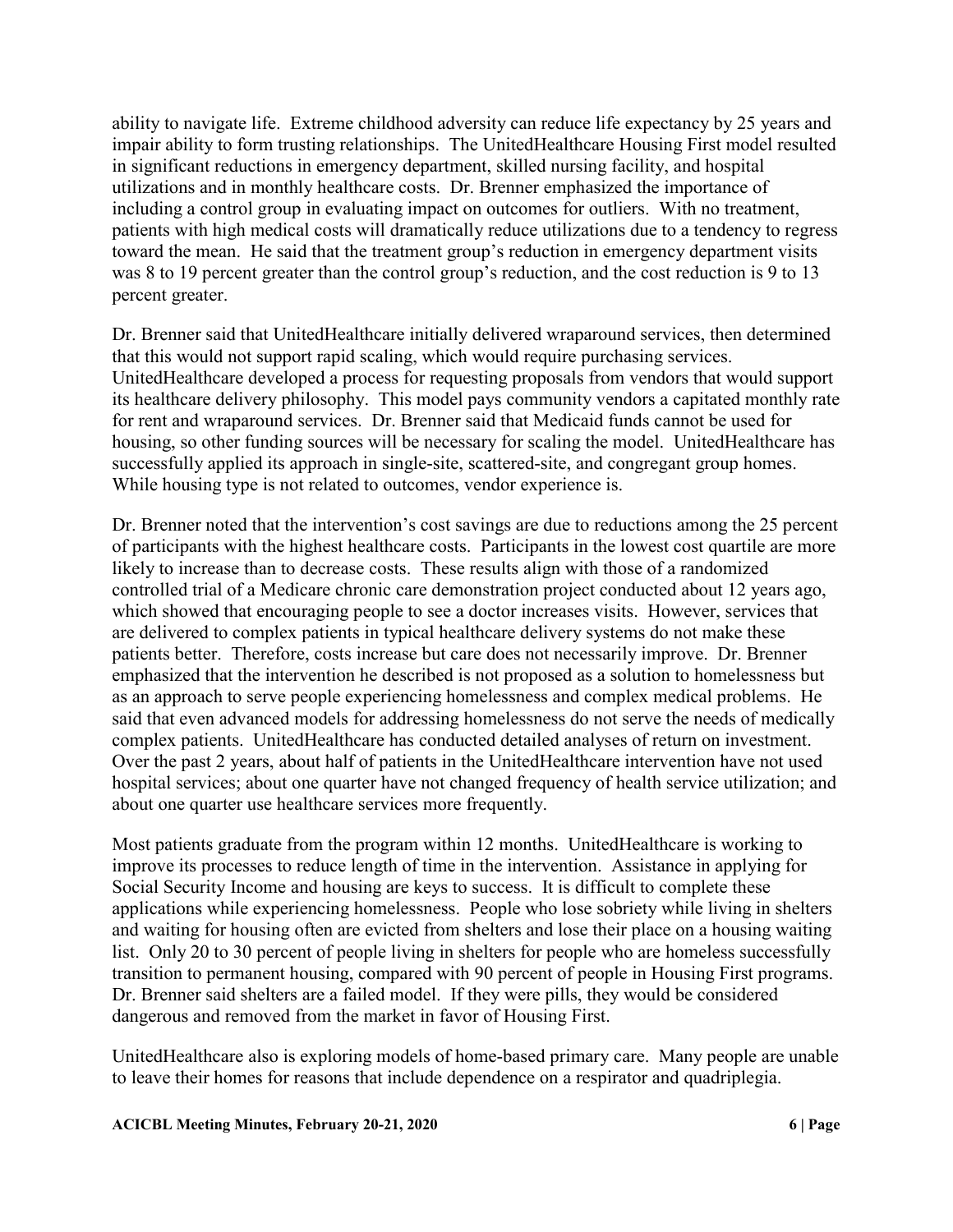Medicaid pays for transportation to medical care. Patients are carried on stretchers to an ambulance that transports them to facility waiting rooms, often to wait for more than an hour. Care providers often lack the skills to treat patients who are not ambulatory. Patients often are frustrated at having to wait for more than an hour for a 15-minute visit, and respond to this frustration by avoiding care. It is more economical to conduct home visits to these patients.

Dr. Brenner stated that complex patients often are misdiagnosed. He gave an example of a patient who was misdiagnosed with and treated for multiple sclerosis when she had Parkinson's disease. UnitedHealthcare staff assisted her in arranging to see a neurologist, who correctly diagnosed and treated her, resulting in her no longer needing a wheelchair. Mood disorder with severe trauma is often misdiagnosed as bipolar disorder, due to severe irritability being a common symptom that is lessened by the sedative drugs prescribed to treat bipolar disorder.

Medical complexity is a core problem with getting appropriate treatment from typical care delivery. Many patients may be confused by what physicians say and recommend during a 15 minute visit, but few will be hospitalized as a result, even those with mild-to-moderate chronic conditions such as diabetes or hypertension. Those with more severe chronic disease, behavioral or mental health disorders, and/or are experiencing social risk factors are not adequately served by 15-minute clinical encounters. Providers and systems are not prepared to respond to these patients' needs. Psychiatric medicine check clinics may dismiss patients for not appearing for one or two appointments. These clinics often are staffed by new residents who are not adequately supervised and/or serve no more than one half day per week, which does not support continuity of care. Most of these residents do not want to pursue careers in primary care, and may be less likely to deliver adequate services to complex patients.

Dr. Brenner asserted that successfully serving complex patients requires integrated, co-located care. He suggested considering the development of a separate track for serving complex patients, similar to distinguishing primary, urgent, and emergency care, which led to increased efficiency. Using the same approach to delivering primary care to patients of all levels of complexity is inefficient, and exhausting to providers. A separate delivery track for complex patients with co-located services, especially with models tailored for specific population's needs such as the models applied at Ryan White HIV/AIDS Program (RWHAP) clinics, Programs of All-inclusive Care for the Elderly, and Housing First, would serve patients' needs better, increase efficiency, and reduce costs. Staff for these programs need to be trained in how to serve complex patients, especially in brain science related to behavioral health and addiction, and the psychology of people's motivations. Providers typically do not understand why people engage in self-destructive behavior, which is often due to a history of trauma and/or adverse childhood experiences. Healthcare providers tend to give directions assuming that patients will change their behaviors if they fear the consequences of not doing so. However, this approach is not effective. Most providers do not understand because their personal history and motivations are different from those of their complex patients. Healthcare providers tend to be achievementoriented with a history of being encouraged by supportive parents. They often become frustrated with traumatized patients who repeatedly return to care after not following medical recommendations. Providers often conduct excessive tests on and over-prescribe medications for these patients rather than identify and address root causes of high-risk behavior such as trauma and adverse childhood experiences. Medical and nursing schools often do not provide training

#### **ACICBL Meeting Minutes, February 20-21, 2020 7 | Page**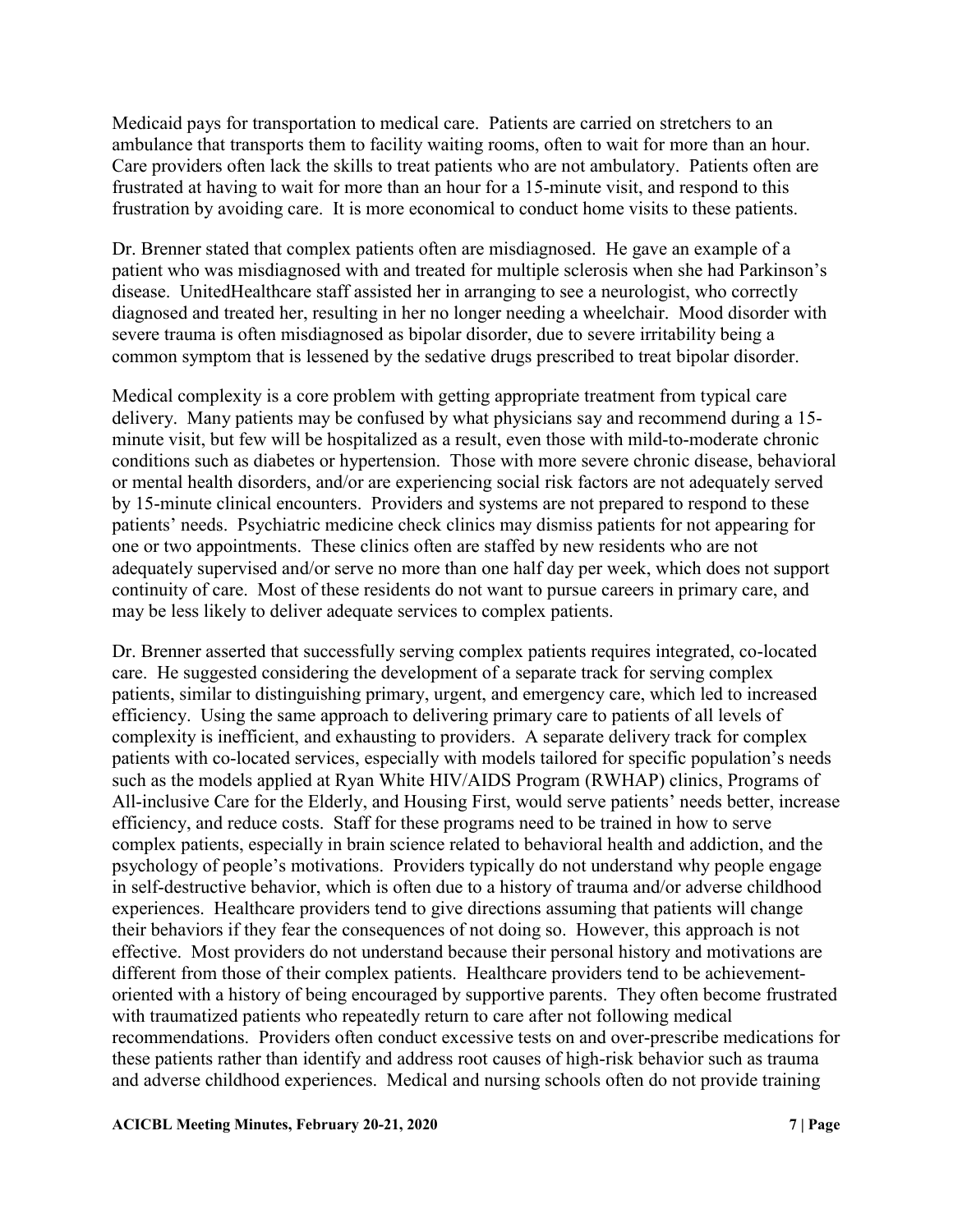about the effects of adverse childhood experiences or trauma-informed care. UnitedHealthcare developed a 12-week training program on modern tools for behavior change. Participants earn continuing education units through this program.

### *Discussion*

Dr. Killinger thanked Dr. Brenner for acknowledging that achieving improved outcomes requires changing approaches to care delivery. She said the approaches presented exemplified what the Committee had recommended during the initial discussion of this meeting.

Dr. Evans stated when physicians or psychiatrists must treat a patient with a mental health issue that is difficult to specify, they must make a diagnosis in order to be reimbursed. Recently, providers have tended to diagnose bipolar disorders in these cases. The side effects of medications to treat bipolar disorder are dangerous. Models of value-based care must consider the risks of requiring diagnoses in unclear cases.

Dr. Bednash asked what competencies, other than understanding modern tools for behavioral change, new clinicians need in order to deliver quality care to complex patients. She also asked what Dr. Brenner believed was the potential for scaling the Housing First intervention he described for patients who are homeless and/or have complex needs. In answer to the first question, Dr. Brenner stated that medical and nursing school curricula are dense. Most training is in inpatient settings, which allows students to learn about a broad range of pathology. However, more training should be done in outpatient settings. Determining how to increase training in outpatient settings has been as issue for 30 years. FQHCs make an important contribution to training in outpatient settings. However, the United States generally is not committed to supporting primary care. Primary care providers are not paid reasonably due to current fee schedules based on the relative value unit system. Attention to this issue cycles approximately every 20 years. Dr. Brenner noted professional training should include training providers to be comfortable with people who are frail, elderly, or living with severe disabilities. Providers often complete training with no experience serving these patients.

In answer to the second question, Dr. Brenner said that America's housing crisis is a political problem and that the country lacks the political will to solve it. He said that people often look for solutions in technology, especially digital technology, to solve challenging problems, rather than acknowledge that technology is only one of many ways to address a problem in a new way. Housing First and Rapid Rehousing interventions have resulted in new insight about how to serve diverse subpopulations of people experiencing homelessness. One challenge to eliminating homelessness is people not wanting housing intervention sites in their communities. Local zoning and planning boards often block development, resulting in less affordable housing. In addition, low wages make housing unaffordable to many Americans, resulting in many lowincome families living in shelters, and in people with addiction and mental health issues less able to get the treatment they need. This can be changed through facilitating effective interventions such as Housing First with wraparound services.

Dr. Khatri stated that providers do not get adequate training in how to provide effective preventive care for patients with rising health risk, and that the necessary services, such as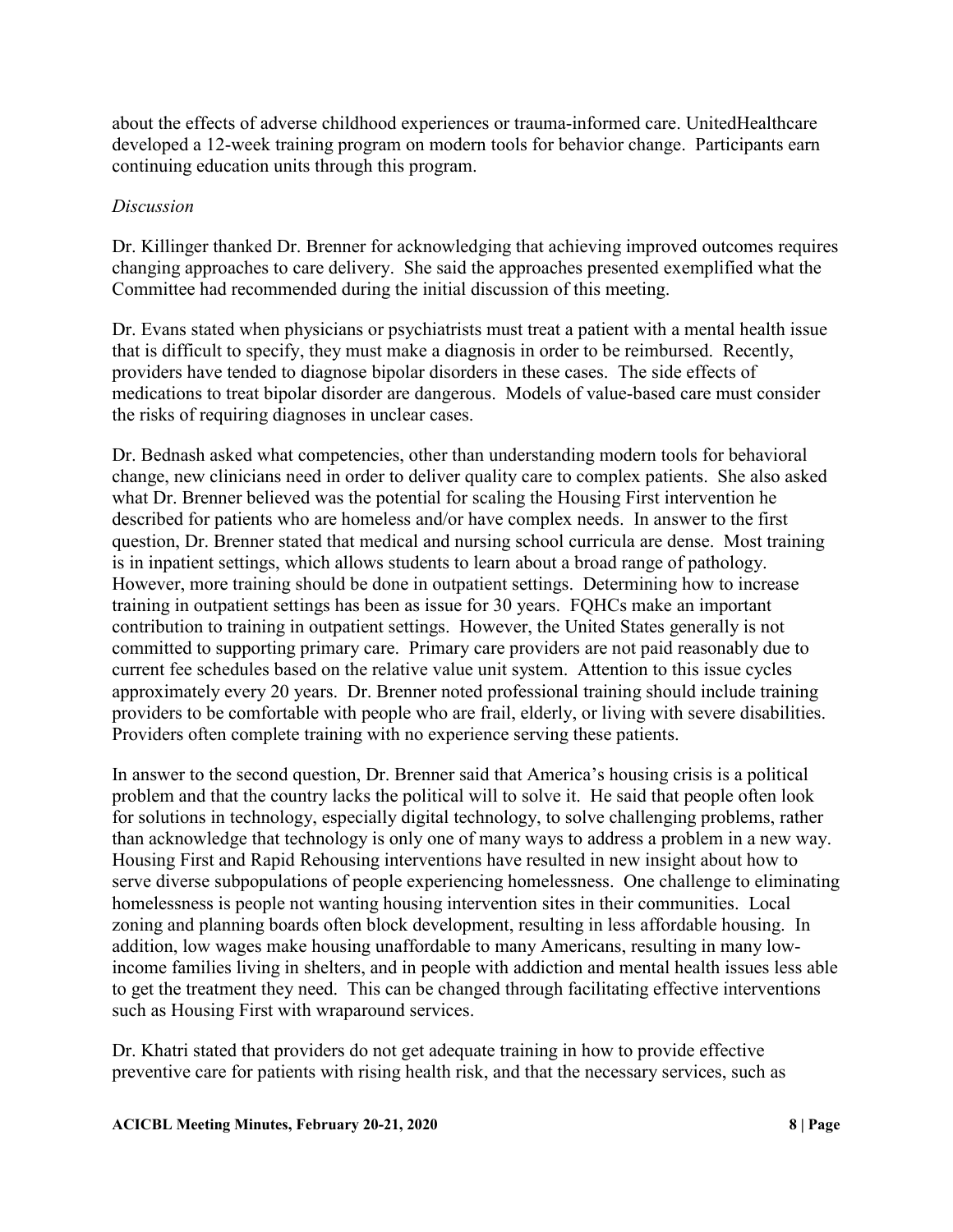discussing adverse childhood experiences or positive parenting, are not reimbursed. She asked how Dr. Brenner recommends addressing this issue. Dr. Brenner said that there are three levels of prevention: primary, secondary, and tertiary. Primary prevention keeps people healthy. Secondary prevention helps people effectively manage mild to moderate health issues. Tertiary prevention helps people who have experienced bad health events to regain and maintain health. Dr. Brenner presented data on a national sample of 400,000 Medicaid patients' care costs over a period of 2 years. Most patients' monthly costs are no more than \$200. Among people whose monthly costs are between \$5,000 and \$10,000 in the first year, 46 percent had this same level of cost the second year, with 7 percent having costs increase beyond this level. About one fourth (24%) of this sample experienced reduced costs, with 16 percent using almost no services. Among patients whose monthly costs were between \$1,000 and \$2,000, 31 percent remain at this level in the second year, while 13 percent incur costs at a higher level, and more than half (54%) essentially stop using services. The last group of patients is typically those with rising risk. Healthcare providers know little about helping people to maintain health. Efforts such as medical tests and specialist care often are not beneficial. Highest value care is not delivered consistently or with fidelity. The Medicaid data presented suggest that half of rising risk patients do not require intervention; evidence is not clear regarding which patients do. Intervening with all of these patients will increase costs. Models should identify circumstances associated with persistent utilization that patients will not reduce without intervention, then which clinical approaches will benefit specific patient populations' needs. Many current risk models assign risk scores to patients without stratification or identification of correlated risk factors. This ignores lessons learned from market research. For example, researchers on voting would not rank all individuals from the general population on likelihood of voting. Manufacturers would not rank individuals from the general populations on likelihood of purchasing their products. They would first segment the population and apply complex non-linear segmentation models to identify people with unmet needs, then consider how to meet those needs. Healthcare should apply these types of models.

Dr. Brenner said that investing \$3 per person monthly to cover the costs of Nurse-Family Partnership services for everyone in the United States would result in dramatic benefits. A 30 year randomized controlled trial has demonstrated positive health outcomes with a return on investment. The evidence for the intervention's effectiveness is profound, but the intervention has not yet been scaled. At the same time, other interventions with marginal or no benefits, or that harm users, have been scaled and generated large profits. This issue must be addressed.

Dr. Masaki thanked Dr. Brenner for mentioning the lack of primary care providers and of focus on geriatrics in the United States. She asked how he recommended changing this permanently. Dr. Brenner said Americans are aware that this is a problem. The United States spends twice as much on healthcare as other developed countries to achieve poorer outcomes. The solution does not require new technology or innovation.

Dr. Brandt asked how Dr. Brenner would recommend training the health workforce to transition to supporting and implementing a better payment model. Dr. Brenner stated more students should go to business school, which provides students with tools for managing programs, such as how to hire and fire staff, improve processes, manage metrics, and develop an organizational chart that defines roles and responsibilities. Dr. Brandt agreed.

#### **ACICBL Meeting Minutes, February 20-21, 2020 9 | Page**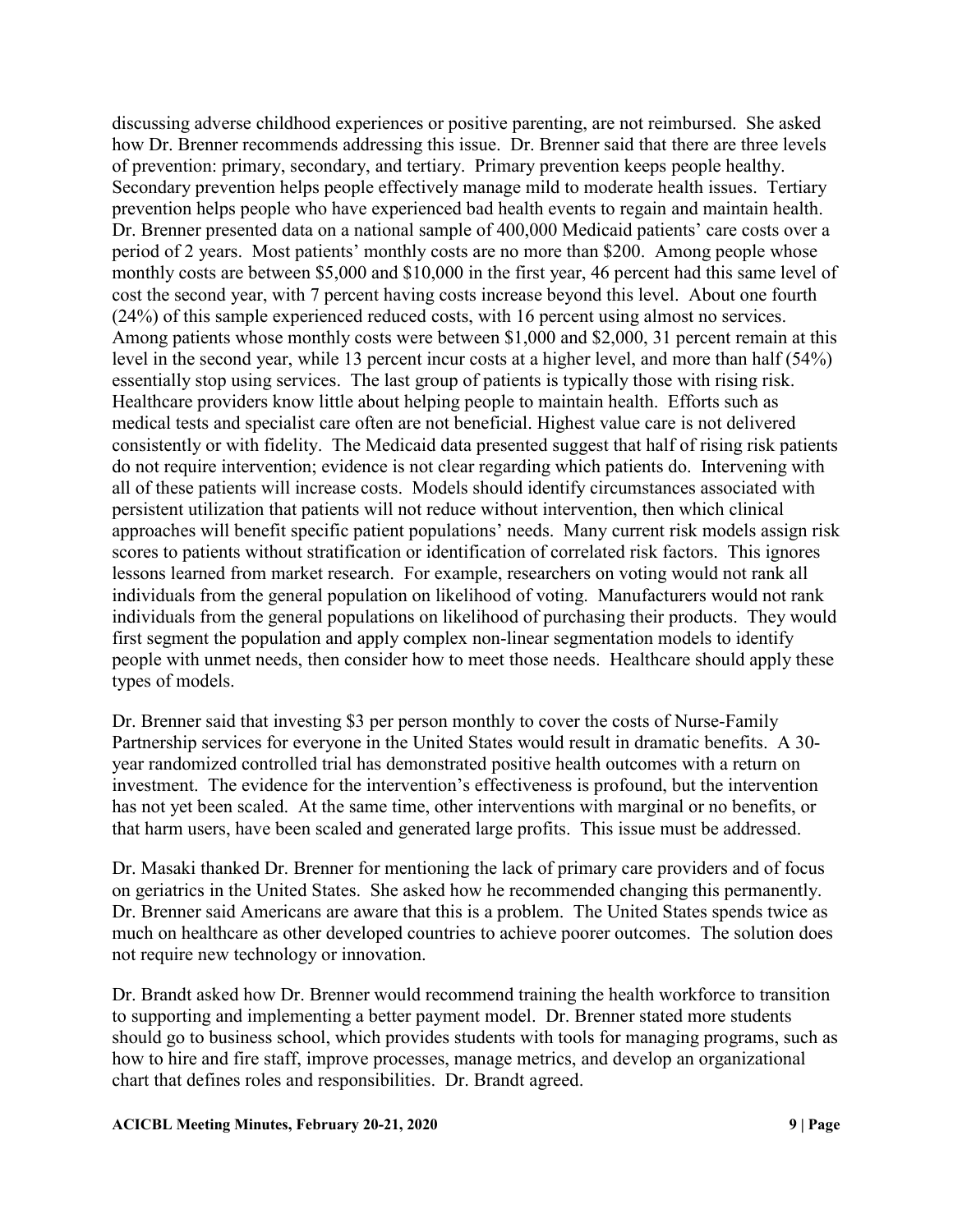Dr. Bednash stated that Dr. Brenner's results should be disseminated in order to inform audiences concerned with payment reform. She asked how to determine which interventions are effective for specific priority patient populations. Dr. Brenner said this has not yet been determined. Researchers are building predictive models for Housing First success that include variables such as how long participants should be in the program. Not enough information is available to draw conclusions. In general, older participants are more tired of homelessness, addiction, and mental health issues and are more ready to do what is necessary to maintain longterm housing. Stages of change are associated with housing outcomes. Contemplating change is necessary for achieving change. UnitedHealthcare Housing First staff encourage patients whose destructive behaviors lead to housing loss to stay in touch, get needed healthcare and consider making changes that will allow them to stay housed. The focus is always on behaviors, not addiction or mental health.

Dr. Gould asked how Dr. Brenner would recommend identifying potential medical students who are likely to implement the changes Dr. Brenner advocates. Dr. Gould said that the ACICBL's most recent recommendations include teaching students to use population data to improve care delivery, through approaches such as offering primary prevention services. He asked what should be done to develop a system that supports this approach to practice. In the current system, payers do not reimburse basic community work. The Committee recommended that HRSA require grantees to teach these skills; he asked how to encourage applying the skills in practice. Dr. Brenner said it is best to have some competency in a wide range of data skills, such as data visualization, coding, and biostatistics. This provides practitioners with the ability to solve complex real-world problems. Training should teach students to use large, secure hospital claims and electronic health record data sets, which provide information about real patients and situations.

Dr. Fahrenwald asked how payments should be structured to reflect value to patients, and how this value can be quantified. Dr. Brenner stated that, in his opinion, which is not UnitedHealthcare's, value-based payment is a distraction from more important issues. He said the American Medical Association's (AMA) Relative Value Unit Update Committee (RUC) comprises all specialty societies and convenes quarterly to develop recommendations to Congress regarding relative value scales and Medicare prices. The RUC defines, assigns codes, and recommends pricing for new procedures as they are developed. CMS accepts about 85 percent of these recommendations and applies them to the Medicare fee schedule. Insurers base their payment models on Medicare's fee schedule. Provider compensation is based on these relative value units. This approach to determining costs results in physicians setting their own prices through a process in which more specialists than primary care providers vote. As a result, providing counseling is undervalued compared to procedures. Codes for new procedures are based on the initial effort required. Since this effort is reduced with practice, the relative value becomes higher than it is in practice, leading to very high profits. Talking with patients is less profitable than performing tests; it is a loss leader. As long as this is the system for determining value, value-based care will not solve the problems in the current system which costs \$3.2 trillion, with costs increasing 5 to 7 percent annually.

Mr. Stevens asked how UnitedHealthcare paid for housing in the intervention described. He said he was interested in considering how housing and social services could be combined to serve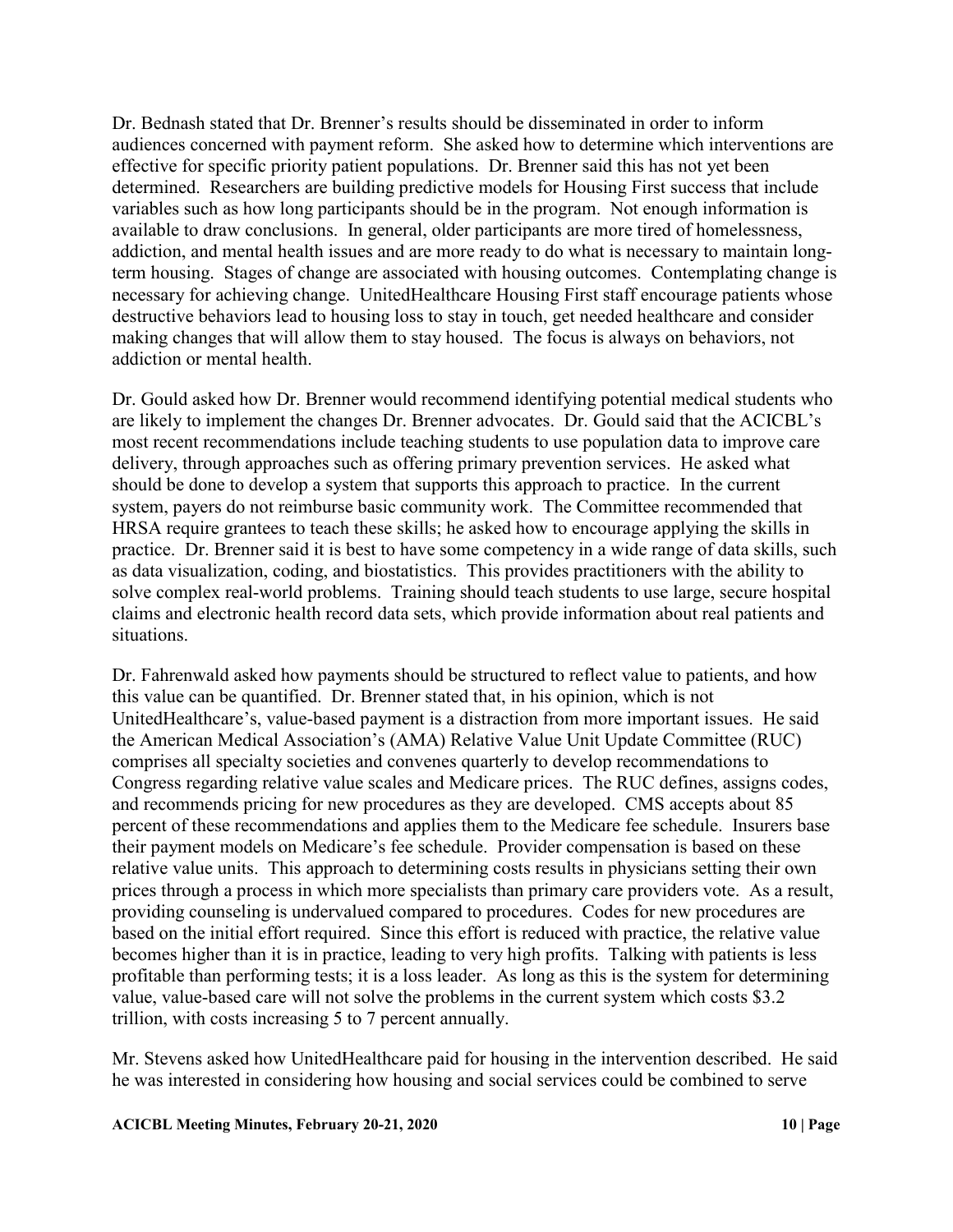tribal communities in his home State of Alaska. Dr. Brenner noted UnitedHealthcare paid for housing with cash reserves that are required to be maintained in case the amount of reimbursement claimed exceeds expected costs. For the UnitedHealthcare intervention test, the State of Arizona allowed loaning some of the cash reserves to a non-profit organization. Dr. Brenner said the approach was complicated and probably not scalable.

Dr. Weiss asked whether Dr. Brenner had questions for the advisory Committee. Dr. Brenner said he appreciated the Committee's discussing important topics. He said that progress is being made in improving health payment structures. Success will likely take multiple generations. It is important to prepare the next generation to continue making progress. Dr. Weiss thanked Dr. Brenner for his time. She said the Committee would develop recommendations for the Secretary of the Department of Health and Human Services, the Senate Health, Education, Labor and Pensions Committee, and the House of Representatives Committee on Energy and Commerce. She said ACICBL would forward its report to Dr. Brenner after submitting it to the Secretary. Dr. Brenner asked if the Committee would share its report with the AMA. Dr. Weiss said HRSA encourages Committee members to distribute the report widely and she hoped a member would share the report with AMA. Dr. Brenner thanked the Committee.

## **Ethics Update**

### *Laura Ridder Ethics Advisor, HRSA*

Mr. Stevens introduced Ms. Laura Ridder, the HRSA Ethics Advisor for the Committee. Ms. Ridder asked if there were any Committee members who had not already heard the ethics presentation. All reported having heard it. Ms. Ridder asked if any Committee members had questions about which partisan political activities they are and are not allowed to engage in, about lobbying restrictions, or other ethics questions. Dr. Killinger asked if Ms. Ridder could indicate which activities are definitely authorized or forbidden.

Ms. Ridder stated the Hatch Act was passed in the 1930s to prevent political coercion of Federal employees. What it means for Federal employees during this election year is that they cannot, while on duty, engage in any political activity that targets the success or failure of a Federal, State, or local candidate, political party, or political action Committee. Activities include discussions and displaying any items, such as clothing. Time on duty includes any time in a Federal Government building, even if it is not to conduct business, and any time conducting Committee business in any location, including during meeting breaks. Committee members should avoid provoking complaints that they are engaging in partisan activity. This includes repeating campaign statements. She gave an example of a person being suspended after telling Federal employees that he or she did not expect a raise for at least 4 years if a particular candidate was elected. Someone complained, and the person was suspended. Ms. Ridder recommended avoiding political discussions in Federal buildings in order to avoid negative consequences.

Dr. Bednash asked whether Committee members could make contributions to political campaigns. Ms. Ridder stated there is no restriction on campaign contributions, but that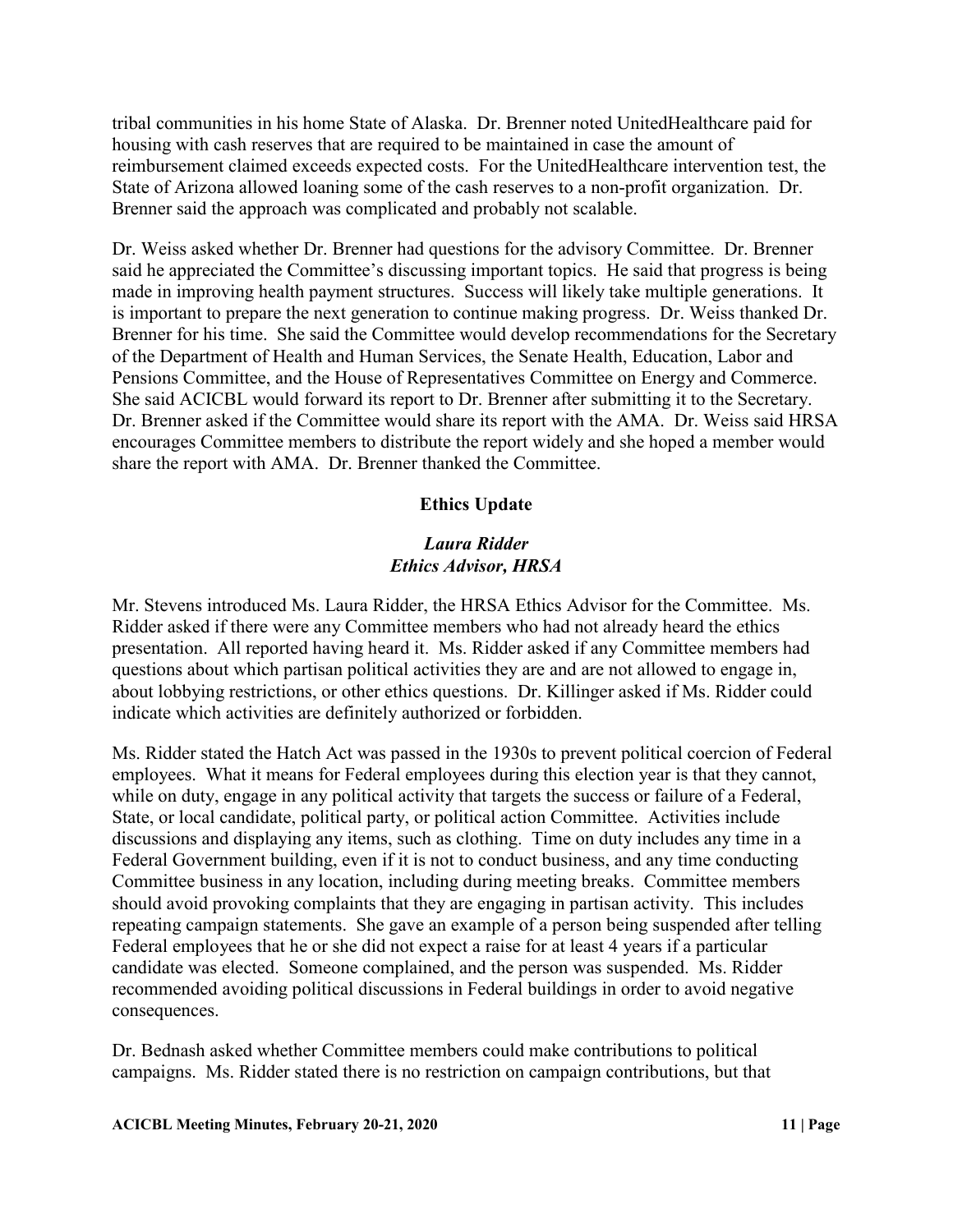employees cannot engage in fundraising while on duty or in a Federal building. This includes discussing fund raising events that will occur at another time and location.

Ms. Ridder noted that if someone makes a complaint to the Ethics Department, the department gathers information to submit to the Department of Justice for investigations. It is best to avoid provoking complaints and not to engage in activity if a Committee member has doubts regarding whether it is allowed.

Mr. Stevens asked whether he could arrange a meeting between Dr. Weiss and other colleagues to address questions they have about committee activities that may be relevant to their work. Ms. Ridder stated that he could, and that Ms. Ridder also could attend the meeting if he would prefer.

Ms. Ridder affirmed that all Committee members are special government employees. These employees work for the Federal Government fewer than 130 days per year. All ACICBL members had submitted all required ethics training forms. These forms now will be due annually by May 15 rather than on hire date anniversaries. This procedural change will make tracking easier.

The conflict of interest statute makes it a criminal offense for Committee members to work on matters that could affect their own financial interests, or imputed interests that affect a member's employer, spouse, dependent child, or organization for which a member serves as a trustee or board member. Dr. Bednash stated she is on the Board of Common Spirit Health, a \$30 billion corporation. She asked how she would know if her work on the Committee presents a conflict of interest with work for Common Spirit Health. Ms. Ridder said work would be in conflict if the Committee makes a recommendation that would affect the corporation financially, or that would affect corporate policies and procedures, except in the case of matters of general applicability. Committee members have a special exemption that allows them to work on matters of general applicability, which affect the interests of an identifiable class, but not specific parties belonging to that class. For example, the Committee can recommend creating a funding mechanism, but not any specific parties who would potentially benefit from the mechanism.

Dr. Morley stated that meeting topics are related to politics. Committee members develop recommendations during the meeting and advise their employers regarding topics discussed. All members are invested in policies related to the topics discussed, and all are influential through their employment, often working with elected officials to accomplish their goals. He said he was concerned that Committee discussions about political issues violated ethical rules. He asked for clarification on how Committee members could comply with ethical requirements and do the work required of the ACICBL. Ms. Ridder said only partisan political activity, not all political activity, is restricted by the Hatch Act, which specifically restricts targeting a candidate's party or candidate's group success or failure. Committee work is about political stances on issues, not parties or candidates. Committee members are convened for the purpose of discussing policies, which is the reason for the special exemption. Committee members share expertise regarding what policies are necessary. They are hired to discuss political issues and solutions, but on behalf of the Federal Government, not their employer, while they are conducting Committee business. Doing so is a service to the Federal Government, not a violation of the law. It is legal

#### **ACICBL Meeting Minutes, February 20-21, 2020 12 | Page**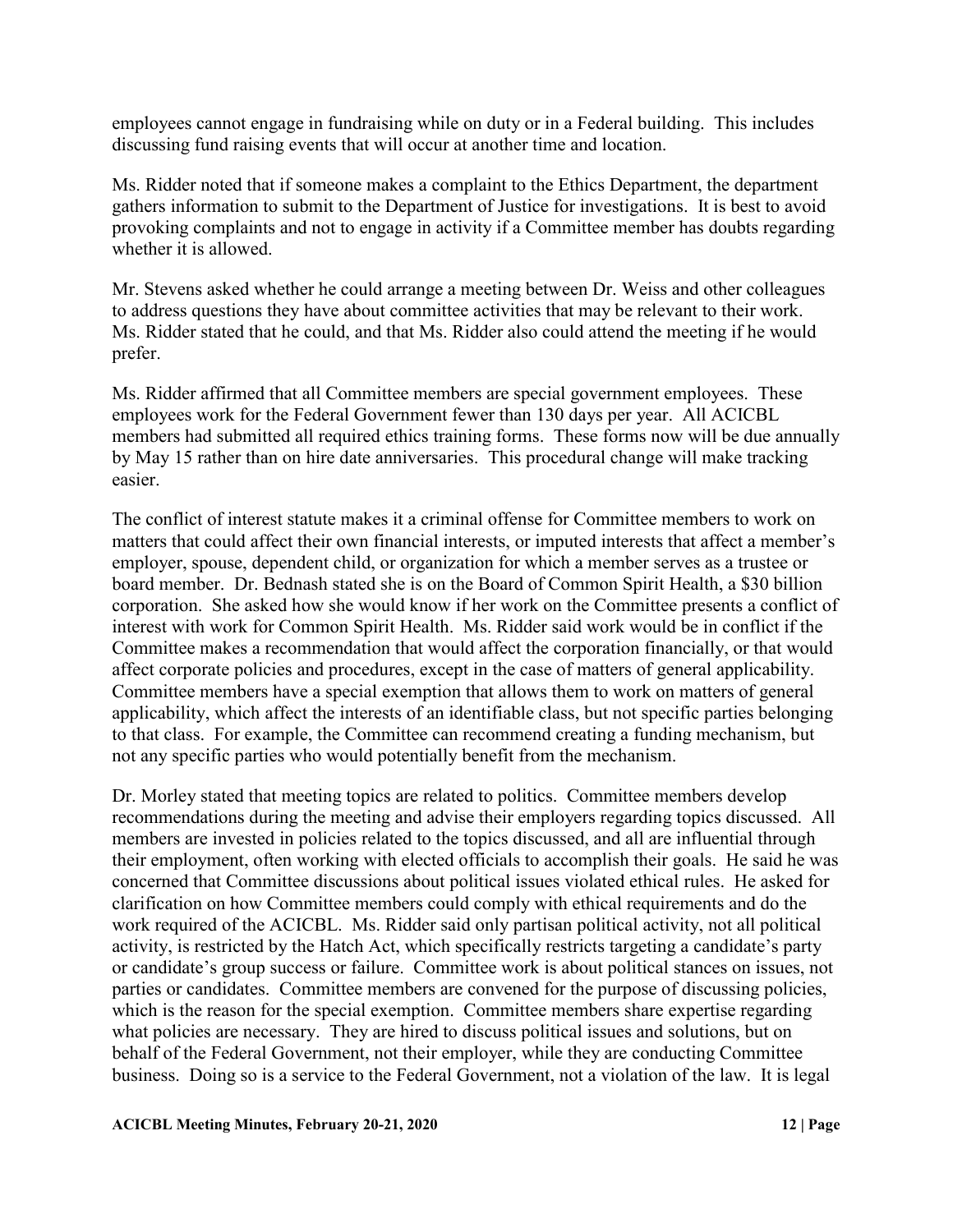for members to share Committee discussions with employers as long as this does not involve sharing confidential information. Committee members also can promote their employers' positions as long as they are not related to political candidates' or parties' success or failure. It is acceptable for Committee members to discuss how policies affect people, which policies are problematic and which will help to achieve goals.

Ms. Ridder explained that the employment exemption does not apply to financial holdings above a maximum threshold, usually \$15,000. Holdings in pharmaceutical or information technology (which would affect telehealth industry) could present conflicts of interest because policy recommendations could affect those industries. Committee members can work only on matters of general applicability that will not distinctly affect them or their employers, and for which they do not have a financial interest exceeding the threshold. This conflict can be addressed through a waiver for cases in which an individual's expertise is critical for Committee work.

One way to address conflicts of interest is recusing oneself from work, which includes not discussing the matter with other Committee members. HRSA's Ethics staff annually sends guidance regarding when recusal is appropriate. If a person has assets that create a conflict of interest, that person may be required to divest those assets as a condition of Committee service. If a person is unable to divest for reasons such as assets belonging to another party with imputed interest or a condition of inheritance, HHS may issue a limited waiver allowing work on matters of general applicability. Committee members can ask Ethics staff about whether a potential investment would be a conflict of interest, and it is better to determine this prior to investing.

Ms. Ridder stated that the emoluments clause does not apply to Committee members since they do not control public funds. Committee members do need to comply with the Foreign Gifts and Decorations Act. Compensation for work is not considered a gift. Anything given beyond the negotiated compensation is a gift. It is not allowable to accept a gift valued at more than \$390, except for travel that takes place entirely outside of the US.

Committee members must comply with 18 US Code 219, which disallows acting as an agent of a foreign principal or a lobbyist on behalf of a foreign entity. This means that Committee members cannot try to influence United States public opinion regarding foreign governments or entities or United States policies toward them. This applies to universities or non-profits that may ask Committee members who work with them to advocate for policies that affect the organization. Ms. Ridder affirmed this is a criminal statute. She encouraged Committee members to ask the Ethics staff any questions they have regarding compliance.

Committee members are prohibited from representing any party before a Federal Government agency or court regarding a party matter they participated in while serving the Government if the Government is a party or has a direct and substantial interest.

Committee members are banned for life from representing any party to a Federal entity in specific party matters in which they participated while serving in the Government. This is a criminal statute. Ms. Ridder advised members to consult Ethics staff, even after completing their service, with any questions, in order to avoid criminal charges. Attorneys work on call for HHS to address statutory questions.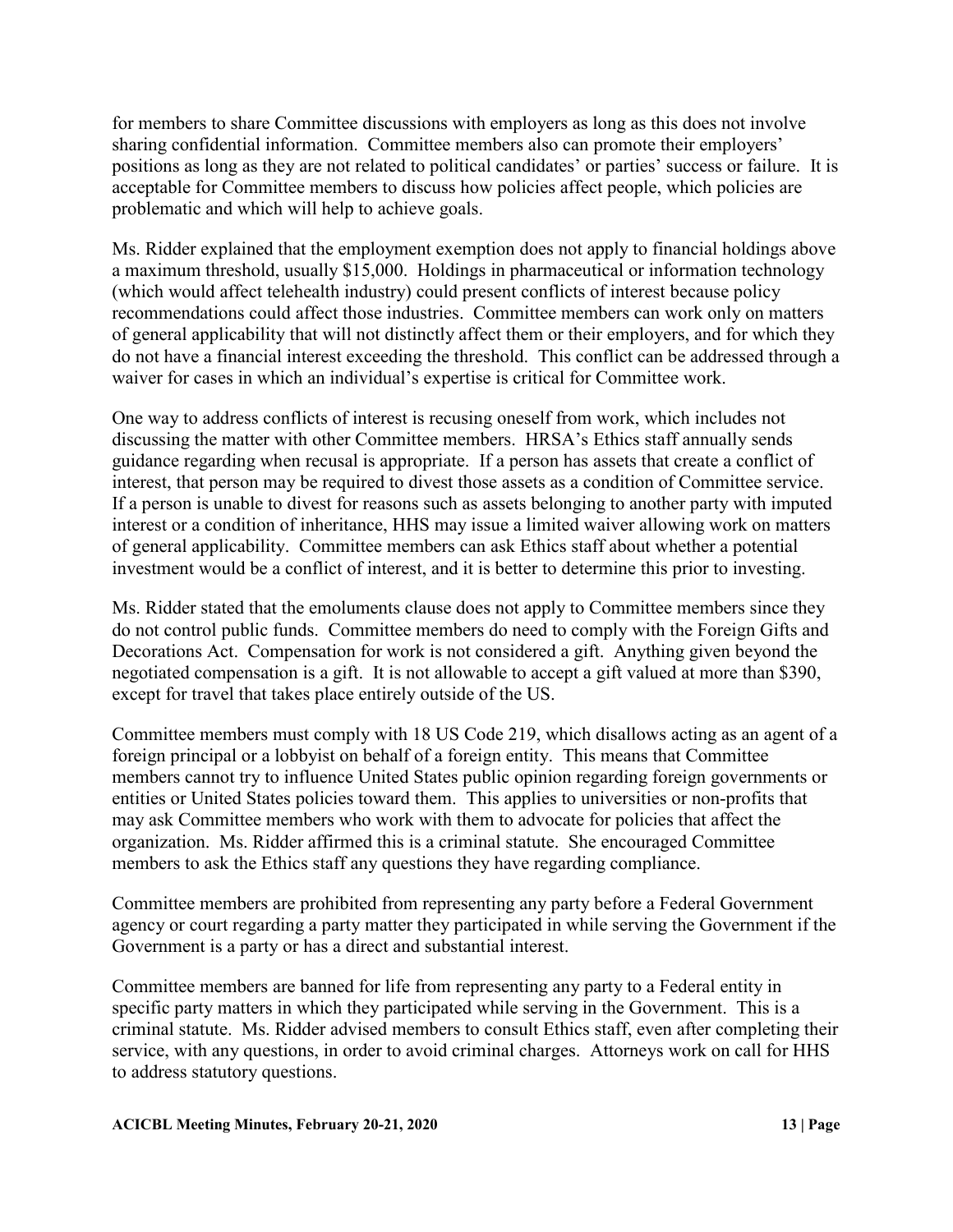While on duty, Committee members are required to follow standards of ethical conduct set for employees of the executive branch. Ms. Ridder emphasized the importance of avoiding violating statutes, since breaking the law is irreversible. She said that it is also important not to violate regulations, which are enforced by HRSA. Regulation violation can harm individual and Committee credibility. Committee members should avoid participating in specific party matters in which they could appear to be impartial. Examples include consulting or volunteering for a party involved in the matter. Committee members are prohibited from using their position for private gain, gain of people they associate with, for positive or negative endorsements, or to coerce others. This includes bypassing proper channels to introduce people to Government staff.

Dr. Bednash asked what the Committee could discuss regarding a presentation that the presenter said included confidential information. Dr. Weiss stated that a presenter had specified that patient photos, which patients had allowed to be shared with Committee members for the meeting, could not be shared with the public. Ms. Ridder said that the presentation was on public record and can be discussed. Specific information that could identify individual patients mentioned in the presentation should not be discussed. Patient photos that were included in the presentation cannot be shared on the Committee's website. Dr. Weiss stated the model of care presented can be discussed, but information that could identify patients may not be shared.

Ms. Ridder affirmed that Committee members cannot accept gifts that may be intended to influence their work for HRSA. They may not give gifts to HHS or HRSA employees whose official responsibilities include directing or evaluating the performance of ACICBL. Members can ask Ethics staff about whether they can give or receive a specific gift.

Ms. Ridder noted that Committee members cannot accept outside compensation for teaching, speaking, writing, or editing about Committee work. It is not always clear whether this rule applies to presentations about topics for which Committee work is relevant. Ethics staff can provide guidance on complying with this rule. Dr. Weiss stated Committee Chairs often are invited to give presentations on the work of the Committees. Ms. Ridder said this is acceptable as long as they are not compensated for doing so. She added that Committee members cannot be compensated for teaching, speaking, writing, or editing on specific party matters addressed by the Committee, even if asked to do so by an employer. This can be addressed by waiving compensation.

Ms. Ridder said that Committee members may not solicit charitable funds or support for any person or entity that may be substantially affected by their performance or non-performance of duties as a Federal employee. It is acceptable to raise funds on behalf of a university employer. She believed the HHS Office of General Counsel had determined that this concern should not apply to Committee work and that she would check on this point.

HRSA has four ethics specialists. Ms. Ridder is the one directly responsible for ACICBL. Others can answer ACICBL Committee members' questions. Ms. Ridder asked if Committee members had any questions. There were none.

Mr. Stevens recessed the meeting for lunch.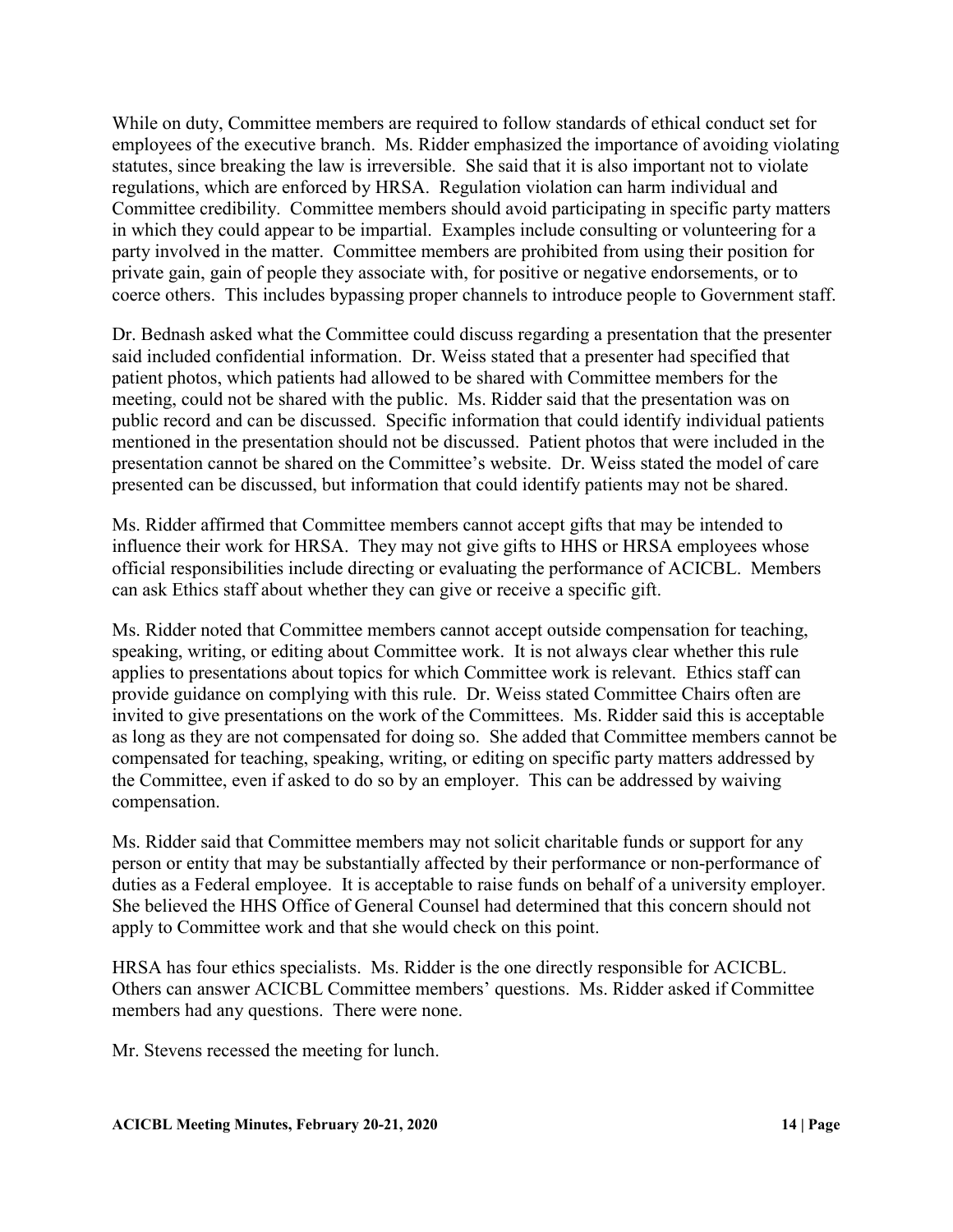## **The Importance of the Social Determinants of Health**

# **Donald Berwick, MD, MPP, FRCP, KBE President Emeritus and Senior Fellow, Institute for Healthcare Improvement**

Mr. Stevens introduced Dr. Donald Berwick. Dr. Berwick noted that his presentation is focused on the social determinants of health. He explained that subway maps can be used to illustrate discrepancies in health status. The difference in life expectancy at 85<sup>th</sup> Street in Manhattan, New York City and 165<sup>th</sup> Street in South Bronx, a two a one half mile subway ride away, is 10 years. The difference in life expectancy for residents at opposite sides of Glasgow, Scotland is 28 years. The difference in life expectancy for residents at opposite sides of Flint, Michigan is 15 years. Residents of West Chicago have a 16-year shorter life expectancy than residents from other areas of the city. Dr. Berwick stated that many of his discussion points were based on the work of Sir Michael Marmot, a distinguished British epidemiologist and author of *The Health Gap*, a book published in 2015. Dr. Berwick also recommended *Well*, a book by Dr. Sandro Galea, Dean of the Boston University School of Public Health, which also discusses literature on social determinants of health.

Dr. Marmot calculated that eliminating heart disease would increase life expectancy by 4 years. This is much smaller than the effects of place in the subway map examples presented earlier. The effect of living in the South Bronx as opposed to Midtown Manhattan is two and one half times greater than eliminating all of heart disease. Dr. Berwick stated that research indicates that one year of taking statins, on average, adds one day to a patient's life; taking statins for 20 years adds 20 days of life. This is equivalent to the change in life expectancy that occurs during 7 seconds of travel on the D Train from Midtown Manhattan to the South Bronx, 43 feet of travel on Glasgow bus. Place has an enormous effect on health status, even in comparison with innovations in modern medicine. Modern medicine repairs damage that has already occurred rather than improving conditions and preventing damage.

*The Health Gap* summarizes epidemiological data regarding causes of health outcomes, and identifies six categories of social determinants. One category is early childhood experiences. Research conducted by Kaiser Permanente in collaboration with the Centers for Disease Control and Prevention (CDC) demonstrated that adverse childhood experiences affect health status through adulthood. Children who report at least four exposures on the Adverse Childhood Experiences Scale are at five times higher risk for depression, 12 times higher risk for attempted suicide, 15 times higher risk of learning disability, two times higher risk for cardiac disease or lung cancer, and five times higher risk for substance use than people who have not experienced an adverse childhood experience. In an assessment of 21 countries' national investment in material, educational, and behavioral supports for child well-being, the United States ranked lowest. In an Organization for Economic Cooperation and Development (OECD) study of child poverty in 35 countries, the United States ranked lower than all countries except Romania. Compared to other countries, the United States does not invest in helping children avoid adverse experiences. Discussion of health issues that emphasizes adverse childhood experience sometimes is criticized for not also acknowledging community assets. These assets are important, but it is critical to understand the influence of adverse childhood experiences on child and adult health.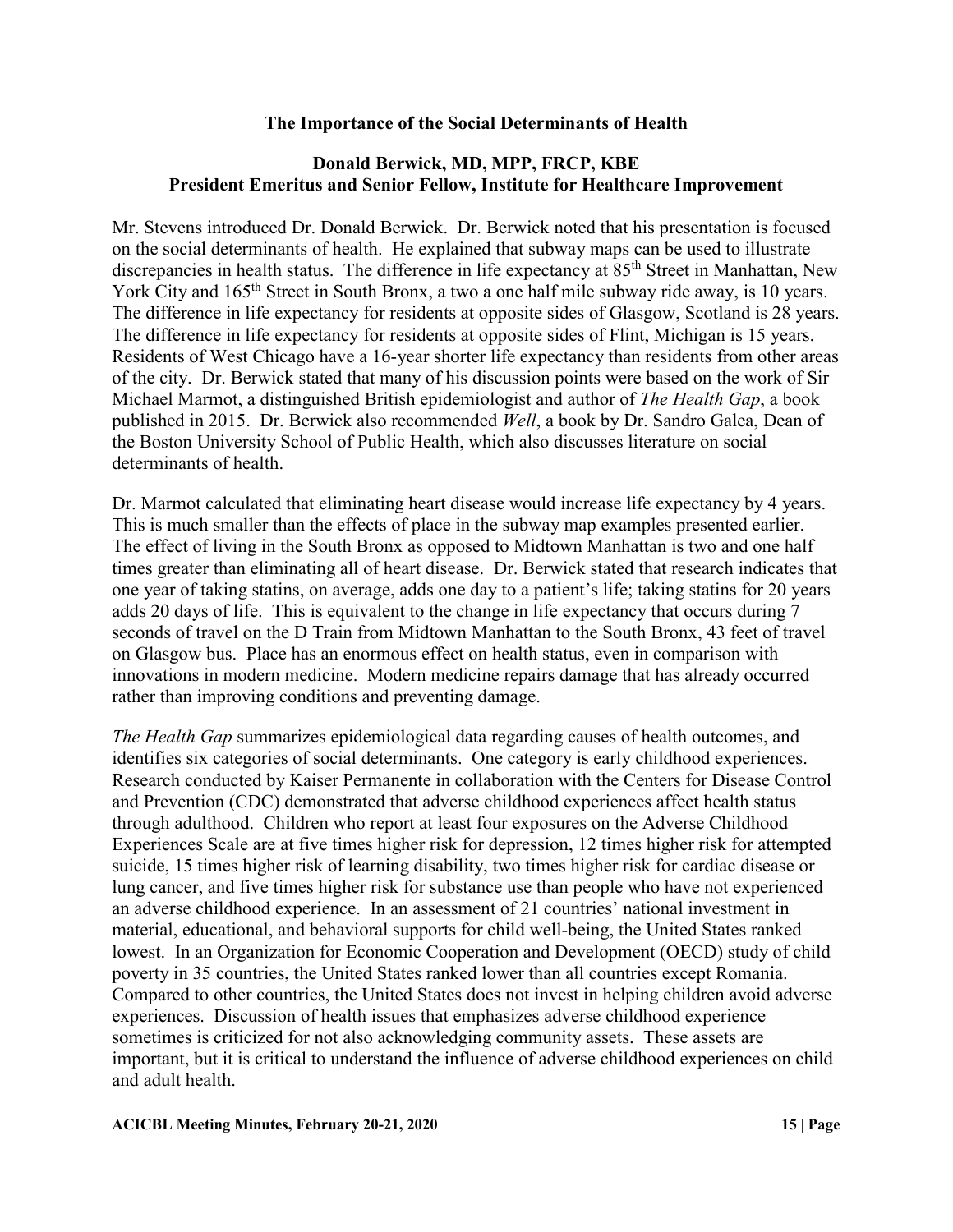Education, especially for girls and women, is another key social determinant of health. A report released by the World Bank about 15 years ago described the relationship between women's status and education, and community well-being. Educational achievement correlates strongly with life expectancy. A study of 15 nations found a 15-year difference in life expectancy between the highest and lowest quintiles of educational achievement. Within the United States, the difference in life expectancy is about 10 years. Countries that have invested in reducing income disparity, such as Portugal, Finland, and Sweden, have eliminated the relationship between educational achievement and longevity.

Conditions of work is another key social determinant of health. This includes financial compensation for work. Marmot's mentor, epidemiologist Jerry Morris, demonstrated that having adequate income for not only food, shelter, and clothing, but to participate fully in society, with dignity, increases longevity. In the United States, many people who work hard are not paid enough to participate fully in society. Another factor of work conditions is safety, including exposure to toxins. Social isolation, which is often a result of unemployment, affects longevity. A study conducted in the Czech Republic, Poland, and Russia showed that 6 years of unemployment doubled the death rate in men and women. A University College London study showed that social isolation doubled the risk of coronary heart disease.

How a society deals with aging affects the well-being of the entire community. The degree to which people are able to participate in work and society as they age is associated with longer life expectancy. A meta-analysis of 140 studies of people older than 64 years whom researchers followed for an average of 7 and a half years showed that people who were socially engaged died half as often as those who were not. Dr. Berwick acknowledged that correlation does not establish causation. However, evidence indicates that isolation causes negative health outcomes rather than poor health causing isolation.

Community resilience is another major social determinant identified by Marmot. This refers to transportation, housing, violence, and environmental conditions associated with health and wellbeing. Community sense of self-efficacy, or sense of control over what happens to the community, is an important component of resilience. Christopher Lalonde of British Columbia studied variation in suicide rates of indigenous communities. Results showed that communities with a sense of empowerment had lower suicide rates than those that felt disempowered. Disempowered communities had higher rates of crime, alcohol-related deaths, obesity, road traffic accidents, depression, pollution, housing shortages, and food insecurity, all of which reduce life expectancy. Empowered communities had high social cohesion, participation, security, low fear of crime, active transportation, green space, and walkability, all of which increase life expectancy.

Dr. Berwick stated improving health requires addressing root causes. This should include supporting positive early childhood experiences, education, especially for women and girls, good work conditions, opportunities for older people to participate in communities, and community resilience, especially a sense of empowerment.

The final, and most important social determinant Mamot identified is a sense of fairness. Countries that invest in reducing inequity have populations that live longer. Some people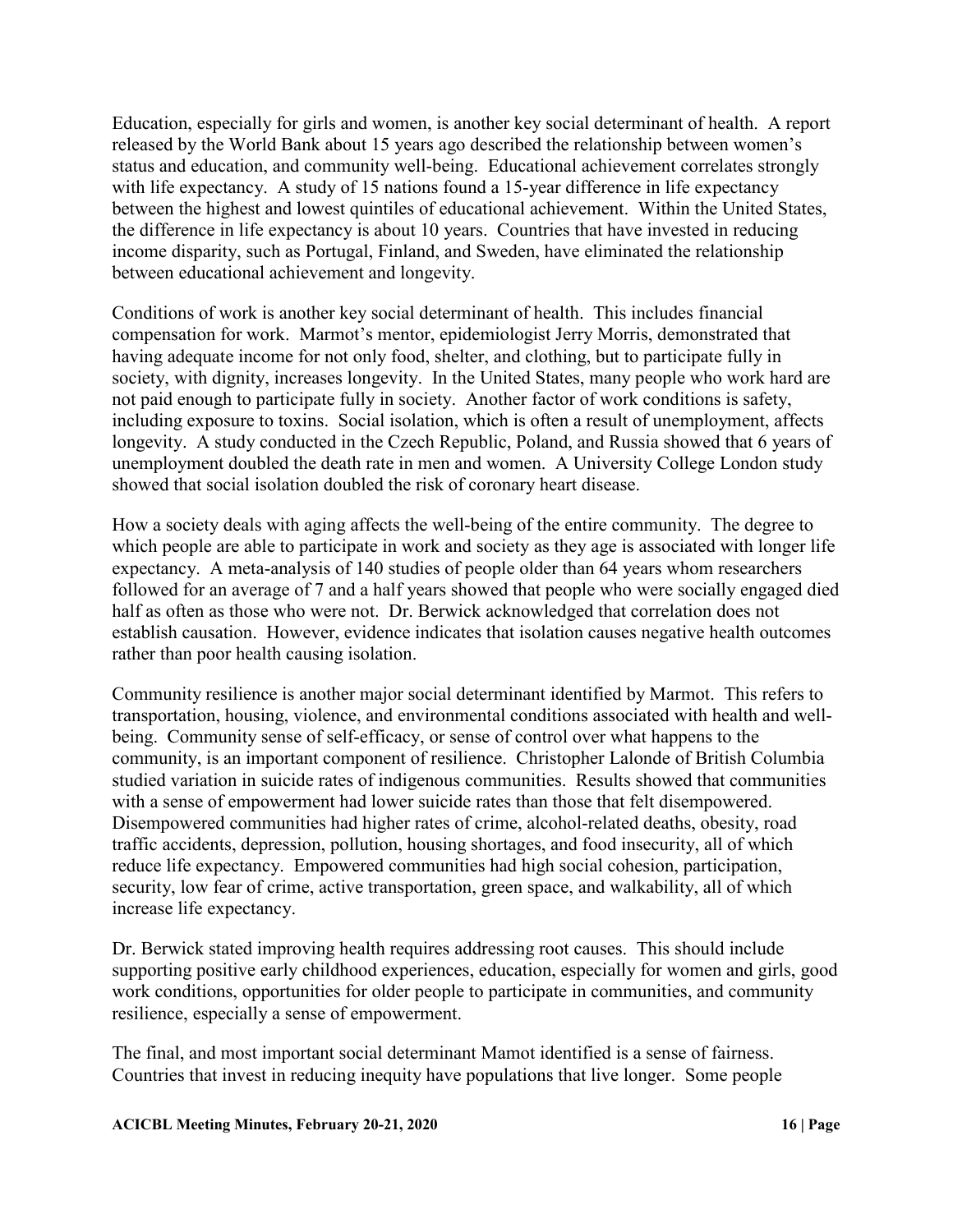believe that people earn their station in life and, if they work hard enough, can overcome poverty and other difficulties. However, societies that invest in overcoming inequity and the effects of place become healthier. This is associated with a sense of social solidarity, a term seldom used in the United States, but frequently in other countries. Communities that enact and embrace policies that support helping each other live longer.

Some communities in the United States are investing in addressing social determinants of health and are improving their health. Currently, there are 22 "purpose-built" communities across the United States, a social experiment initiated by philanthropist Tom Cousins, to invest in local conditions with the aim of improving community health. Cousins formulated the idea after learning about a Rutgers University study that showed 75 percent of inmates in New York State prisons came from eight New York City neighborhoods. He interpreted this to mean that investing in housing, food availability, parks and recreation, and healthcare coverage through public-private partnerships could reduce disparities. Evaluation results confirm this. The initial purpose-built community was East Lake, Georgia, where the experiment was initiated in 1995. Since then violent crime has reduced between 90 and 95 percent. Welfare dependency has declined from 59 percent to 5 percent. Unemployment of people who are not disabled or elderly has been eliminated.

Anchor institutions, described in *The Anchor Institution Playbook,* invest resources in community healthcare supply chains. One example is a consortium between the Cleveland Foundation, Cleveland Clinic, Case Western University and other participants; another is Rush University Medical Center. Healthcare accounts for 18 percent of the United States economy, with approximately \$1 trillion invested in the supply chain, including local construction. Anchor institutions invest these funds in communities that are negatively affected by social determinants of health. This approach does not cost more; it invests spending where funds are most needed.

Another example of a healthcare provider addressing social determinants is Gloucestershire Health Trust in England. The organization partners with local institutions to administer drop-in centers that are open 24 hours per day, 7 days per week for people with serious mental illness. Clients can play music, work at the coffee bar, and socialize. It has dramatically reduced hospitalizations for mental illness and improved public safety. A police constable at one drop-in center told Dr. Berwick that people who used to be at the police station regularly stopped coming in after the drop-in center opened. Montefiore Health System in the Bronx has worked to address social determinants of health for 40 years. Special task forces are available to support the emergency department by assessing patients' risks and needs for housing, food, and medicine. Dr. Berwick said these examples indicate that progress is possible. He said that healthcare systems, accounting for 18 percent of the economy and being the second largest employer in the United States, have an obligation to address social determinants. Unless healthcare systems invest in community health as defined by Marmot and Galea, community health cannot be achieved. Dr. Berwick said that FQHCs are a good example of working toward community well-being rather than only to repair damage that already has occurred.

Dr. Berwick said that policy makers must consider the effects of despair, as studied by Nobel Laureate Angus Deaton and Princeton colleague Anne Case. Deaton and Case found that lack of investment in social and income equity, and lack of engagement with disadvantaged populations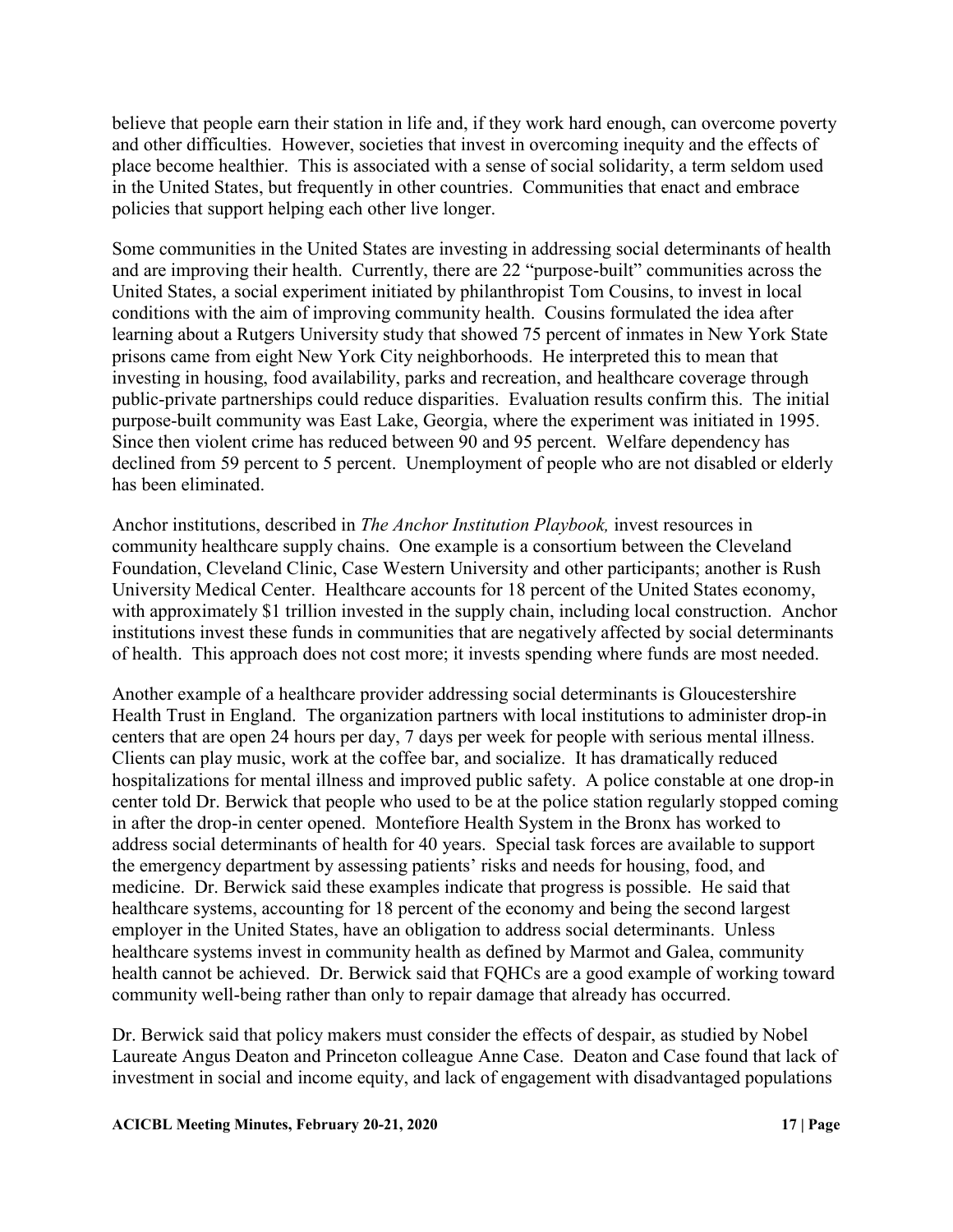is decreasing life expectancy and increasing mortality related to alcohol and other substance use. It is urgent to consider this issue while at least 60,000 people are dying annually from the opioid epidemic and the Nation's life expectancy is declining for the first time since national data collection began. Policies are decreasing support for people injured by social determinants when they should address these social determinants to achieve desired health outcomes.

## *Discussion*

Dr. Khatri stated that she works with Cherokee Health Systems, an FQHC in Tennessee. She appreciated Dr. Berwick's work related to health equity as the fifth aim in healthcare quality. She noted that ACICBL makes recommendations regarding health workforce development. She asked how the Committee could influence the workforce to view equity as central to quality in the way that it currently views the Triple Aim. Dr. Berwick thanked Dr. Khatri for her work, stating that community health centers have experience, values, and community connection that allow progress toward health and well-being. He said the Nation needs to discuss its moral values in order to achieve the momentum necessary to address social determinants of health. National leaders need to reassert the value of taking care of each other and reject the idea that it is acceptable not to take care of each other. Currently we are not adequately caring for each other. Inclusion is the core value of equity. Achieving equity requires being united by a vision of a great, inclusive society, and investment in an ethical framework supporting that vision. To achieve this, people must criticize the current system, which does not reflect this ethical framework.

To encourage the health workforce to embrace equity as a quality aim, people should expand the definition of the healthcare workforce. Health is affected by many sectors, which can partner with conventional healthcare providers to improve health. Potential partners include teachers, employers, and the criminal justice system. Dr. Berwick suggested encouraging use of the World Health Organization's "Health in All Policies" framework for defining the healthcare workforce, which can be applied at Federal, State, and community levels. Practice also should be defined more broadly. Dr. Berwick said he disagrees with the American Medical Association's opposition to expanding advanced practice nurses' prescribing authority. Providers should not act as guilds protecting their boundaries but as respectful colleagues supporting mutual growth in ability to serve patients. Leveraging telehealth capacity is relevant to ACICBL's work. Barriers include State licensure requirements that can prevent using capacity to serve across State lines. The National Cancer Institute and Federal Communications Commission (FCC) co-sponsor the LAUNCH Project in rural Kentucky. The project uses telemedicine with broadband connectivity, which is why the FCC is involved, to deliver worldclass cancer care. Dr. Berwick urged Committee members to learn more about the project.

Dr. Berwick noted community health workers have contributed significantly to health outcomes in lower incomes countries, and could do the same in the United States. The United States can learn from countries that have fewer resources. He stated that community health workers should be paid adequately and fully supported.

Dr. Berwick recommended teaching health professionals to address social determinants. This should be part of medical and nursing school curricula as well as curricula for other health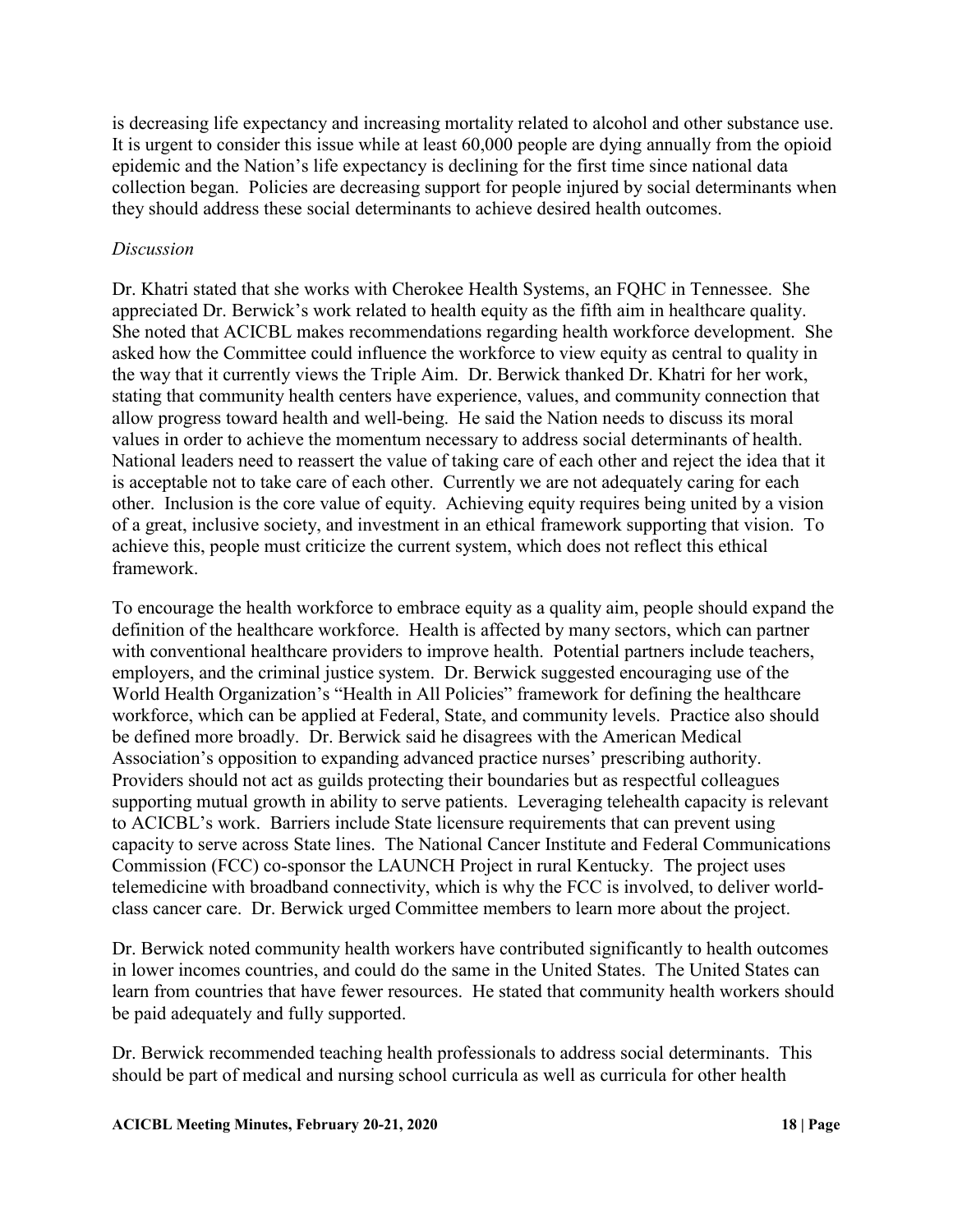professionals. Hackensack Meridian Healthcare founded a medical school that includes a required experiential training component addressing social determinants of health. The field should learn from such prototypes and apply lessons learned to training curricula.

Ms. Golden remarked that changing payment structure is challenging. She asked Dr. Berwick to recommend levers to consider for reform. She noted that Dr. Brenner had suggested changing how the RUC influences payment. Dr. Berwick expressed appreciation for the work of

Ms. Golden's employer, Rush University Medical Center. He agreed that the current payment system is problematic. He referred to Betsy Bradley's research comparing the proportion of national government expenditures on social factors on health. All OECD countries spend between 27 and 30 percent on health and social determinants. But all OECD countries other than the United States spend twice as much on social factors as on other health expenditures. The United States spends 10 percent less on social factors than other health expenditures.

Dr. Berwick said this has resulted in the United States not being healthy and being unable to become healthy until this situation changes. Reform cannot be achieved through fee-for-service payment systems. Global budgets in population-based payment systems that pay for delivering care that improves population health would be an improvement. Some clinicians resist this payment approach because it lowers their income and autonomy, however, it is a necessary change. Systems that have implemented population-based payment systems have achieved population health improvements, such as the reductions in mental hospitalizations resulting from efforts of the National Health Service in Gloucestershire. The best United States example is Kaiser-Permanente. Dr. Berwick agreed with Dr. Brenner that the RUC is a barrier to payment reform and should be eliminated. He said this would be extremely difficult for political reasons, but should be done.

Dr. Berwick recommended expanding payment for non-physician healthcare providers, such as community health workers. He said that a major challenge is determining how to fund efforts to improve health through addressing social determinants by reforming the criminal justice system, eliminating food insecurity, and ending homelessness. Resources must come through raising taxes, which would save money in the long-term, or through reallocating money currently spent on healthcare. Reallocation to eliminate wasteful spending and increase preventive care is likely the only solution. Ms. Golden agreed.

Dr. Weiss said the cost of medical education contributes to the current system. Medical and advanced practice nursing students graduate with \$200,000 to \$300,000 of debt. This should be considered in plans to overhaul the payment system. She asked Dr. Berwick for his input on this issue. Dr. Berwick acknowledged that this is a challenging problem. He also noted that physicians are highly paid, with incomes at the 95<sup>th</sup> to 99<sup>th</sup> percentile for the US. Even lower paid practitioners are able to eliminate \$300,000 in debt fairly quickly. Education expenses are investments, however, education debt produces maldistribution of providers. Medical students pursue specialized practice when the United States needs more primary care providers. The United States needs to adjust maldistribution. Salary payment rather than fee-for-service is one approach to addressing the issue. Salaried providers' care decisions are not influenced by the tests and procedures they conduct, freeing them to be motivated only by patients' interests. The

#### **ACICBL Meeting Minutes, February 20-21, 2020 19 | Page**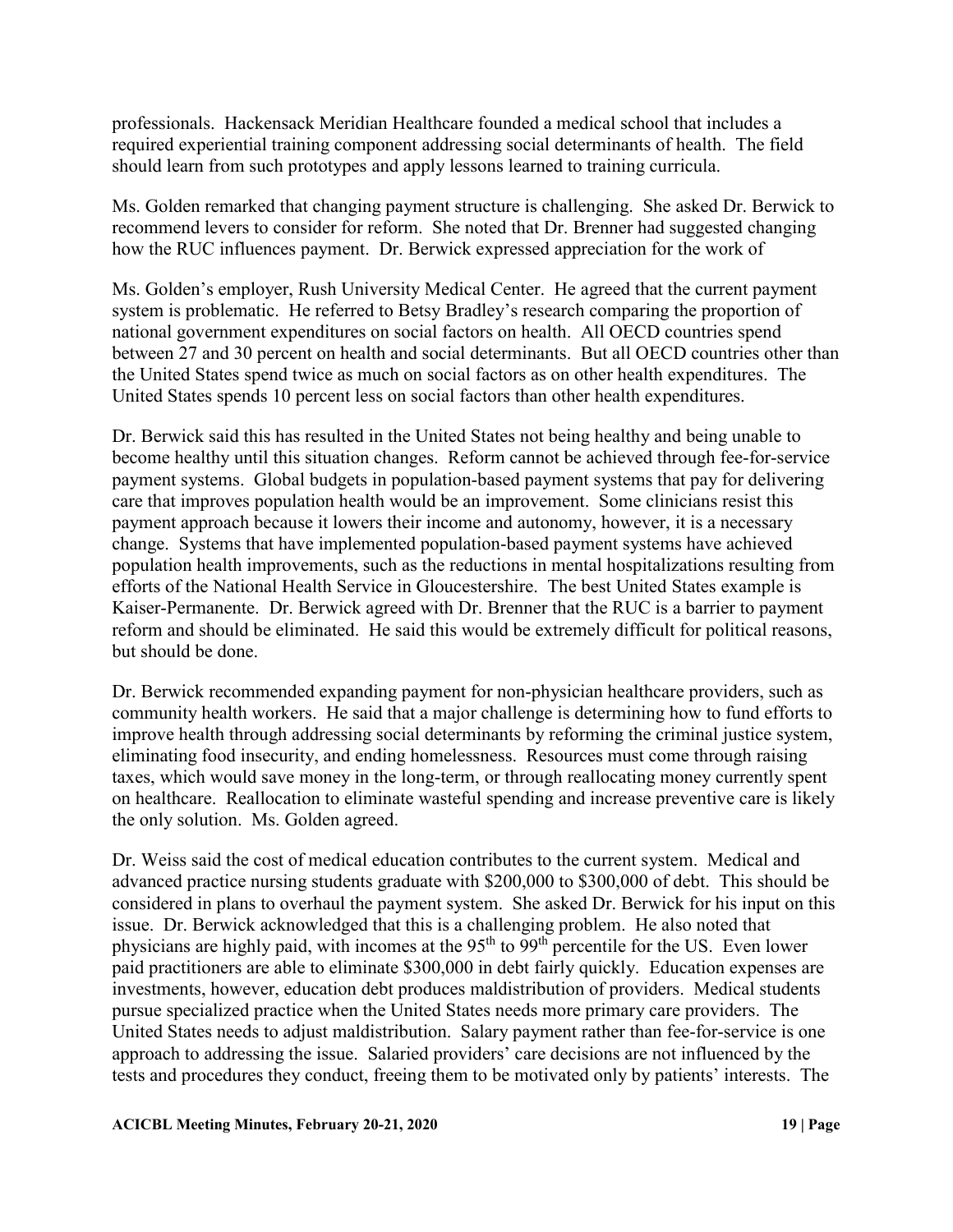payment system should incentivize becoming a community health worker or advanced practice nurse. Dr. Berwick added that subsidizing medical education requires considering subsidizing education for other helping professions, such as teaching. Educational support should be in exchange for service to underserved communities.

Dr. Berwick affirmed that the Affordable Care Act provides direct support for Teaching Health Centers, which Dr. Berwick believes is a good policy. The idea was championed by the recently deceased Dr. Fitzhugh Mullan. Dr. Berwick urged the Committee to consider Teaching Health Centers as a component to solving the problem of nursing and medical education debt.

Dr. Brandt asked Dr. Berwick if lessons learned from implementing Age-Friendly Health Systems could be applied to payment reform. She noted that the population's aging affects both the workforce and needs for healthcare. Dr. Berwick said the Age-Friendly Health System project is supported by the John A. Hartford Foundation. It defines age-friendly health systems based on the work of leading scholars that identifies the "four M's": "What Matters", appropriate medication management, supporting mentation, and advancing and supporting mobility. "What Matters" refers to tailoring care for individual and local needs. Hundreds of health organizations endorse the four M model, which is not optimally supported by fee-for-service care. Mobility care may require time investments not supported by fee-for-service. Medication overuse is sometimes a result of fee-for-service models. Global budgets are an important component of payment reform, especially when serving high-risk populations such as patients who are elderly. Supporting communities in supporting people results in better health outcomes than purchasing individual procedures. Payment systems should acknowledge that social supports are as medically relevant as medications. A holistic understanding of health that includes mental healthcare in healthcare is crucial. It is not reasonable to expect a single system to serve everyone well. Just as age-friendly systems are tailored for older adults, healthcare systems can be tailored for other priority populations, such as children or people who have experienced trauma, based on empirical evidence. Dr. Berwick emphasized the importance of learning from approaches implemented in other countries.

Dr. Weiss said that HRSA's GWEP is collaborating with the Institute for Healthcare Improvement, which Dr. Berwick co-founded, the American Geriatrics Society, and 391 primary care practices. Of these practices, 199 are FQHCs. The GWEP grant recipients are working to make primary care practices age-friendly. Dr. Berwick said this is another example of FQHCs' leadership in addressing problems in American medicine. It is important to monitor implementation of innovative practices to learn what barriers they face and what lessons they learn from implementation.

Dr. Gould asked Dr. Berwick how to identify healthcare profession students who are more likely to practice population healthcare and to share a vision of wellness and inequity, and how to encourage and prepare students to transform the healthcare system to support this vision. Dr. Berwick stated his first year medical students at Harvard always express compassion and a desire to serve society. He believes students do share the vision Dr. Gould described. He does not think career choices that result in maldistribution are caused by selecting the wrong students. The problem is likely caused by leadership that socializes students to lose this vision.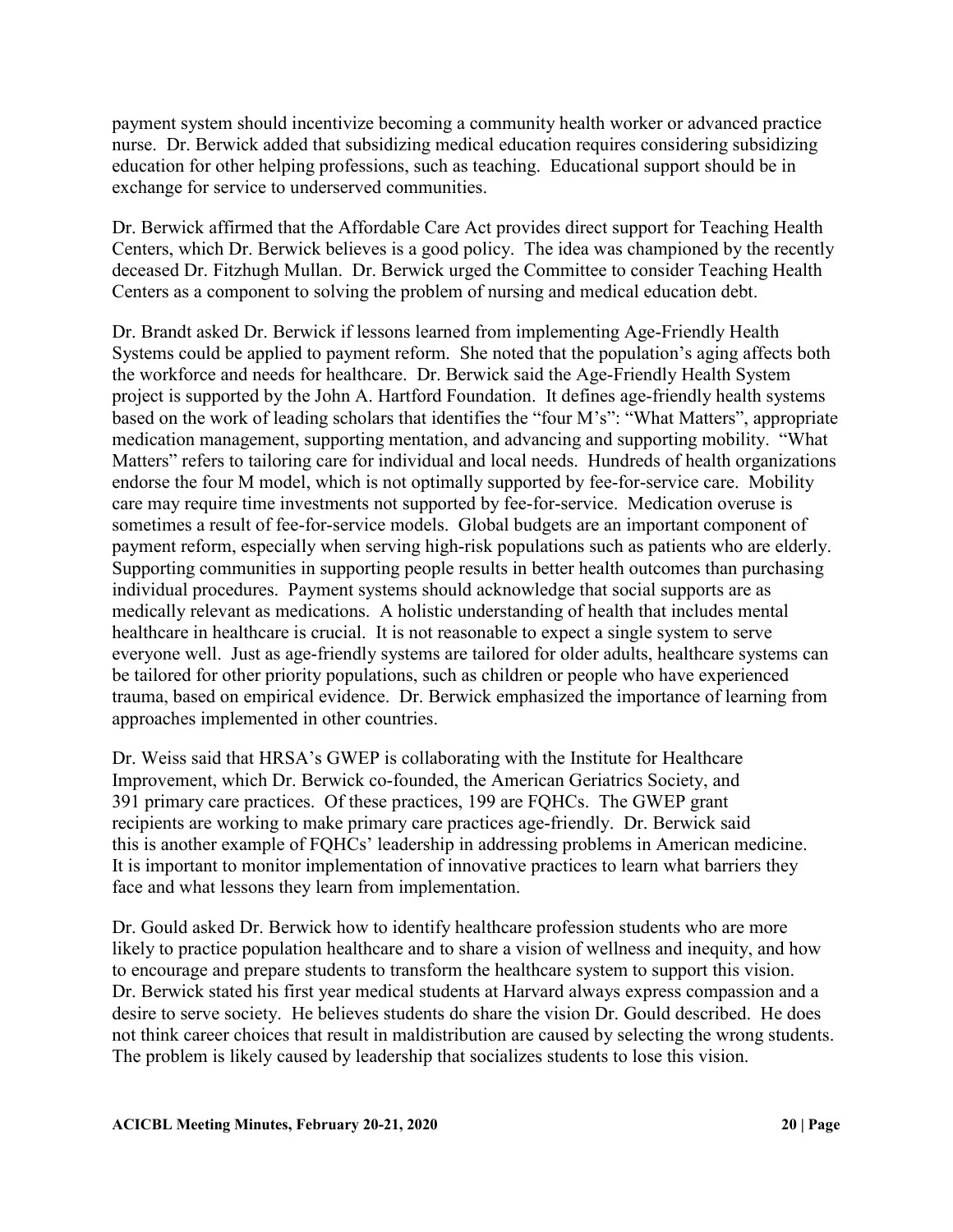Dr. Berwick recalled a student interrupting a lecture on healthcare finance to say that finances were not related to his motivation to be a doctor; his motive was to help people. Hackensack Meridian Healthcare's medical school dean emphasizes acculturating students to embrace the vision Dr. Gould described. Northwell Health Systems in Long Island founded a medical school in partnership with Hofstra University which requires applicants to have experience as an emergency medical technician experience. These are examples of educational approaches that encourage students to have a different view of healthcare delivery than is currently typical.

Dr. Gould said he thought it would be useful to require students to have experience as community health workers prior to entering medical school. Dr. Berwick agreed.

Dr. Fahrenwald said that she is a physician at an FQHC that is also a Teaching Health Center. She noted that the field tends to emphasize health risks and negative factors more than strengths and resilience factors. Resource allocation and treatment approaches should be customized based on resources as well as needs. Assessment instruments emphasize risks over resilience. There is a need for tools that identify patients' strengths that can be used to combat despair and poor health. Dr. Berwick called this asset-based thinking. Sandro Galeo's book, *Well,* discusses asset-based perspectives. Angela Duckworth developed resilience measures as part of her Grit model. Katherine Gottlieb and Doug Eby of Southcentral Foundation in Alaska developed the Nuka health system, which emphasizes resilience, assets, and community resources. Dr. Berwick noted that the Nuka system has been successful. He remarked that political and economic structures can systematically bar communities' self-efficacy, which is why healthcare transformation requires moral discussion.

Dr. Bednash stated that medical and nursing schools prepare students to obtain higher paying jobs. Healthcare's focus on repair rather than wellness extends to education and accreditation institutions. She asked how Dr. Berwick would recommend changing this to produce a workforce with a holistic view of health, focused on helping people to stay healthy, and a moral investment in equity. Dr. Berwick said that leaders in healthcare must unapologetically embrace a moral stance. Currently, the opposite is too often the case. It also is necessary to demonstrate effective approaches to healthcare system transformation. Increasing emphasis on social determinants of health must not be considered adversarial to technological advances in medicine. He noted that when he first started pediatric practice, every patient with leukemia died; infants with heart defects frequently died. This is no longer the case due to advances in oncology and cardiac surgery. Plans to transform the healthcare system must balance addressing social determinants with technological progress. Quality improvement strategies also must acknowledge that much of the \$3 trillion the United States annually spends on healthcare is wasted. He cited an October 2019 Will Shrank *Journal of the American Medical Association*  article replicating results of a study Dr. Berwick conducted in 2012 that showed \$1 trillion of annual healthcare expenditures is wasted. Leaders must acknowledge and confront this issue, and reallocate resources to address social determinants of health, increase access to primary care, and support community health organizations. Quality improvement is related to waste reduction, which presents reallocation opportunities. Current approaches to workforce training tend to encourage waste and should be changed. One strategy is to stop fee-for-service payment.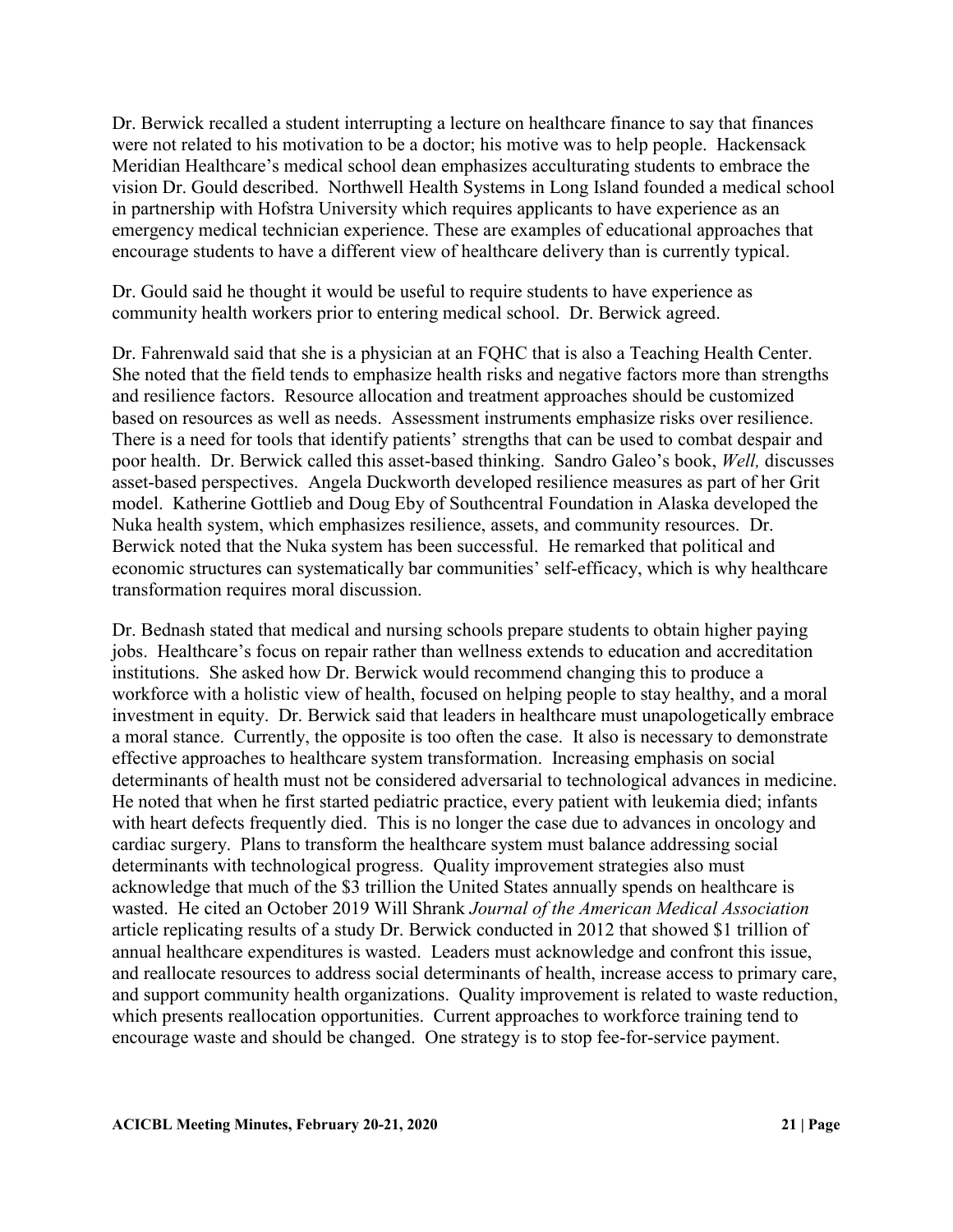Mr. Stevens thanked Dr. Berwick for his presentation, and for his praise of Mr. Stevens' employer, Southcentral Foundation. Mr. Stevens stated he would encourage his organization to invest more in addressing social determinants of health.

## **Efforts to Further Comprehensive, Team-Based Primary Care and to Address Social Needs**

## *Anne Greiner, M.A. President and CEO, Primary Care Collaborative*

Mr. Stevens introduced Ms. Greiner as the President and Chief Executive Officer of the Primary Care Collaborative (PCC). Ms. Greiner stated she would describe a team-based approach to comprehensive primary care that addresses social needs. PCC is a non-profit organization based in Washington, DC that promotes primary care with the Quadruple Aim. The organization was founded in 2006 to consider new approaches to primary care delivery and payment. At inception, PCC issued joint principles regarding patient-centered medical homes (PCMH). PCMH is a population-based model of care that leverages technology to increase access to care, including after-hours care and care other than in-person visits. Currently, 42 percent of practices with primary care physicians are in a PCMH.

PCC solicited input from 100 organizations to develop a new vision for primary care called "The Shared Principles," which are now endorsed by more than 350 organizations. The Shared Principles state that primary care should be team-based, offer continuity, help patients connect with community resources to address social factors, and include responsible resource stewardship while promoting the value of primary care. The principles include Barbara Starfield's "4 C's." One "C" is comprehensiveness. Ms. Greiner said that innovations such as telehealth, and retail and urgent care settings may not be comprehensive enough to qualify as primary care. The American Board of Family Medicine has developed a measure of comprehensiveness that she endorses. The American Board of Family Medicine also has developed a measure of what patients want from primary care.

PCC works to achieve its vision through policy advocacy, evidence and exemplary model dissemination, and through providing tools and technical assistance. PCC collaborated with the Graham Center to review evidence about PCMH. Ms. Greiner presented results of PCC evaluations of advanced primary care models. Researchers identified 1,500 articles on the topic and 50 that met inclusion criteria for scientific rigor. Results show that the PCMH model has reduced costs and improved service quality. Researchers assessed the relationship between PCMH and accountable care organizations (ACO). Results demonstrated that ACOs that decreased costs while improving quality of care were more likely than others to include physicians who practice in PCMHs. Ms. Greiner stated PCMH is a good model for payment reform and for changing care delivery to improve patient outcomes. She also noted that most primary care practices have a fee-for-service structure that allows less flexibility to support patient-centered care, or to invest in changing the model of service delivery. Therefore, PCMHs often are not supported by the resources defined in the PCMH care delivery model. For example, primary care teams may include only a physician and one other provider, not a full team with a behavioral health specialist, community health worker, and nurse practitioner. As a

#### **ACICBL Meeting Minutes, February 20-21, 2020 22 | Page**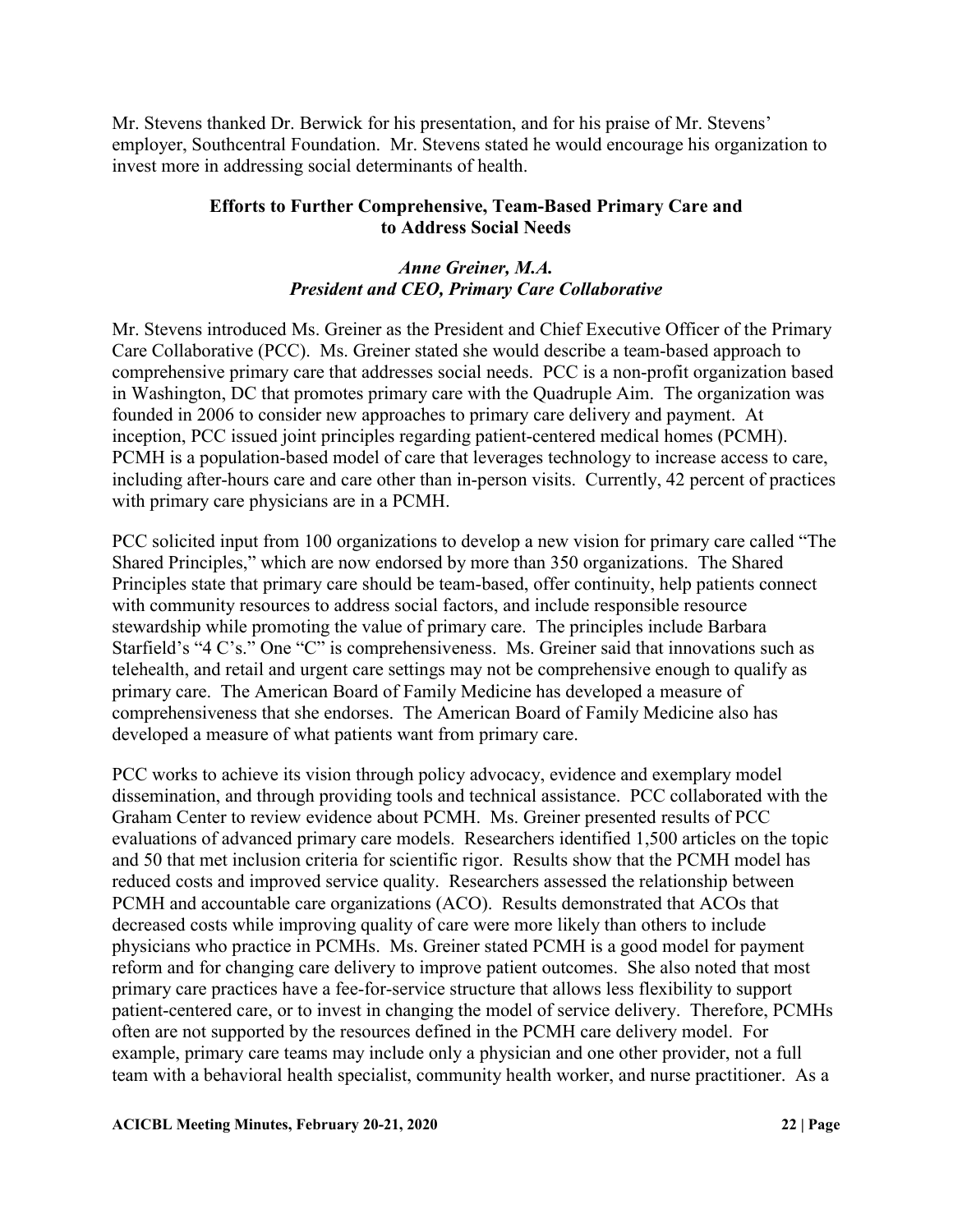result, care is not truly comprehensive. There is not yet agreement about how payment should be structured or performance measured in PCMHs. About 60 percent of providers in PCMHs or ACOs are compensated on a fee-for-service basis. A study conducted at Harvard's Center for Primary Care demonstrated that two-thirds of a practice must be under capitation to fund teambased, non-visit-based care. Primary care practices are moving slowly toward comprehensive payment.

Ms. Greiner stated that primary care has been given increased priority by the last two Federal administrations. CMS has the potential to influence the trajectory of primary care models. CMS will increase Medicare primary care evaluation and management codes in 2021, which will influence the balance of payment for primary and specialty care. The Center for Medicare and Medicaid Innovation (CMMI) is a large investor in primary care models such as Comprehensive Primary Care Plus, which currently includes 3,000 practices. In April 2019 CMMI initiated more primary care models that emphasize progress toward value-based payment. PCC is especially interested in Primary Care First because it focuses on small and mid-sized small organizations. This model supports faster shift toward risk-based performance payments, with four levels of prospective payment risk, and up to 50 percent upside performance payment and 10 percent downside investment. It is not an all-payer model, so participating practices will have different incentives and performance measures, which is challenging. The program does not include an upfront investment and is intended for practices with existing infrastructure for risk management. Ms. Greiner says it is unknown whether the program will attract enough practices to be sustained.

CMS promulgates accountable care communities, which have a broader focus that ACOs. CMS also is changing Medicare Advantage plans to pay for supplemental services that address social needs. Similar changes are occurring with Medicaid.

Ms. Greiner said that current investment in primary care in the United States is inadequate. Few people are aware of this. PCC has sought to increase awareness and discussion about this issue, including how investment in the United States compares to other industrialized countries, which approaches to investment support well-functioning systems in the United States, and understanding the broad spectrum of services that primary care providers are expected to deliver.

In 2019, with support from the Milbank Memorial Fund, PCC collaborated with the Graham Center to compare primary care expenditures at the State level across payer types (e.g., Medicare, Medicaid, commercial). Results were published in a PCC report, *Investing in Primary Care: A State-Level Analysis.* Researchers analyzed Medical Expenditure Panel Survey (MEPS) data from 29 States. Currently there is not consensus regarding the definition of primary care. Researchers used multiple definitions in their analysis to support comparisons of investments across States and ACOs, then assess the relationship between primary care investments and patient outcomes. Results showed that, using the narrow definition of primary care, States invest between 5 and 7 percent of their resources on primary care. On average, OECD countries invest 14 percent. Using a broad definition that includes behavioral health and OB/GYN services, the United States still spends less than other OECD countries, with 14 percent being the highest investment of any individual State included in the analysis. Researchers found that more primary care, defined narrowly or broadly, spending correlates with fewer emergency

### **ACICBL Meeting Minutes, February 20-21, 2020 23 | Page**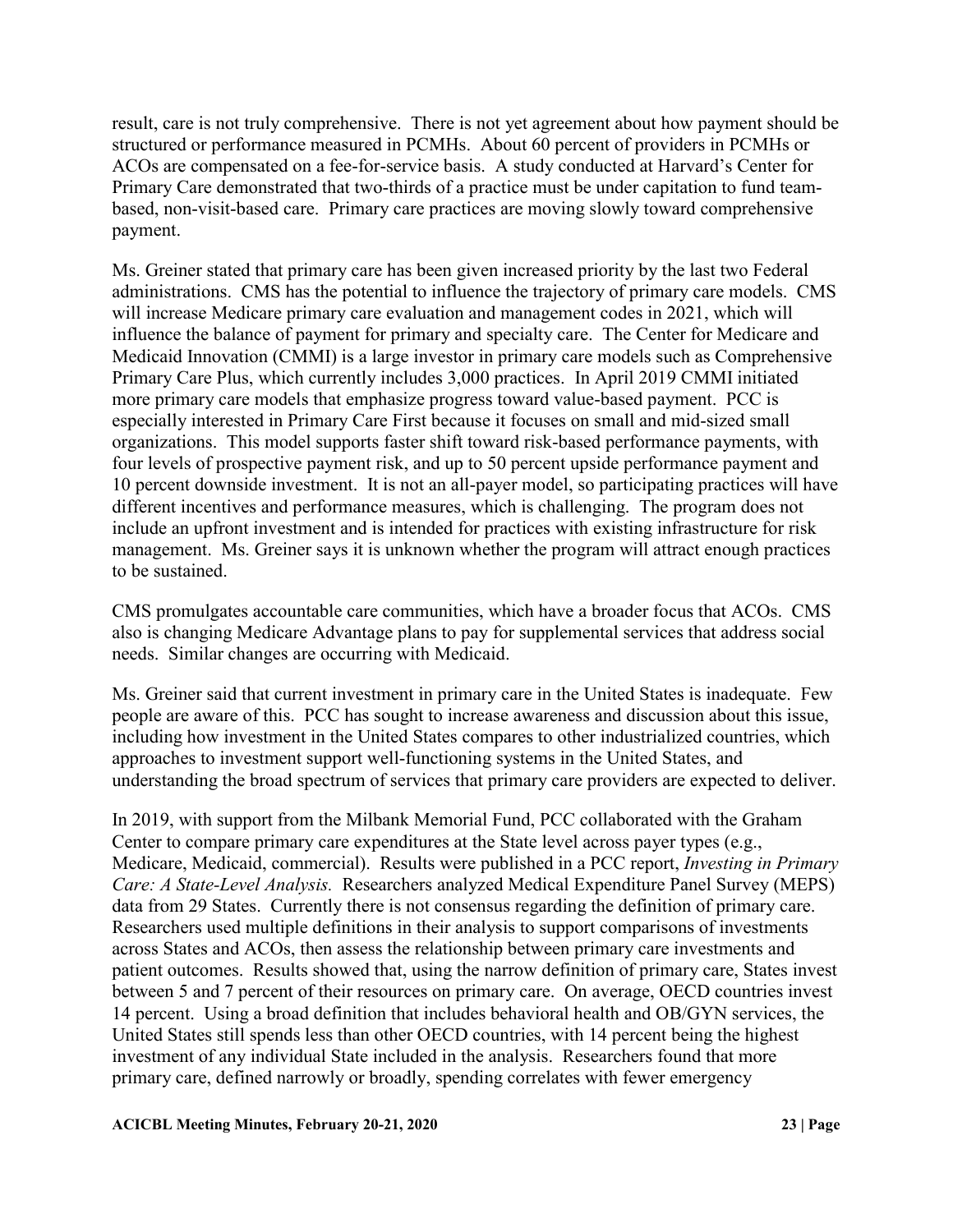department visits, fewer hospitalizations, and fewer ambulatory sensitive hospitalizations. Analyses should be conducted with claims data and using approaches that control for potential confounds. Ms. Greiner asked ACICBL to consider recommending a national standard of primary care spending that is promulgated through CMS.

State leaders have referred to *Investing in Primary Care: A State-Level Analysis* to make policy. To date, 13 States have introduced or passed legislation related to primary care investment, six in 2019. Three States- Rhode Island, Connecticut, Oregon have set spending targets that are higher than the national average. Five States have issued reports during the past 6 months and are working with multiple stakeholders to interpret results and set goals.

PCC is working to raise visibility of the issue of primary care spending impact, and compiles information about the relevant evidence base. A recent issue of *Lancet* included an opinion editorial on the topic. A recent *Health Affairs* blog discussed the importance of a standardized measure.

Ms. Greiner presented data from a 2018 National Association for State Health Policy report showing that 30 States are addressing at least one social need through their Medicaid programs. One approach is connecting primary care to community-based services. This approach is applied more often by States that invest more in primary care. Oregon found that every dollar invested in PCMH Coordinated Care Organizations saved \$13. This was the basis for the argument for Oregon to adopt legislation requiring all payers to invest more in primary care. PCC is monitoring results of State programs to leverage primary care and community services to address social needs in North Carolina, Delaware, and Washington State. North Carolina is implementing Healthy Opportunities Pilots supported by a Social Security Act Section 1115 waiver. Programs offer enhanced case management to address housing, food, transportation, and interpersonal safety needs. Delaware earned a State Innovation Models (SIM) grant to implement Healthy Neighborhoods, which prioritizes healthy lifestyles, maternal and child health, mental health and addiction, and chronic disease prevention and management. Washington also earned a SIM grant and a Section 1115 waiver, and passed legislation to support Accountable Communities of Health. Grantees must address at least four Delivery System Reform Incentive Payment priorities.

### *Discussion*

Dr. Khatri said that ACICBL provides guidance to the AHEC program, which is required to offer didactic training on PCMH. She asked Ms. Greiner what she defines a good PCMH. Ms. Greiner stated there are several definitions and the field is still grappling with this question. Emphasis on infrastructure components that facilitate population-based care management has sometimes made care more reactive than proactive. Input from providers indicates that a PCMH should facilitate proactive care, outreach to help patients manage their health, effective use of technology, and meet patients' behavioral healthcare needs.

Dr. Morley stated Ms. Greiner's data showed that the United States should invest more in training people to become primary care providers. There is no reason not to pay primary care physicians as much as specialists. He asked how medical school should be changed to meet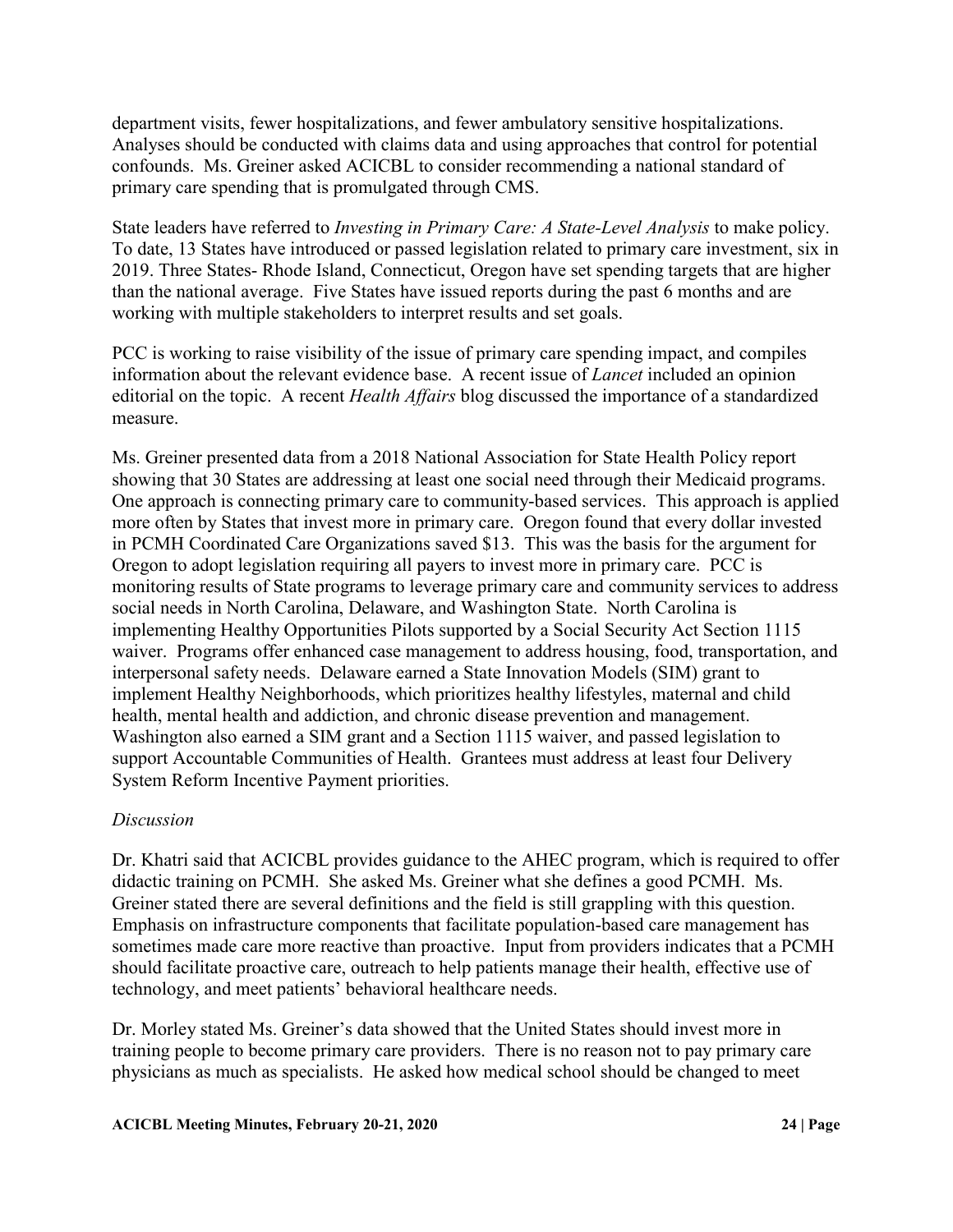primary care needs. Dr. Morley said one approach would be to eliminate block rotation requirements and replace them with primary care training. He recommended a requirement to spend 6 months to a year serving as a nurse's aide, EMT, or social worker. Ms. Greiner noted that PCC's research focus is on primary care spending, not number of providers. She also acknowledged that these are related. Delaware's primary care shortage is so urgent that specialists supported legislation to increase investment in primary care. The difference between compensation for primary care providers and specialists has contributed to the shortage of primary care providers. Canada responded to a similar shortage with a single payer system. Within 3 years, great progress was made in addressing the shortage. While money is an important contributor to the shortage, there are other contributors. A Medicare Payment Advisory Commission (MedPAC) report presented evidence that nursing and medical students are discouraged from becoming primary care providers. Leaders and mentors should counter the lack of recognition of primary care's value. Ms. Greiner agreed that experience in ambulatory care, public health, and serving as an EMT is valuable.

Dr. Fahrenwald said that the University of Washington exposes medical students to primary care practice early in their training. Students spend a half day to full day every week for the first 2 years of medical school seeing patients in primary care settings. This has led to improved skills and appreciation for the value of continuity and comprehensive care. Students are less likely to believe that the smartest students should specialize rather than provide primary care. They are beginning to perceive primary care as an appropriate career choice for excellent students. Ms. Greiner stated FQHCs provide comprehensive team-based care, which is possible because of their payment model, and are an important innovation in training primary care providers.

Dr. Masaki noted the medical school at the University of Hawaii Systems strongly encourages students to pursue careers in primary care. However, she believes change requires more graduate medical education opportunities for primary care training. She expects this change to be resisted by specialists. Ms. Greiner said other national systems are more directive regarding students' career paths.

Dr. Gould introduced himself as the Associate Dean for Primary Care at the University of Connecticut, where the new dean is committed to increasing the number of graduating primary care physicians. The dean has declared career choice bullying unacceptable. Students report that they often are discouraged from becoming primary care providers because they are too smart, or will never be respected. This toxic culture must be countered. A total of 40 percent of respondents to the Graduate Questionnaire, completed by all medical students during their first year of internship, report that they infrequently observe respect between specialty areas. He suggested that, while it is necessary to improve primary care efficiency, it is also necessary to create a climate that encourages becoming a primary care provider. He asked if Ms. Greiner were aware of work in this area. Ms. Greiner agreed that this is a critical issue and said that it has been discussed by MedPAC, and that PCC will consider the issue. She said change will be difficult and take time. New investments in primary care may be helpful. It may also discourage some people who perceive the effect of this change to be commodifying primary care. Dr. Gould stated that the University of Connecticut now has to educate students and faculty about how to have an appropriate career conversation.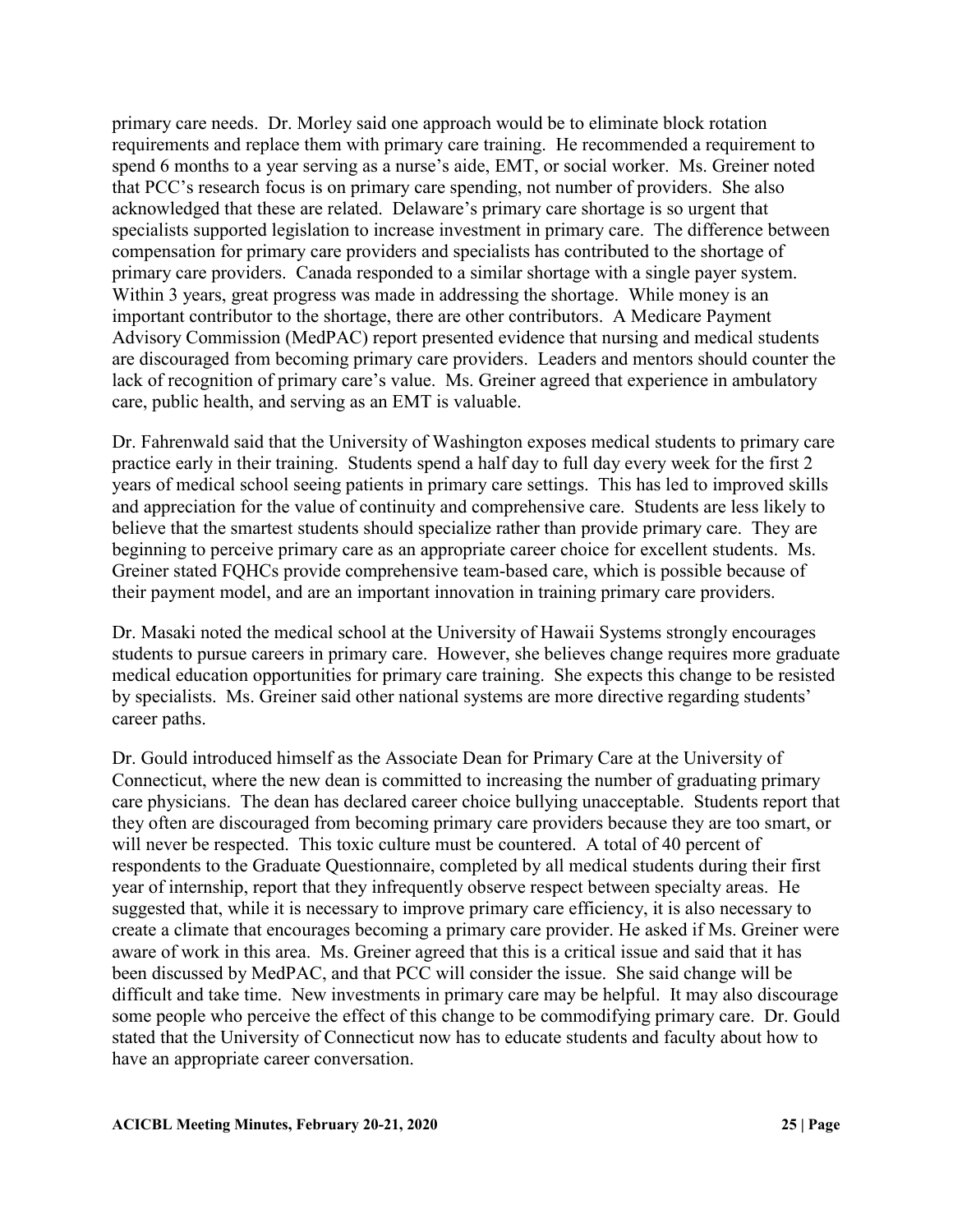Dr. Evans remarked that his own advisor did not seem to be aware of primary care as a career choice for a behavioral healthcare provider. Behavioral health students are not being prepared to serve in PCMHs, other than those in in HRSA's graduate psychology education and Behavioral Health Workforce Education and Training programs. Training for allied health, supportive, and behavioral health professions should prepare students to work in primary care. Dr. Evans gave an example of a primary care group being dissatisfied with counselors they had hired because the providers were not prepared to serve in a primary care setting. He asked if Ms. Greiner had recommendations for how to address this. Ms. Greiner said the problem is bidirectional; primary care practices often are not prepared to incorporate behavioral healthcare providers. PCC offers a webinar on its website, conducted by Larry Green of the University of Colorado, who wrote a book on models for integrating behavioral health and primary healthcare. She said that the issue employers most commonly report to PCC is a need to improve behavioral healthcare and to integrate it with medical care. Dr. Evans stated that another issue is rural family physicians believing they should provide comprehensive care, and therefore also believing they should not ever refer patients to other providers. Providers need training in what resources are available and when primary care providers should refer patients to a behavioral health specialist. Ms. Greiner concurred.

Dr. Brandt introduced herself as a pharmacist. She thanked Ms. Greiner for mentioning the value of all members of a primary care team. She asked what kinds of educational initiatives PCC has implemented for non-physician providers. She also asked Ms. Greiner to share her thoughts regarding performance metrics with reimbursement potential. Ms. Greiner said PCC prioritizes developing approaches to integrating multidisciplinary primary care teams. She said both primary care physicians and pharmacists have experienced increasing corporatization over the past decade and could learn from each other about this. PCC offers webinars about the role of pharmacists on primary care teams, including medication management, medication reduction and optimization, and being responsive to patients. Ms. Greiner said she is not familiar with pharmacy performance measurement; she is more familiar with measures that apply to all members of a primary care team, which emphasize care coordination and integration, and patient education. Dr. Brandt said she would like to discuss the issue further after the meeting. Ms. Greiner agreed to do so.

# **Value-Based Insurance Design: Enhancing Access and Affordability to Essential Care Services**

## *A. Mark Fendrick, MD Professor of Internal Medicine and Health Management and Policy University of Michigan*

Dr. Kennita Carter introduced herself as a Designated Federal Official in the Division of Medicine and Dentistry, representing Dr. Weiss while she had to leave the meeting briefly. Mr. Stevens introduced Dr. Fendrick of the University of Michigan. Dr. Fendrick thanked HRSA staff and the Committee for their work, and expressed appreciation for prior presentations.

Dr. Fendrick stated that Value-Based Insurance Design (V-BID) is one of the few bipartisan and multiple stakeholder healthcare transformation ideas. His presentation provides a description of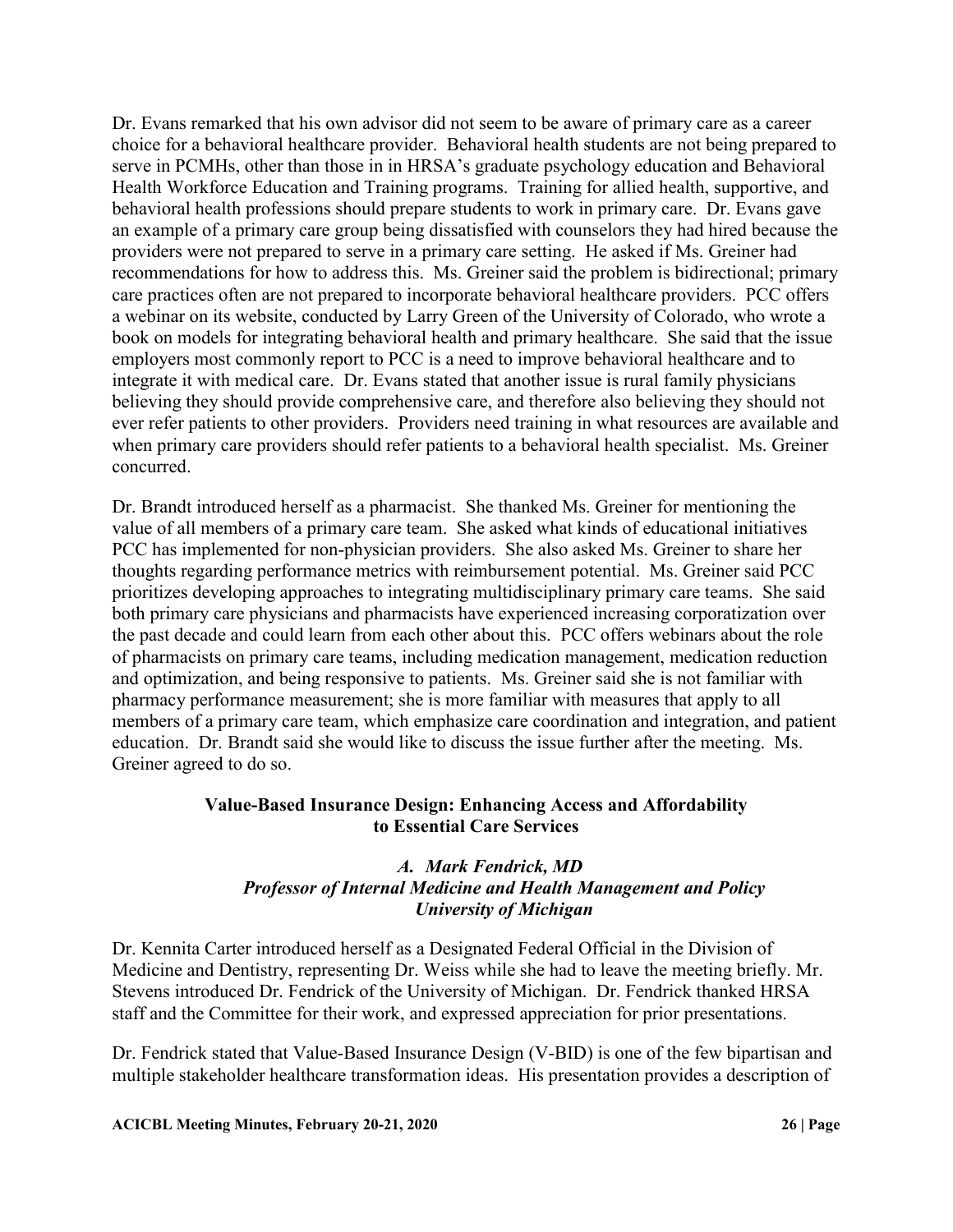V-BID and its relevance to ACICBL's discussion of payment transformation. Additional details, including policy accomplishments, are available on the V-BID Center website.

Dr. Fendrick remarked that he did not complete medical school to learn how to save people money. He appreciated that Committee members are focused on helping people to become healthier. Unfortunately, most discussions about healthcare transformation focus on how to spend money rather than on how to make people healthier. He stated that in 25 years of work on healthcare costs and quality, everyone from every constituency and political party has agreed that the more than \$3 trillion the United States spends on healthcare is enough; 20 to 25 percent of the gross domestic product is not necessary. The United States does need to allocate resources differently. Discussion often focuses on how to pay for care, referred to as supply-side or provider-facing initiatives. "Demand-side" refers to patient engagement in health system transformation, the focus of Dr. Fendrick's discussion.

Dr. Fendrick conveyed that Americans are not concerned with healthcare costs generally, but about what their healthcare costs them in terms of premiums, deductibles, and co-payments. Underinsurance has become a critical issue. For example, people, particularly those buying individual insurance policies, often have deductibles that are thousands of dollars. The average American insured through the private sector has a \$1,000 deductible. The Federal Reserve reports that 40 percent of Americans do not have \$400 in the bank, making deductibles prohibitive.

Two decades ago some people promoted the idea that Americans should shop for their own healthcare coverage. Evidence has shown that this does not support people in being better consumers. Rather, "When you make people pay more for something, they'll buy less of it." Low-income people and people with multiple chronic conditions are unable to afford the deductibles and cost-sharing requirements necessary to get the care they need under the current system. Dr. Fendrick stated that, since there is enough money in the healthcare system, the solution is to spend the money where it is needed and to stop buying unnecessary procedures and prescriptions.

Dr. Fendrick collaborated with Michael Chernew, professor at Harvard Medical School and former Vice Chair of MedPAC, 20 years ago to design a system that makes it easier to obtain resources that make people healthier and harder to get resources that do not. This concept is called V-BID. Dr. Fendrick is working to convince public and private payers to redesign their benefits so that consumer cost-sharing is based on clinical benefit rather than price. V-BID implementation has steadily increased. It has earned Federal and State bipartisan support as well as support from diverse stakeholders such as pharmaceutical companies, America's Health Insurance Plans, the Pharmaceutical Benefits Management Association, the Hospital Association, and several consumer advocates.

A core value of V-BID is basing patient out-of-pocket costs on clinical benefits. Dr. Fendrick wrote the V-BID section of the Affordable Care Act (ACA), which mandates all plans that were not grandfathered to cover selected preventive services without cost sharing. Following the passage of the ACA, an estimated 150 million Americans received expanded coverage of services rated "A" or "B" by the United States Preventive Services Task Force, the CDC's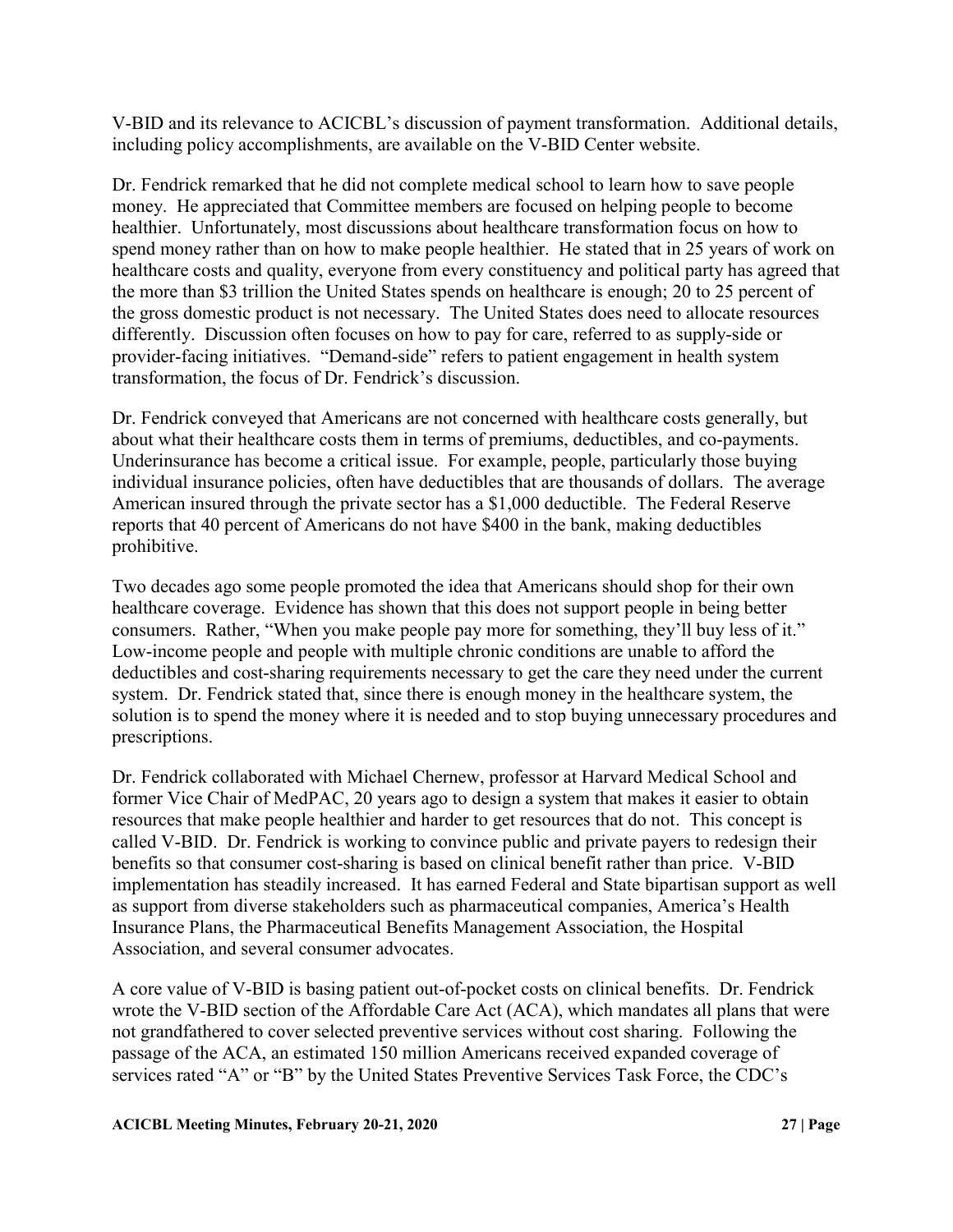Advisory Committee on Immunization Practices, and HRSA preventive care guidelines. Dr. Fendrick noted that HRSA has played an important role in implementing V-BID. Zero cost sharing for preventive services is one of the three most popular aspects of the ACA among the general public, Republicans, and Democrats. It is difficult to argue against free immunizations, free cancer screenings, free depression screenings, free smoking cessation services, and free PrEP for HIV.

There is no secondary preventive services task force, so Dr. Fendrick and colleagues have been unable to apply the approach applied for primary preventive services to obtain clinical-driven reductions in cost sharing for chronic disease services. This is an important priority since 98 percent of Medicare expenditures are on chronic disease services. A recent Kaiser Family Foundation study showed that half of Medicare beneficiaries have an annual fixed income of less than \$30,000. Cost-sharing, such as paying \$5,000 annually for health insurance premiums, can be a challenge.

The legislation authorizing Medicare passed in 1965 and included an anti-discrimination clause, which requires all enrollees to have the same benefit design. However, precision medicine requires personalized benefit design and individualized V-BID, such as reducing cost sharing for eye exams just for people with diabetes. Therefore, the anti-discrimination clause is a major barrier to implementing V-BID for Medicare. In 2014 Dr. Fendrick contributed to bipartisan support to waive the clause to launch the Center for Medicare and Medicaid Innovation (CMMI) Medicare Advantage V-BID demonstration projects in seven States. The Trump administration expanded the project to all 50 States. In these demonstrations cost-sharing reductions could be tailored to individual patient's needs. Following positive response to Medicare Advantage V-BID demonstrations, CMS loosened its interpretation of the uniformity rule to expand Medicare Advantage beyond the demonstration. Secretary Azar and CMS Administrator Seema Verma refer to the expansion as V-BID 2.0, which includes telemedicine, advance care planning, hospice carve-in, and support for nutrition and transportation. Reductions in drug cost sharing for specific patient populations are restricted to demonstration projects. After hearing Senate testimony about the results of the Medicare V-BID demonstration, Senator John McCain expressed interest in applying V-BID to the Tri-Care program. With bipartisan support, V-BID was incorporated into the National Defense Authorization Act in 2017 and 2018.

The 2004 Medicare Modernization Act required anyone opening a Health Savings Account to enroll in an Internal Revenue Service-qualified high-deductible health plan. Dr. Fendrick said he supports Health Savings Accounts, for which money can be contributed, invested, and withdrawn without being taxed. Section 2713 of the ACA implements the Preventive Care Safe Harbor, which requires high-deductible health plans to cover specified preventive services without a deductible. Dr. Fendrick added that deductibles apply to treatment for existing illness. So, following a free mammogram that shows cancer or a positive depression screening, the patient is responsible for paying the deductible before receiving treatment. For 14 years Dr. Fendrick advocated for the Internal Revenue Service to allow these plans to cover very high value services voluntarily. In the summer of 2019 the Treasury Department allowed expansion of pre-deductible coverage of services to treat chronic conditions. Treasury Rule Notice 2019-45 will be revisited for possible expansion within 5 years. Dr. Fendrick said this is not soon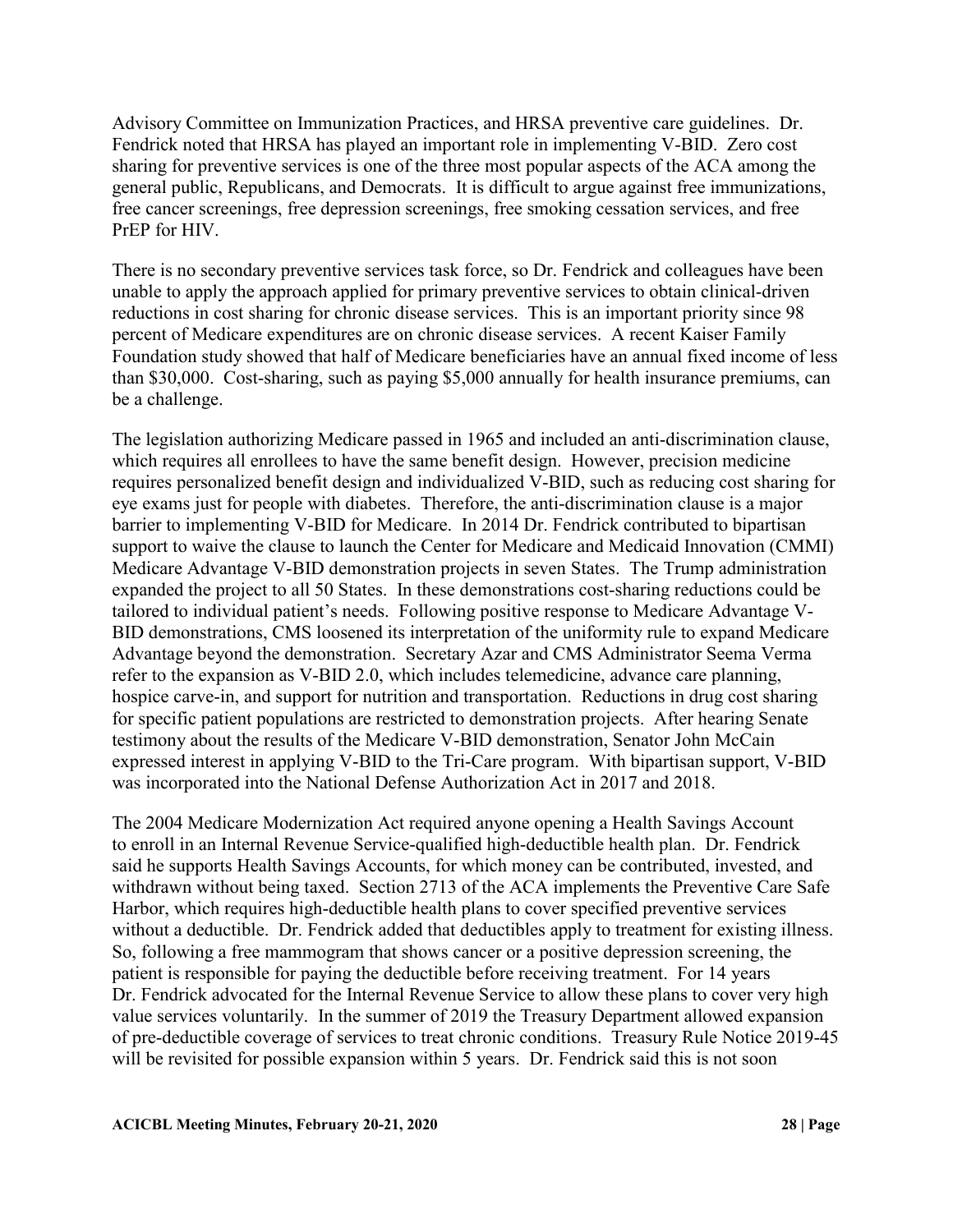enough, which is why he and colleagues advocate for public policy makers to allow plans more flexibility.

Expanding pre-deductible coverage prevents people from having to pay full price for critical treatments such as insulin. This situation precipitated the third introduction of the Chronic Disease Management Act, currently in the Senate, which would allow HSA-qualified health plans to provide pre-deductible coverage for chronic disease preventive services. Dr. Fendrick invited Committee members to review information on the V-BID Center website about the impact of these plans. He also invited input about how to expand V-BID implementation. Examples of V-BID success include CVS lowering out-of-pocket costs from some pharmaceutical benefits management members in V-BID plans. In the near future a demonstration that lowers out-of-pocket costs for insulin may be approved.

Dr. Fendrick remarked some critics have stated that lowering cost sharing means someone else must cover costs or that people will over-utilize services. Studies have shown that people with V-BID coverage apply the cost savings for more services, some of which lead to reduced hospitalizations and emergency department utilization. Possible approaches for paying the cost of expanding access to quality healthcare include: 1) increasing the price of premiums, which is not politically feasible, 2) raising deductibles and co-payments, which is a tax on being sick and has resulted in reduced use of high-value services, and 3) identifying, measuring, and reducing low-value care, and reducing payments for low-value care in order to increase resources to pay for high-value care. Dr. Fendrick endorses the third option.

Dr. Fendrick and colleagues founded the National Task Force on Low Value Care. ACA Section 4105 gives the Secretary of Health and Human Services authority not to pay for services with a "D" grade from the USPSTF, which are dangerous. Dr. Fendrick does not know of examples of this authority being exercised. A recent study by Dr. Fendrick and colleagues estimated that eliminating payment for seven D-graded services would save \$500 million annually.

Dr. Fendrick described V-BID X, a model plan for individual health insurance which lowers cost-sharing and expands coverage of high-value services by raising cost-sharing on low-value services, with costs determined by actuarial analysis. The result is cost neutral. CMS's 2021 Proposed Payment Notices includes the V-BID X template verbatim. The Trump administration will encourage use of V-BID qualified plans in individual markets.

Dr. Fendrick said that payment reform requires alignment of consumer and provider incentives. If these interests are at odds, alternative payment models are unlikely to be effective. Dr. Fendrick said that insurance coverage for the cost of eye exams for people with diabetes has declined over the past 20 years. Many plans do not offer pre-deductible coverage; consumers must pay full price. Dr. Fendrick's goal is to expand pre-deductible coverage and reduce costsharing for such high-value services so that it is easy for patients to adhere to provider recommendations. This must be accompanied by making it more difficult to obtain low-value care.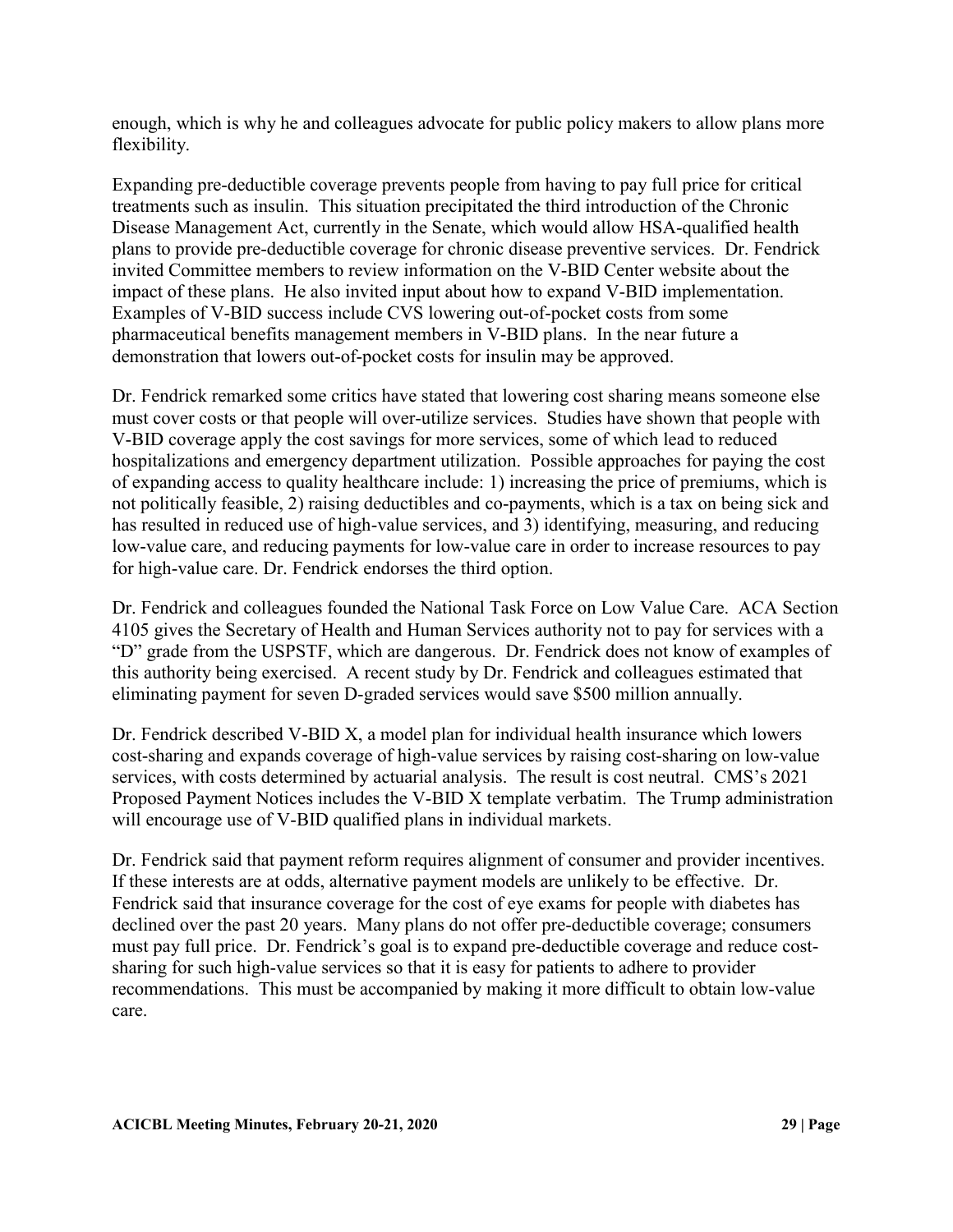# *Discussion*

Dr. Bednash stated that the changes Dr. Fendrick recommends will require providers to stop recommending unnecessary tests and procedures, which will be challenging. Dr. Fendrick noted this is a challenge because there are incentives for providers not to change, an issue with healthcare supply. Dr. Fendrick's presentation focus was only regarding patient demand and how V-BID can affect patients' access to services based on their clinical value. Dr. Bednash agreed with the approach Dr. Fendrick proposed but believed it will be difficult to pass supporting legislation or get support of people rewarded by incentives in the current model. Dr. Fendrick said clinicians embrace V-BID because it makes it easier for patients to adhere to their most urgent recommendations.

Dr. Fahrenwald asked if insurance companies or other stakeholders have considered providing direct-to-consumer education via media about high- and low-value healthcare services. Dr. Fendrick stated many people have learned through word of mouth that they can receive some preventive services at no cost. Some also worry that they will not be able to afford treatment if screens indicate they have a serious illness. He said the Committee could continue to reward health plans and delivery systems for providing appropriate care based on National Committee on Quality Assurance metrics and CMS star ratings, many of which align with V-BID values. Dr. Fendrick said that metrics should be improved. Plans and systems delivering low-value services should experience consequences.

Dr. Weiss asked Dr. Fendrick how to educate providers and future members of the health workforce about the benefits of V-BID and how to implement the model. Dr. Fendrick said the first step toward implementing V-BID is not using fee-for-service payment models. Otherwise, clinicians will continue to over-prescribe low-value services, and patients will continue to experience prohibitively expensive healthcare. Clinicians have embraced the possibility of V-BID making it easier for them and their patients to achieve better health outcomes at no additional cost. He recommended teaching future healthcare providers to understand that lower costs for preventive services lead to better health outcomes and less administrative burden, which will likely lead to improved clinician satisfaction. Dr. Fendrick noted V-BID offers points of agreement for diverse stakeholders. Everyone agrees that it is good to lower out-of-pocket costs for insulin. People disagree about who should pay for that decrease, the manufacturer, health plan, or pharmaceutical benefits manager. V-BID is a potential resolution.

Dr. Killinger said she believes V-BID has the potential to reform healthcare payment significantly. Dr. Fendrick stated his goal is to overcome payment structures that are barriers to Americans receiving necessary healthcare. He encouraged the Committee to support structures that align payment with clinical benefits.

Mr. Stevens remarked part of supporting patients in avoiding low-value care is to provide education about which procedures do not result in improved health. Dr. Fendrick stated everyone supports expanding coverage for services that patients need and for which harm will results if patients do not receive them. Paying for these services is a challenge. Eliminating services rated "D" by the USPSTF, and unnecessary services such as colonoscopies for people older than 85 years, which costs \$100 million annually, would increase the funds available for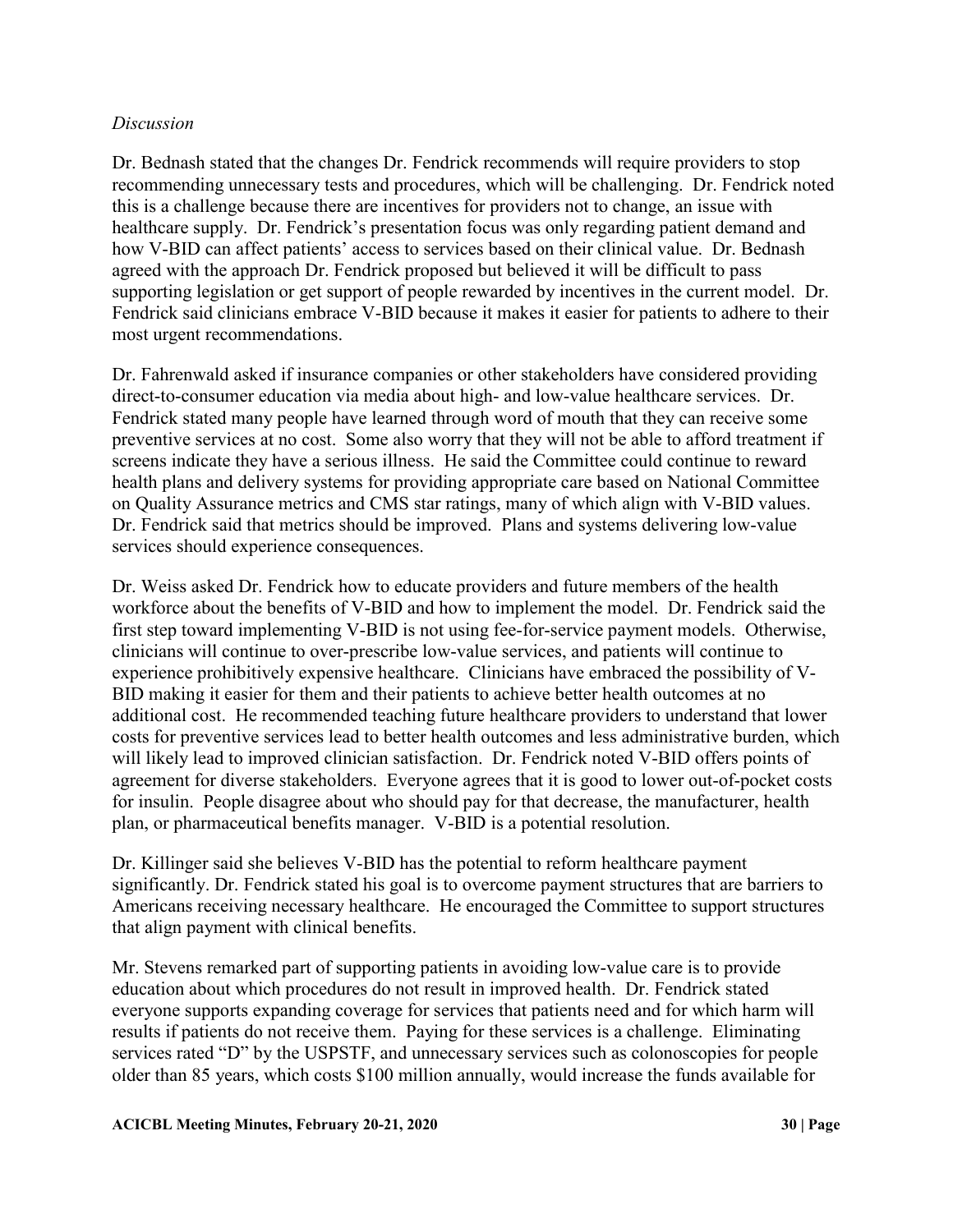high-value services such as eye exams for people with diabetes, prenatal care, and PrEP. These principles are in the proposed V-BID X rule. He asked the Committee for advice about how to continue the momentum of support for implementing V-BID.

Dr. Khatri asked what Dr. Fendrick would like to include in ACICBL recommendations regarding workforce development. Dr. Fendrick said the goal of V-BID is to compensate clinicians well and to reduce barriers to providing evidence-based care. He asked the Committee to emphasize the important of aligning provider and consumer incentives to participate in quality care. Insurance plans do not always align with provider goals, but they must align to improve care quality. IRS Notice 2019-45, Senate Bill 3200, and other policies that support alignment of health plan benefits with clinical value rather than cost will help to achieve value-based care.

Dr. Weiss stated HRSA's first step toward aligning patient and provider priorities is to teach students and trainees that the workforce includes patients, families, caregivers, direct care workers, health profession students, faculty, and practitioners working in interprofessional teams. HRSA-funded education and training also includes shared decision-making as a core value. She asked if the IRS rule is proposed or final, and if the Committee should make a recommendation regarding the rule. Dr. Fendrick said the rule was proposed a week before the meeting and will be open for comment in March. It is the first to allow HSAs to cover chronic disease management services.

Dr. Masaki said the Choosing Wisely Campaign has been effective with providers and asked if a similar campaign could be implemented to teach the general public about low-value procedures. Dr. Fendrick said Choosing Wisely has resulted in minimal reductions of low-value services. Choosing Wisely reduced Vitamin D testing by only 10 percent, while after the Canadian authority made a no-payment ruling, Vitamin D testing reduced approximately 90 percent. The most effective method for reducing use of low-value procedures is probably to stop reimbursing clinicians for them. Dr. Masaki agreed.

Dr. Fendrick thanked the Committee for the opportunity to present. Dr. Weiss thanked Dr. Fendrick for his presentation.

# **Provider Payment Reform to Support Integrated Health/Behavioral Health**

# *Steve Melek, FSA, MAAA Principal and Consulting Actuary, Milliman*

Mr. Stevens introduced Mr. Melek. Mr. Melek said he would discuss efforts to integrate medical and behavioral healthcare from an actuarial perspective. He has worked on this issue with Milliman for 25 years.

Mr. Melek said that only about 10 percent of people with diagnosable behavior disorders go to a specialist for treatment. Treatment is successful in about 50 percent of cases. One reason for low success rates is that patients do not adhere to treatment plans. About one-third of patients with a diagnosable behavior disorder go to primary care, which is an opportunity to reach these patients. Behavioral and medical conditions are often comorbid, leading to large patient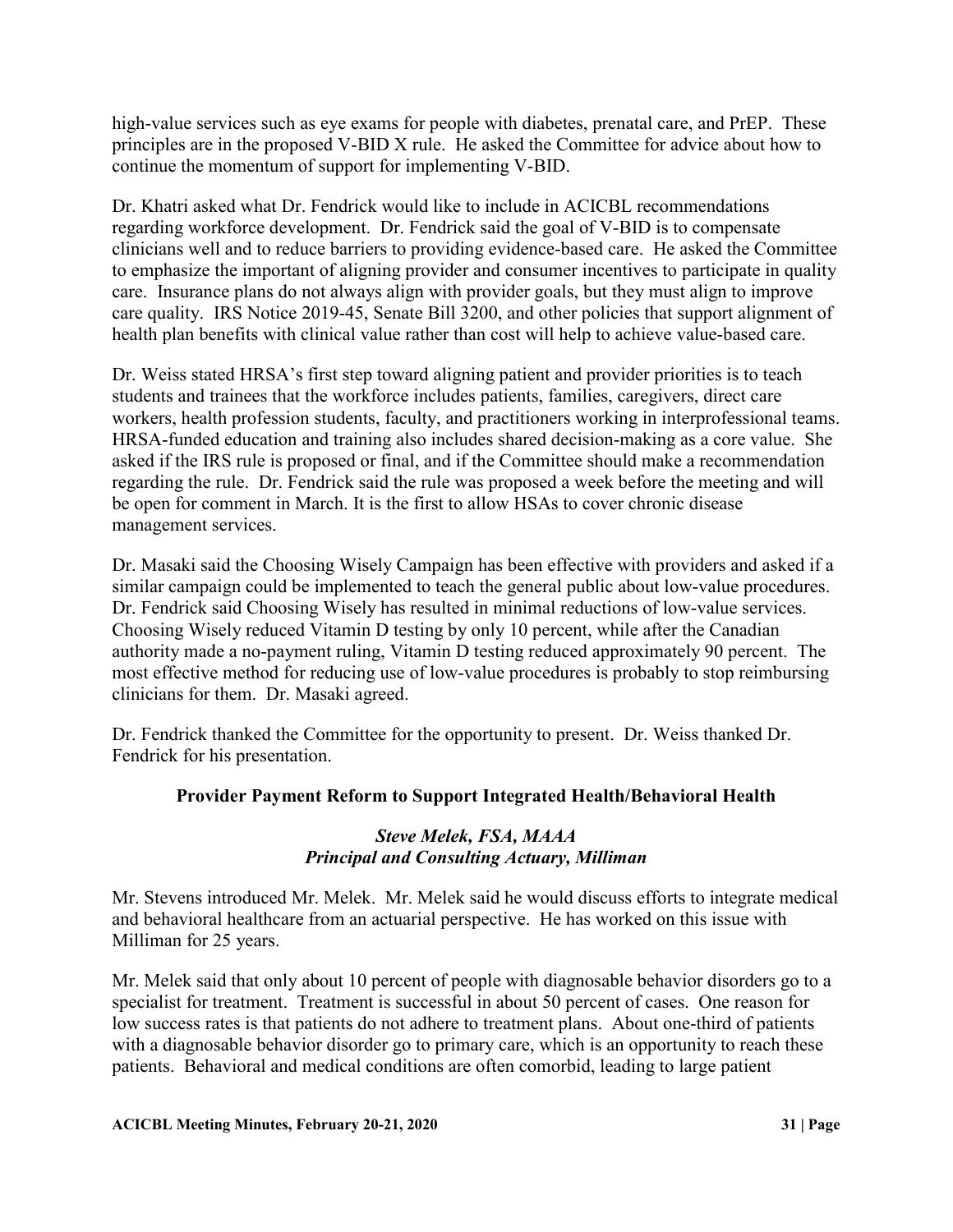expenses. Mr. Melek presented results of research conducted by Jurgen Unutzer (2011) summarizing the prevalence of behavioral and medical condition comorbidity. Milliman analyzes comorbidity approximately every 2 years using insurance claims data from multiple carriers. Analysis distinguishes commercial, Medicare, and Medicaid consumers. It also distinguishes patients by diagnostic codes and claims data. Patient cohorts include: 1) those with no evidence of mental health or substance use disorders, 2) those with a serious and persistent mental illness or substance use disorder, and 3) those with a mental illness diagnosis not considered serious or persistent. Analysts then use diagnostic codes and claims data to identify costs associated with medical care, medical prescriptions, behavioral healthcare, and behavioral health prescriptions.

In 2017 about 85 percent of commercial insurance customers' data indicated no evidence of a mental health or substance use disorder. The average monthly cost for an individual in this group was \$426, mostly for medical services and prescriptions. Patients with any behavioral health disorder, whether serious and persistent or less severe, incurred dramatically higher costs than patients without evidence of behavioral health issues. Costs were higher for patients with serious and persistent behavioral health problems than for those with less severe problems. Patients with comorbid medical and behavioral conditions also incur much higher medical care and prescription costs than those without behavioral health issues. Better behavioral healthcare can reduce these costs. Approximately 30 percent of commercial insurance spending, 20 percent of Medicare spending, and 40 percent of Medicaid spending, or 30 to 35 percent of total United States healthcare spending, is to pay for services for patients with diagnosed behavioral health issues.

Several programs to integrate medical and behavioral healthcare have reduced costs. The Multifaceted Diabetes and Depression Program reduced monthly cost per patient by \$39; Pathways reduced monthly cost per patient among patients with diabetes and depression by \$46; IMPACT reduced average monthly cost per patient for treating depression in elderly patients by \$70, or 10 percent; Missouri Community Mental Health Center increased independent living and vocational activity, and decreased overall healthcare costs by 8 percent. Across patients and over time, implementing integrated medical and behavioral healthcare for the entire United States population has the potential to save between \$37 million and \$67 million annually.

Approaches to integrated care include employing an integrated care manager in primary care practice, team-based care, integrated treatment planning, inviting a behavioral care provider to a medical appointment to discuss both sets of health conditions, hallway consultations to get behavioral care provider opinions, and referrals to behavioral health treatment, on-site behavioral health practitioners, and telehealth. Telehealth is useful in rural areas where the nearest therapist may be more than 50 miles away.

Mr. Melek presented payment model reform principles. He said that fee-for-service incentives do not align with the Quadruple Aim and cause administrative burden. Medicare and Medicaid do not adequately fund behavioral health services, resulting in primary care practices having to subsidize behavioral healthcare. It is unlikely that a social worker will generate enough income to cover his or her own salary and overhead expenses. Reforms should support the Quadruple Aim, preferably within a year or two. This requires the support of payers, behavioral healthcare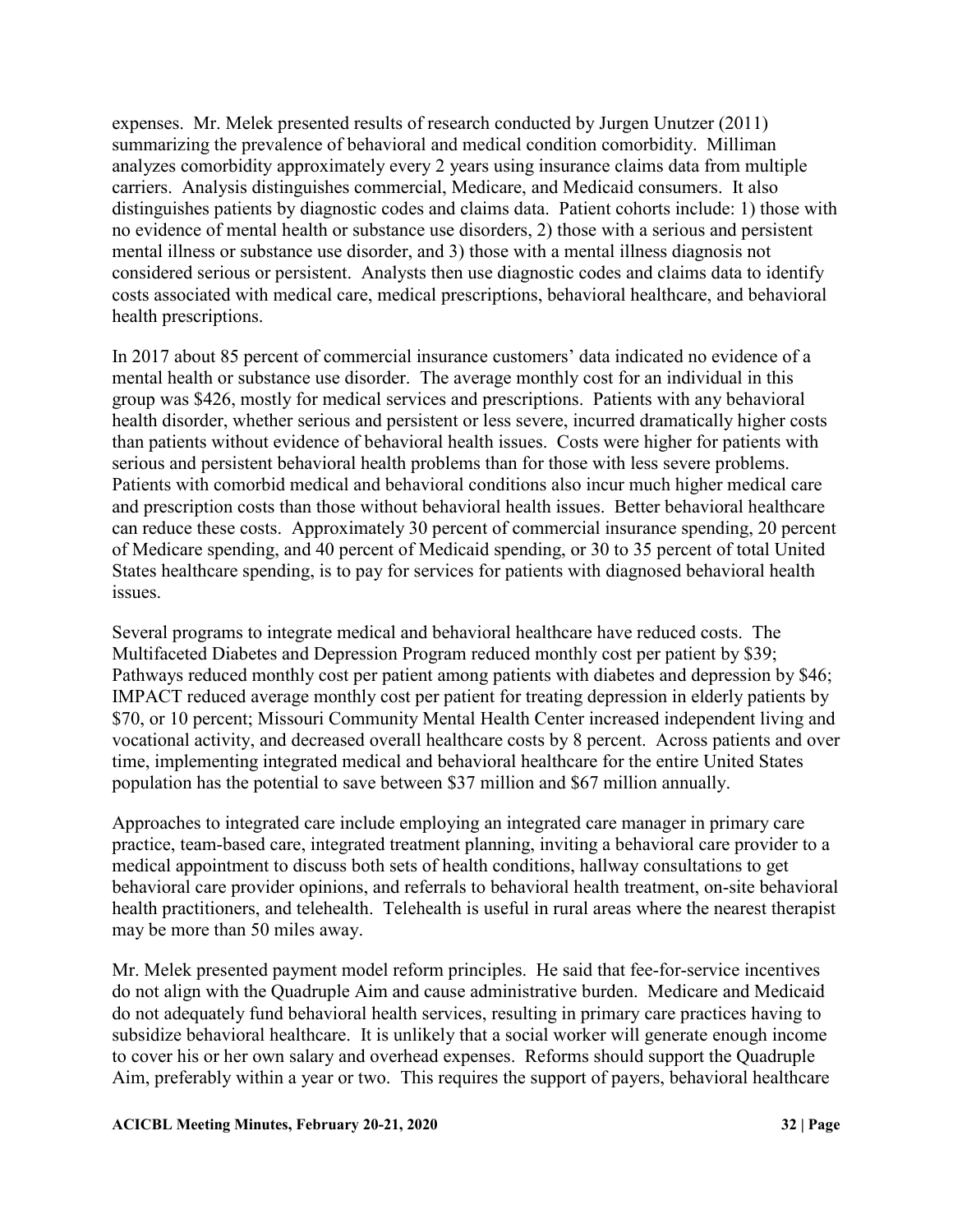providers, and medical care providers. One approach is primary care capitation that applies to primary behavioral healthcare and care coordination services. Rates should be populationspecific and risk-adjusted. Practices must consider the types and levels of behavioral health services to offer, and how to share risk and gain from non-primary care services. The cost impact of integrated care is due to practice beyond primary medical care services. Providers can share cost savings and also the risk of costs of increased services being higher than projected. Practices can set risk-adjusted targets according to payer type (commercial, Medicare, Medicaid) and type of service required (inpatient, outpatient, specialized care, pharmacy).

Colorado's Department of Public Health and Environment (CDPHE), with support from Milliman, implemented a 4-year State Innovation Model (SIM) supported by a CMS CMMI grant. Participating practices collected cost and utilization data. Individual participating practices were compared to the aggregate of other participating practices. The goal was to reduce or maintain costs through integration. The model aimed to offset costs associated with increasing some types of service utilization by decreasing others. CMMI required CDPHE to conduct a return on investment (ROI) analysis. Mr. Melek stated that the maximum ROI for a statewide program is about two to one. Patients were followed from baseline. Analyses were based on an all-payer claims database using only complete data files. Patients with claims that exceeded \$250,000 in a calendar year were excluded from analysis, because this would have distorted results. Patients had to be insured for at least 6 months of each year to be included in analysis. Analysts applied conservative trend assumptions, adjusted for risk, and assessed trend assumption sensitivity. The goal was to improve outpatient behavioral care to reduce overdoses and acute behavioral episodes, and therefore reduce emergency service utilization and ambulance costs as well as reduce skilled nursing facility costs. CDPHE expected that primary and specialty medical care costs would increase, along with increased prescription drug costs, since patients would utilize more necessary behavioral healthcare. The first cohort of participating practices significantly reduced costs within 2 years. In the second cohort, many Medicaid patients had undiagnosed behavioral conditions at baseline, then increased spending on treatment during the first year of implementation. Treatment is expected to result in long-term savings. Pediatric practices had difficulty saving money, probably because patients initially required increases in behavioral healthcare. Participating community mental health centers reduced costs within the first 2 years.

Mr. Melek said that costs for the commercial insurance population decreased slightly over 3 years. For Medicaid patients, spending increased as healthcare needs were identified and addressed. Costs remained the same for Medicare patients. This is a success. Spending on inpatient admissions decreased by approximately one-third for commercial insurance patients and was essentially unchanged for Medicare and Medicaid patients. Emergency department use did not change for patients covered by any of these payers. Adherence to medication for chronic conditions increased and was associated with a cost increase of about 50 percent. Hospital readmissions within 30 days declined approximately 50 percent. Overall costs reduced in Years 1 and 2. Results suggest that increased spending on primary care prevents hospitalization, which indicates that sharing gain and risk is an effective approach for integrated health services.

Milliman will conduct another ROI analysis in Spring 2020.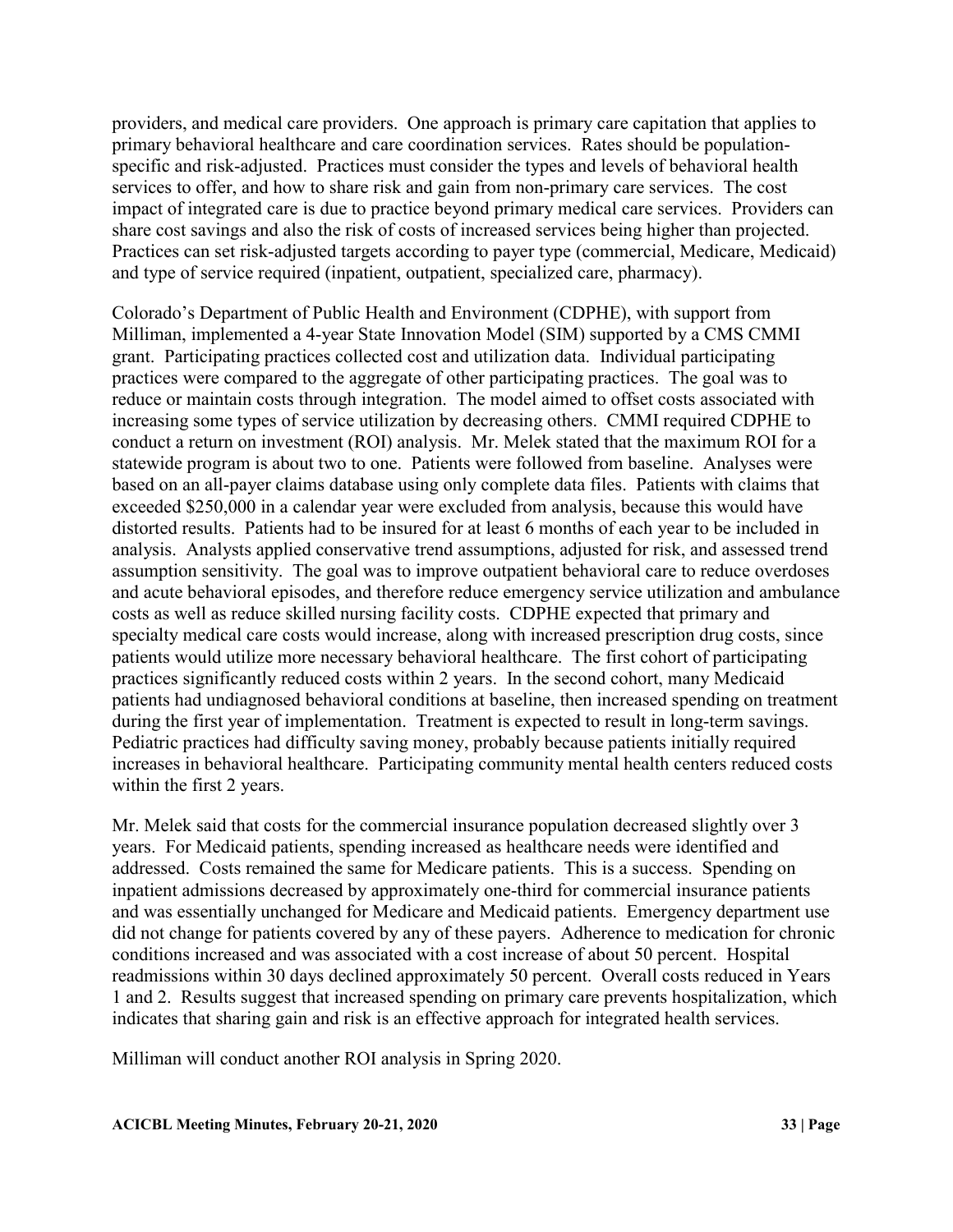### *Discussion*

Mr. Melek invited questions and comments. Dr. Evans stated he participates in integrated pediatric and family medicine practices. He noted that the American Academy of Pediatrics' is encouraging practitioners to screen for depression and inquired if the subsequent increase in referrals to behavioral healthcare may have influenced Mr. Melek's data. Dr. Evans said colleagues' research has demonstrated that physicians' productivity, as measured by relative value units, increases when their team includes a behavioral healthcare provider. He cited one study that found a 15 to 20 percent increase and another that found a 40 percent increase in productivity. He asked whether Mr. Melek's team has analyzed the effects of integrated care on physician productivity. Mr. Melek stated his team has not addressed this question, but could. He said the analysis would be valuable for explaining why integrated care reduces costs and increases patient and provider satisfaction. Mr. Melek noted increased screening for depression would increase treatment and associated costs. The analyses presented did not explore which services participating practices provided. It would be useful to study how participants approached integration and which approaches were successful. Mr. Melek said he could share evaluation reports and Mr. Stevens said the Committee would appreciate that.

Dr. Morley inquired as to how much of the therapy provided by the Colorado study participants was group therapy and how much was individual therapy. He also asked if exercise groups were part of the therapy offered to older patients. Mr. Melek stated analysts only defined broader categories of healthcare utilization. Mr. Melek noted these were good questions and it would be possible to address these questions with the current dataset.

Dr. Khatri remarked that pediatric care is underfunded and that the increase in cost observed in the Colorado study was not surprising. She said so little is spent on pediatric care that there is not much to save and that increased pediatric spending is a positive outcome. Dr. Khatri appreciated Dr. Melek's practical approach to data analysis, which started with a basic assessment of whether integrated care affects costs. She asked how Mr. Melek would recommend training the health workforce to achieve cost reductions. She asked if his team has analyzed the impact of integrated care on community resilience metrics, such as education and criminal justice. Mr. Melek replied he would like to analyze effects of care integration on other public costs and social determinants of health, with outcomes including incarceration, crisis service utilization, and school attendance. He added that he hoped payers would fund programs to integrate services rather than depend on the Federal government, since integrating services will save payers money.

Dr. Killinger stated Washington State is self-insured for workers' compensation, which is very costly. About 5 percent of patients were using 80 percent of resources; these patients tended to have back pain with comorbidities such as depression that lead to poor self-efficacy. The State supported training primary care chiropractors to assess and screen patients and refer them to appropriate treatment, including behavioral healthcare. The initial intervention was minimally invasive chiropractic care, which resulted in saving tens of millions of dollars. The Governor is pleased with the result and is implementing statewide expansion. The current Federal administration is interested in national expansion.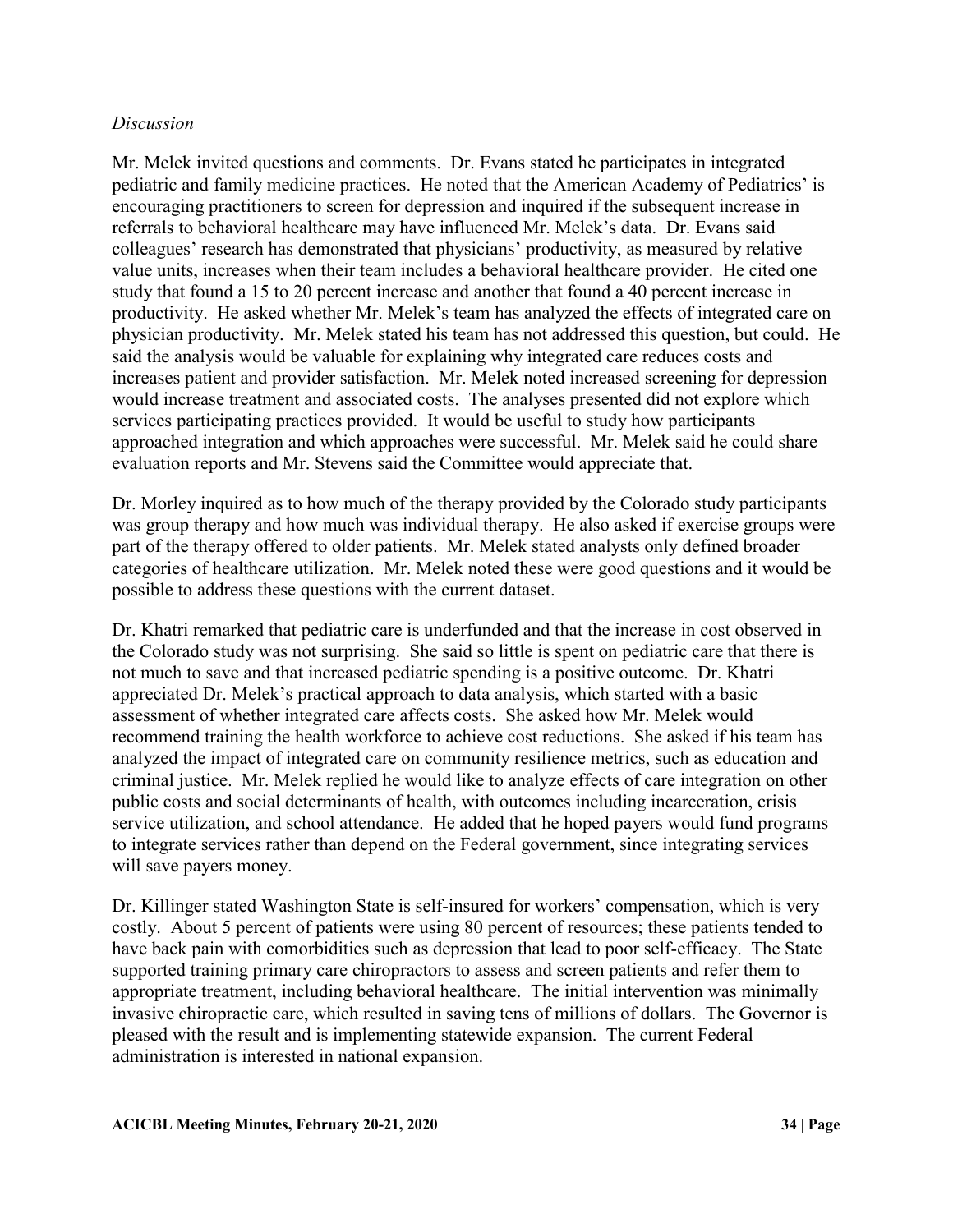Mr. Melek noted that all participants in the Colorado study were volunteers. Other practices' reasons for not participating may have been related to leadership and staffing resources. Training and education programs should encourage people to become behavioral healthcare providers. In addition, it is important to compensate behavioral healthcare providers adequately. Providers often leave networks after not getting a rate increase for many years. Out-of-network rates for behavioral health services are five to seven times higher than out-of-network rates for physical healthcare. Payment reform should include reforming provider compensation. Good salaries and benefits with capitation and gain sharing would be better than the current low feefor-service payments.

Dr. Bednash stated outcomes metrics focus on costs. She said it is important to ask not only whether patients utilize emergency departments or inpatient services less often but also whether their health and well-being have improved. She asked how to develop these metrics, especially of behavioral healthcare outcomes. Mr. Melek replied TriWest measured provider and consumer satisfaction and clinical outcomes and offered to share reports. Dr. Bednash inquired if TriWest had used the Clinician and Groups Consumer Assessment of Healthcare Systems and Providers (CG-CAHPS) survey. Mr. Melek said he did not know but that this information would be in the evaluation reports. Dr. Bednash requested that Mr. Melek send her these reports and said she would share them with the Committee. Mr. Melek agreed to do so.

Mr. Stevens thanked Mr. Melek for his presentation.

# **Public Comment**

Mr. Stevens opened the floor for public comment.

Caller Marguerite asked whether HRSA would provide a list of Congressional supporters of S. 3200. Marguerite also asked whether coverage of chronic disease prevention services includes any complementary medicine. Dr. Weiss asked the caller to send her an e-mail address so that she could share a list of supporters. Dr. Killinger said that Washington State covers chiropractic care for back pain. She is unaware of other coverage for complementary care. Dr. Killinger thinks complementary medicine has potential to improve patient satisfaction and reduce costs. Dr. Weiss and other Committee members did not know whether other complementary medicine services are covered.

Dr. Carter asked whether Mr. Melek plans to assess approaches to weight gain and management can be integrated with mental healthcare that involves prescribing antidepressants or antipsychotic medications. Mr. Melek was no longer participating . Dr. Weiss said she could email the question to Mr. Melek.

Dr. Teri Kennedy said it would be valuable to explore the concepts of social prescribing, bridging medical and social care.

Day 1 adjourned at 5:00 p.m.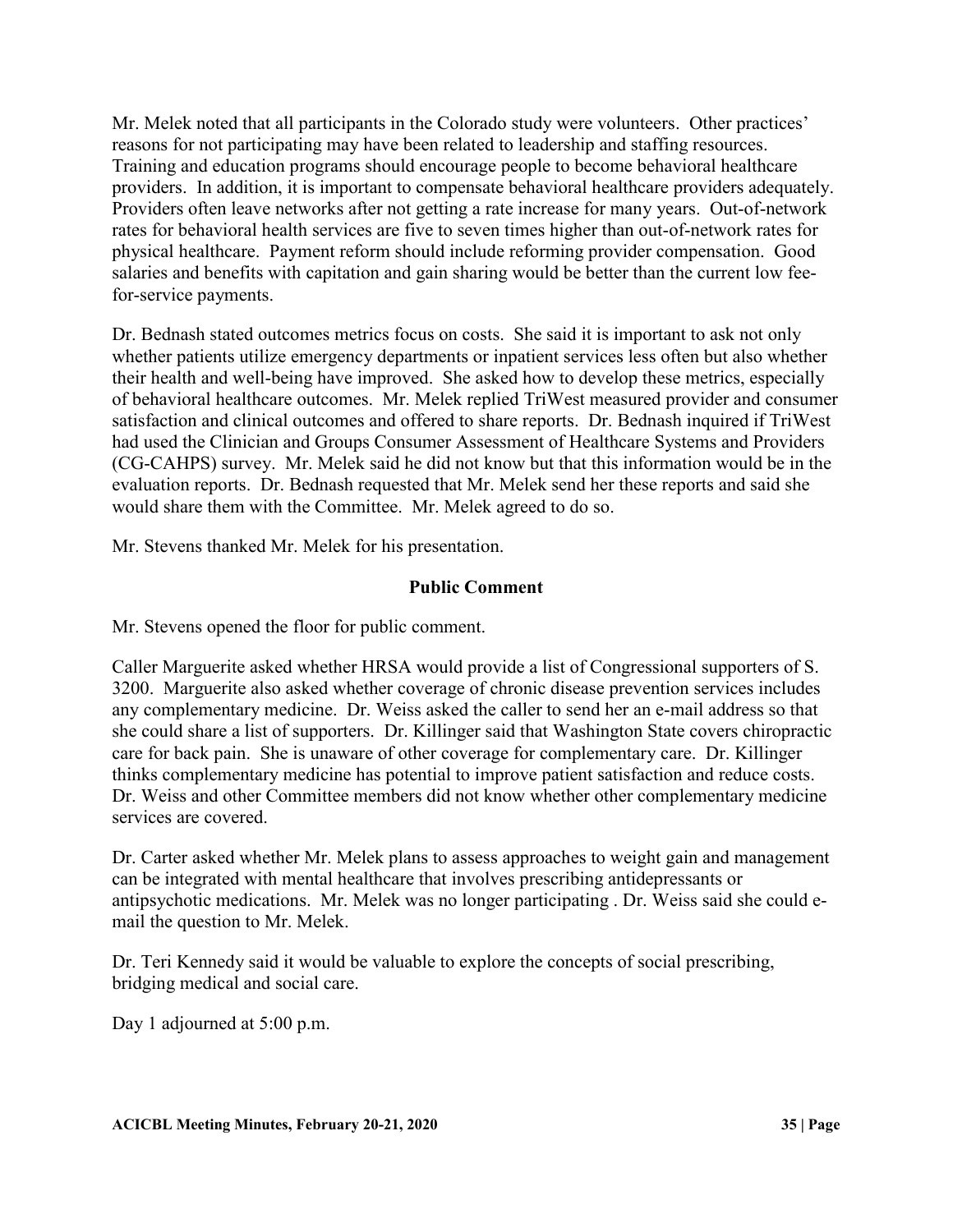The Committee convened at 8:00 a.m. on Day 2. Dr. Weiss took roll call. All Committee members were present in person or via telephone except Dr. Zaldy Tan. Ms. Robyn Golden, Dr. Kamal Masaki, and Ms. Jacqueline Wynn participated by telephone. Mr. Shane Rogers, Ms. Anne Patterson, Ms. Janet Robinson, Mr. Carl Yoder, Dr. Joan Weiss, and Dr. Robin Pugh Yi were in attendance. Dr. Weiss reviewed the meeting agenda and explained that Dr. Torey Mack, who was scheduled to present, is not able to present due to illness. Dr. Paul Jung would deliver an update on the Bureau of Health Workforce in her stead.

# **Committee Discussion and Recommendation Development: 19th Report**

Mr. Stevens invited the Committee to make recommendations for the  $19<sup>th</sup>$  report to the HHS Secretary and Congress.

Dr. Fahrenwald remarked that access to healthcare may have several outcomes beyond physical health for the individual, and that family members and communities can benefit when an individual's health is improved. This results in broad cost savings. These savings should be quantified and considered in payment reform.

Dr. Bednash said the Committee should consider how to prepare the workforce to practice in integrated, interdisciplinary, coordinated care with reformed payment structure. Students and trainees also should be prepared to lead discussions about payment reform, care integration, and value-based care, and to access and utilize data to transform healthcare delivery. She asked if the Committee should make recommendations about what the payment system should be, for example recommending support for Dr. Fendrick's proposed CMS rule. She noted that members could submit comments as individuals. Dr. Weiss affirmed that comments could be made by individuals. Dr. Bednash said that the Committee previously made recommendations to organizations such as those responsible for accreditation or licensing. Organizations are not required to act on recommendations.

Dr. Morley noted HRSA's main job is to educate the health workforce, which includes the community. He was impressed by Dr. Fendrick's point that provider and consumer incentives must align for a healthcare system to work. Dr. Morely stated HRSA should require grantees to use social media to educate the public. Dr. Weiss invited Dr. Masaki to describe how the GWEP program does this. Dr. Masaki said GWEP has a mandate to focus on education, health system transformation, making health systems more age-friendly, and the 4 M's.

Ms. Golden stated her organization just received its first age-friendly site visit from the American Hospital Association, the John A. Hartford Foundation, and the Institute for Health Improvement. Chief Executive Officers consistently say that her organization is delivering care as it should be delivered, then ask how this approach is paid for. Ms. Golden said that fee-forservice has been the payment structure for a long time. In addition, it is difficult to convince people responsible for primary care design to believe that an interprofessional team that includes a pharmacist, a social worker, and a psychologist is needed. She is not convinced that valuebased design will convince people of the need for an interprofessional team. Having an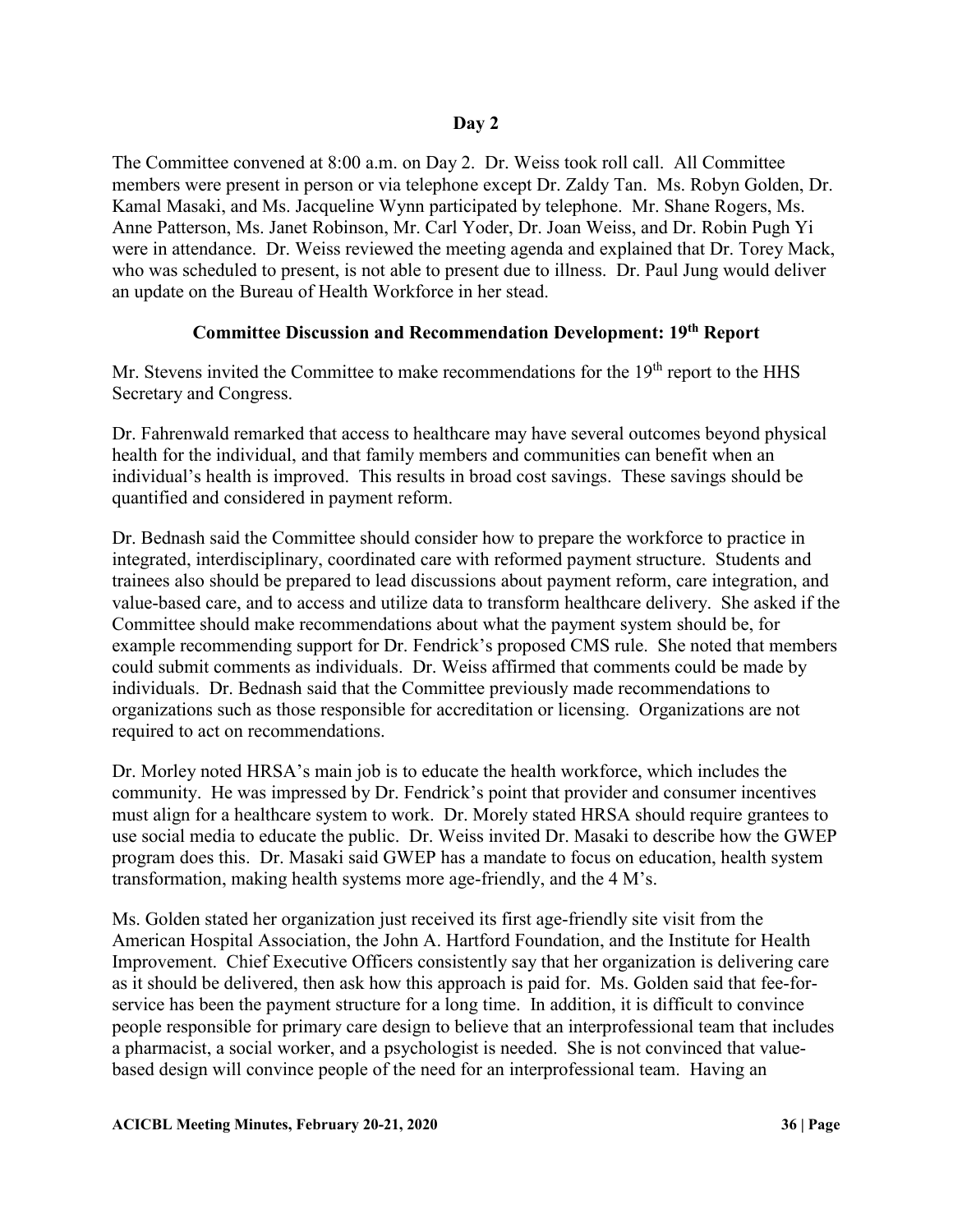interprofessional workforce requires paying that workforce. Training efforts are valuable, but Ms. Golden thinks addressing the payment issue is a higher priority. She said it is critical for Committee members to read the National Academies of Science, Engineering, and Medicine (NASEM) report on social determinants of health, especially the chapter on funding. Authors include experts on potential approaches for funding social care, such as Karen DeSalvo and Cindy Mann. Dr. Weiss stated she would distribute this report to the Committee.

Dr. Weiss affirmed GWEP grantees are required to develop partnerships between academia, primary care providers, and community-based organizations. Ms. Golden said this requires infrastructure. Dr. Weiss noted the grants provide funding to build infrastructure.

Dr. Morley stated his organization is educating communities and has determined how to be compensated by CMS for educational services. He said it is critical to demonstrate that educational efforts make a difference. GWEP provides an opportunity to demonstrate the impact of innovative approaches. Educating the general public is a current priority need.

Dr. Weiss stated the HRSA GWEP provides training across the educational continuum. Programs train direct care workers, health professionals, students, faculty, and practitioners. Providers are trained to work in teams and to participate in share decision making with patients, families, and caregivers in primary care and age-friendly practices and integrated geriatrics and primary care practices. GWEP has 391 primary care partners, 190 of which are FQHCs. Training efforts link age-friendly practice to CMS's Merit-based Incentive Payment System (MIPS). MIPS provides incentive awards to providers who deliver care that meets quality standards for services such as advanced care planning, opioid treatment, and training caregivers to care for a person living with dementia. GWEP grantees are training people to engage in, document, and bill for these services. This also helps students and trainees to consider alternative payment methods and value-based care.

Dr. Morley stated CMS covers most services delivered by his organization, including physical therapy and cognitive stimulation therapy, sometimes through annual wellness visits. It has been challenging to be reimbursed for advanced directive support since the Institute for Healthcare Improvement does not accept it as part of "what matters" in an age-friendly system. Dr. Weiss said she would look into addressing this issue.

Ms. Golden said she had been discussing payments for social care with the White House, CMS, and MedPAC for the past month, with little receptivity. People's needs for social and mental health services are not being met due to difficulty in compensating these services. She reported that she had asked MedPAC representatives about payments for social care and acknowledgement of social determinants of health. They said they had not considered this very much. She also met with White House representatives in response to an executive order intended to counter Medicare for all. She and colleagues negotiated inclusion of a clause that allows other professions to be included on teams serving people who are on Medicare.

Dr. Khatri remarked the changes recommended by presenters will come from the next generation of the health workforce. The workforce should be trained to consider social determinants of health. Partnerships are critical for addressing social determinants through, for example,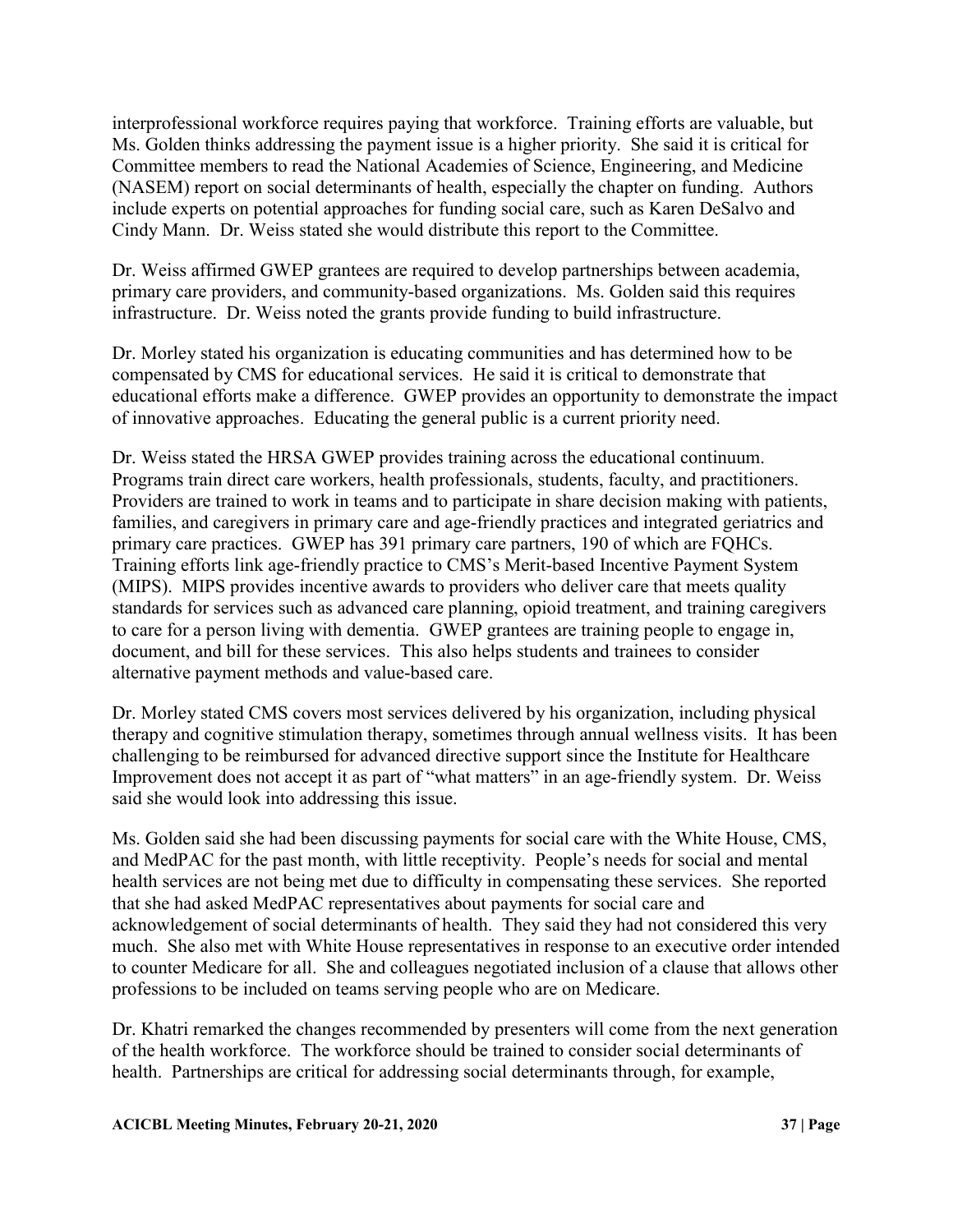improving access to healthy food and opportunities for physical activity. Students and trainees should enter the workforce prepared to address social determinants and to develop partnerships. Dr. Weiss said this could be a recommendation that HRSA require grantees to train the workforce to address social determinants.

Dr. Bednash agreed that it is necessary to educate new health professionals about system change by exposing them to new ideas and approaches to care delivery. However, norms in the workplace do not align with these lessons. For change to occur, work settings and payment incentives must align with targeted changes. HRSA must partner with payers and employers to mandate a new approach to practice, or targeted changes will not occur. Dr. Gould agreed that education alone would not be adequate. Payment reform is also necessary. Community health centers, community health workers, and others should be paid in advance for work to transform care. He gave an example of coaches analyzing practice workflow to support planning for changes. He said students may need to learn this process.

Dr. Gould said he was the Principal Investigator for the Community Healthcare Workforce Development Initiative. His team developed a certification process for Connecticut, which is promulgated through Medicaid. The program was supposed to save \$38 million over 4 years. It saved \$108 million and about 350,000 lives. Dr. Bednash asked how to make this type of program sustainable and scalable. Dr. Gould replied value-based payment can be translated to fee-for-service and reimbursed through Medicaid. The approach varies by State.

Dr. Khatri noted that reimbursement for meeting quality and efficiency metrics takes 18 months. Dr. Morley recommended educating people about how to get reimbursed, from payers including CMS, State programs, and local governments. This type of education should be required in medical and other health professional schools.

Dr. Gould said that one probable reason the Connecticut program was sustained is that the State's Medicaid program is self-funded. No insurance companies are involved. The program was able to initiate PCMH Plus, with a value-based component, which provides advance payments to community health workers. Half of the State's community health centers participate in PCMH Plus. Participation varies with the State budget. Dr. Morley said Missouri does not have Medicaid extensions, so it must be innovative in finding funding, and therefore in offering education in how to find finding. Dr. Morley reiterated that this type of education is critical and currently lacking.

# **Health Resources and Services Administration Update**

# *Thomas Engels Administrator, HRSA*

Dr. Weiss introduced Mr. Engels, whose experience includes serving as Deputy Secretary of the Wisconsin Department of Health Services, where he advocated for and oversaw expansion of State capacity to provide mental health services, implementation of the statewide electronic health record system, and reduction in staff shortages at long-term care facilities. He was an active member of the Governor's task force on opioid abuse and Chair of the Governor's human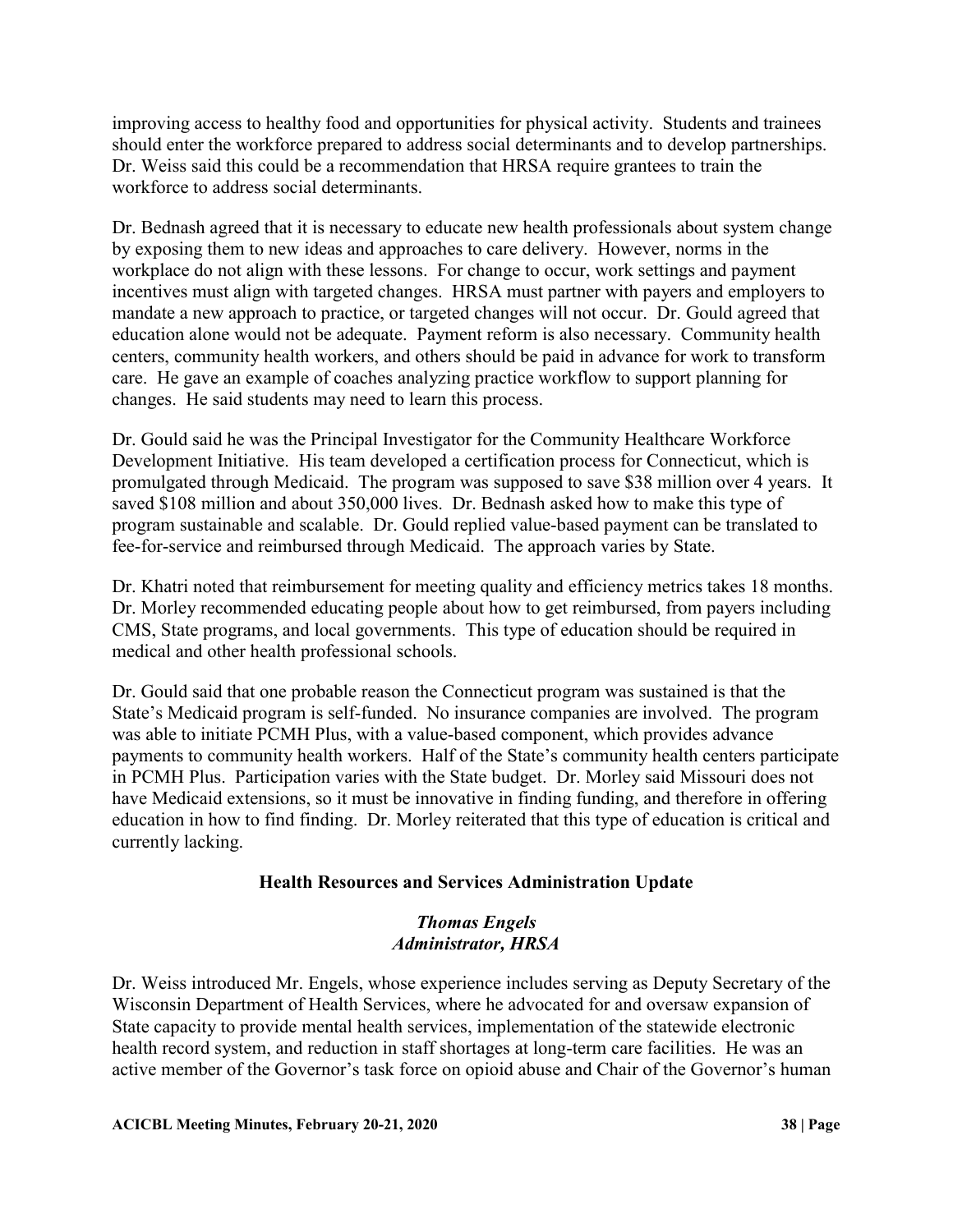resources shared services Executive Committee. Under Mr. Engels' leadership, HRSA is advancing HHS priorities including ending the opioid epidemic, transforming the behavioral health workforce, increasing rural communities' access to healthcare, promoting maternal health, advancing kidney care, and ending the HIV epidemic.

Mr. Engels asked the Committee to introduce themselves. After introductions, he thanked members for their service and their work on ACICBL. He said that HRSA works to increase access to high-quality healthcare services, a skilled health workforce, and innovative, high-value programs. HRSA administers more than 90 programs through about 3,000 grant recipients, who help tens of millions of Americans to receive high-quality affordable healthcare. Grant recipients include community-based organizations, colleges, universities, hospitals, private organizations, and State, local, and tribal governments. HRSA continuously works to expand its reach. In 2018 FQHCS served 28 million people at 116 million patient visits. These patients included 385,000 United States veterans. Ryan White HIV/AIDS Program reached half of Americans diagnosed with HIV/AIDS, 87 percent of whom are virally suppressed. National Health Service Corps and Nurse Corps programs facilitate 15,000 medical, dental, and mental healthcare clinicians serving 15 million Americans in the Nation's most underserved rural, urban, and tribal communities. HRSA launched the multi-year Rural Communities Opioid Response Program (RCORP) to support opioid use disorder treatment and recovery services in rural areas. Last year RCORP awarded \$103 million in grant support for community consortia to implement plans tailored for their specific needs; an additional \$100 million will be awarded this year. HRSA's Maternal Health block grants supported care for 55 million pregnant women, reaching 91.5 percent of all pregnant women, 99 percent of all infants, and 54 percent of children in the United States. HRSA's Maternal, Infant, and Early Childhood Home Visiting program provided 1 million home visits to 150,000 parents and children in 2018.

AHEC programs enrolled 2,700 health profession students in medically underserved and rural communities. Students represent 15 health professions and more than 35 paraprofessional disciplines. Between 2014 and 2109 the Behavioral Health Workforce Education and Training Program (BHWET) supported more than 14,000 graduating students in entering the behavioral health workforce. These students have provided more than 4 million hours of care to patients in medically underserved areas, including 1.5 million hours in rural areas. HRSA's GWEP supports 48 grantees collaborating with 391 care providing sites to become age-friendly by integrating geriatrics into primary care. This is a priority as the population ages.

Mr. Engels said that HRSA is looking for new grant reviewers and encouraged Committee members to sign up and to suggest that qualified colleagues do so.

HRSA is the Federal entity primarily responsible for overseeing United States organ, and blood stem cell transplant systems. The United States has more than 20 million registered blood stem cell donors and more than 155 million registered organ donors. In 2019 organ donations saved more lives than ever before. However, more can be achieved. Last year 113,000 United States citizens waited for organ transplants. Twenty people per day die while waiting for a transplant. Mr. Engels asked Committee members to become organ donors and to encourage others to do so as well.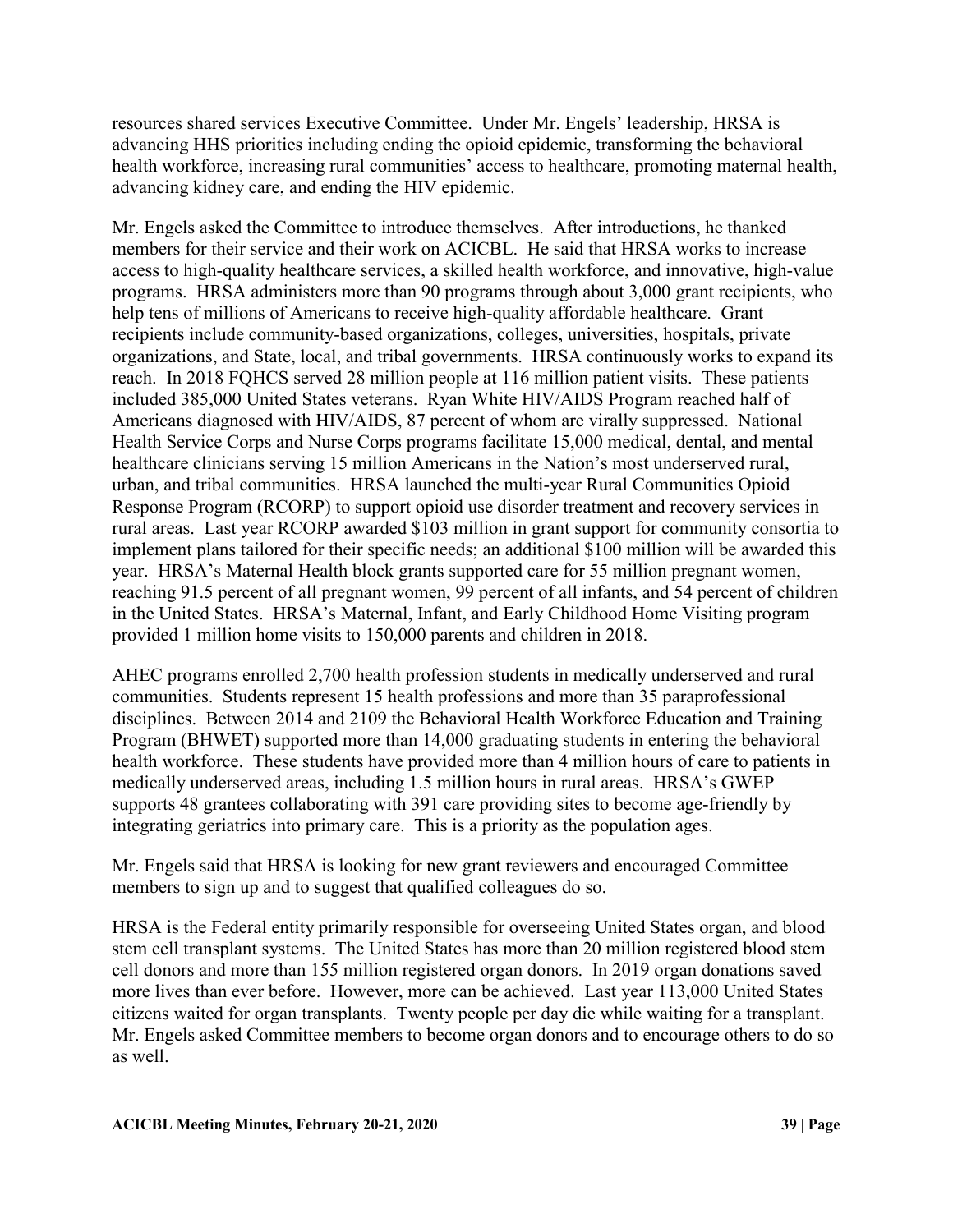As Wisconsin's Deputy Secretary of Health Services, Mr. Engels spoke with grant recipients and observed how HRSA and other HHS programs benefit patients. He recognized the necessity and value of Medicaid. He encouraged Committee members to continue their service to the country's most vulnerable citizens.

# *Discussion*

Mr. Stevens said that he is an organ donor. Dr. Evans said that his son was an organ donor who died in 2018. His son's donations helped 91 people. Dr. Evans encouraged others to become organ donors.

Dr. Bednash thanked Mr. Engels for his dedication and leadership.

Dr. Morley thanked Mr. Engels and HRSA as a whole for their contributions to geriatrics. He stated that there are half as many geriatricians in the United States now as when he became a board-certified geriatrician. He now serves on an interprofessional team whose patients include adults with developmental disabilities, whom few programs serve. Dr. Morley said HRSA is the guardian of geriatrics in the United States. Mr. Engels thanked him.

Dr. Wynn also thanked Mr. Engels for his leadership, outreach, and passion. She asked if HRSA funding announcements could incorporate encouragement for organ donation. Mr. Engels said he worked with the White House and HHS Secretary to change rules to expand coverage of living organ donors' expenses such as childcare and elder care costs. HRSA also released a Request for Information to solicit ideas for technology companies regarding how to improve distribution of donated organs.

Dr. Morley said he has never seen a social media campaign to encourage organ donation. He suggested that HRSA consider implementing such a campaign. Mr. Engels said he produced a 1 minute, 40-second recording encouraging organ donation, which has been released on HRSA's website, newsletter, and Twitter feed. Dr. Morley suggested expanding this effort with strategic campaigning supported by dedicated personnel. He said his own social media education campaigns reached 2.2 million people last year and had already reached 1.1 million this year. Achieving this reach requires significant time and effort. Mr. Engels thanked Dr. Morley for his input. Dr. Gould said that health profession students would likely respond positively to a campaign encouraging organ donation.

Dr.Fahrenwald said that organ harvesting is inefficient in rural areas. Organ transportation from rural areas is difficult. HRSA support for improving these processes would likely increase availability of donated organs. Mr. Engels thanked her for her comments.

Mr. Stevens thanked Mr. Engels for his commitment to geriatrics care. He stated that improvements in geriatrics care through community health clinics, and efforts to expand access to healthcare in rural and frontier areas have helped people in tribal communities to live longer. Mr. Stevens thanked Mr. Engels for his presentation.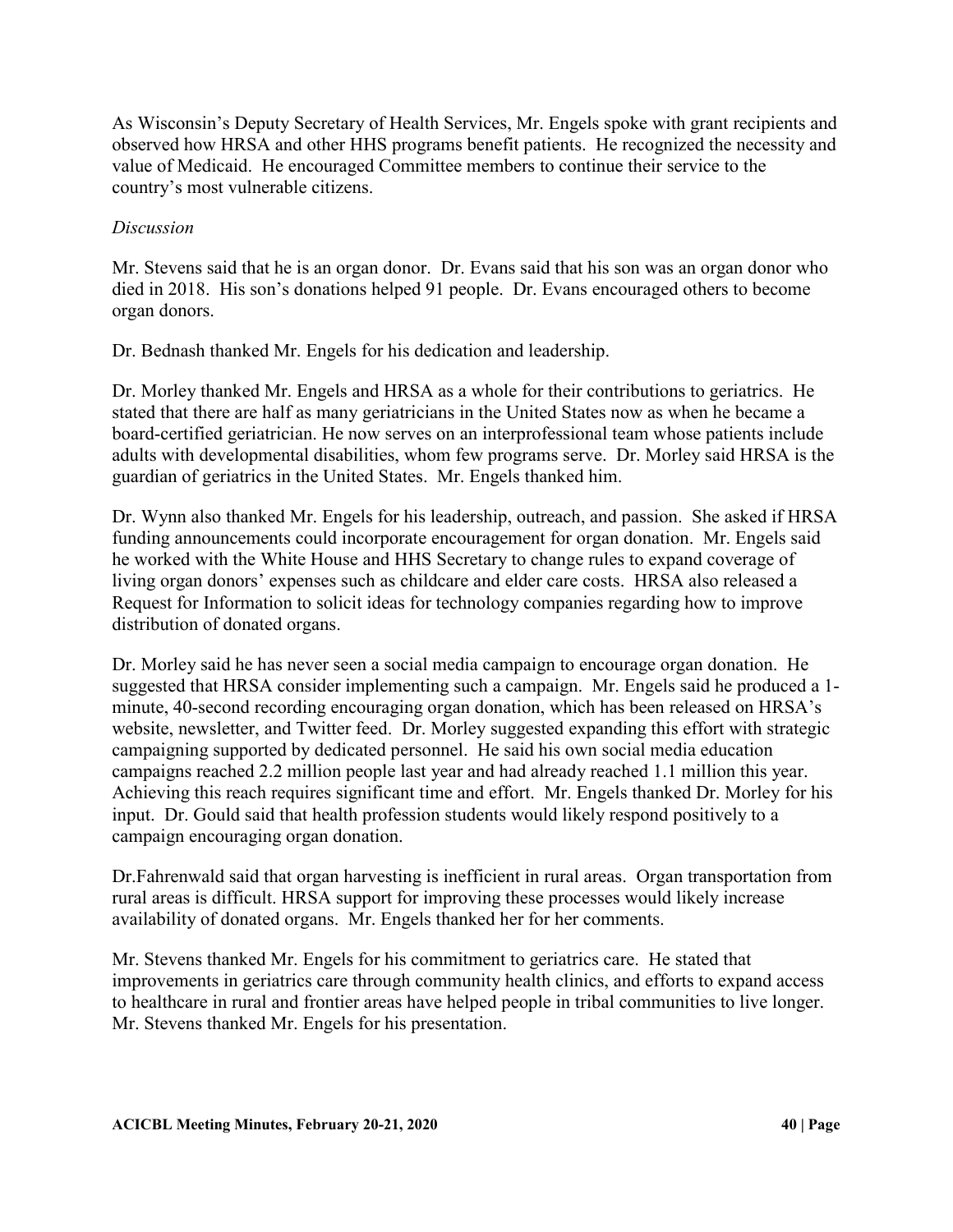### **Bureau of Health Workforce Update, and Division of Medicine and Dentistry Investments in Community Health**

# *Captain Paul Jung, MD, MPH, MBA Director, Division of Medicine and Dentistry, BHW, HRSA*

Dr. Weiss explained that Dr. Mack, who was originally scheduled to present the BHW update, was unable to attend the meeting. Therefore, Captain Paul Jung, Director of the Division of Medicine and Dentistry (DMD), would deliver Dr. Mack's update along with his presentation on DMD. Dr. Weiss stated the Division supports programs in geriatrics, primary care, oral health, and graduate medical education, which includes the Children's Hospital and Teaching Health Centers Graduate Medical Education programs, as well as three advisory Committees. In addition to the ACICBL, these Committees are the Advisory Committee on Training in Primary Care Medicine and Dentistry and the Council on Graduate Medical Education. Prior to his work at HRSA Captain Jung served at the Indian Health Service. He is a preventive medicine physician who prioritizes integrating population health into all Division programs.

Captain Jung stated BHW aims to get the right providers to provide the right kind of care in areas where it is needed. BHW provides education, training, and service. Education includes support for medical students. Most programs are for training, including residencies and fellowships. Service programs include the National Health Service Corp and Nurse Corps. HRSA aims to guide its programs' students and trainees to serve as workforce members in HRSA-supported service programs, such as FQHCs.

Captain Jung stated that BHW training not only prioritizes training primary care providers, but also teaches students and trainees about systems of care and team-based care. Graduate medical students in Teaching Health Centers learn how to practice medicine in a way that responds to communities' needs. BHW tends to measure success by the number of people trained and where they provide service. This is a focus on healthcare rather than health. He would like to measure population health outcomes resulting from BHW efforts.

Captain Jung was impressed by Dr. Brenner's presentation to the ACICBL. Afterward Captain Jung heard another presentation from Care Script, a private company, about how the workforce should prepare for the future of healthcare. The presentation discussed "the Amazonification of Healthcare." Presenters made several assumptions, such as, everyone will have a smartphone, and everyone will have a home where healthcare services can be delivered within 24 hours. Dr. Brenner's presentation made Captain Jung consider the implications of not having a home or smartphone. The Care Script presentation was about healthcare and not health. The current healthcare system is reinforced by those invested in it, not patients, and not always providers. Patients are frustrated. Community health problems will not be solved by only providing an adequate number of health professionals, even health professionals with ideal training.

The Division of Medicine and Dentistry has a Preventive Medicine program that trains physicians to specialize in preventive medicine, which focuses on public and population health. HRSA does not yet have a system for placing program graduates. Ideally, trainees would serve in health departments and FQHCs. Trainees would monitor effects of programs on population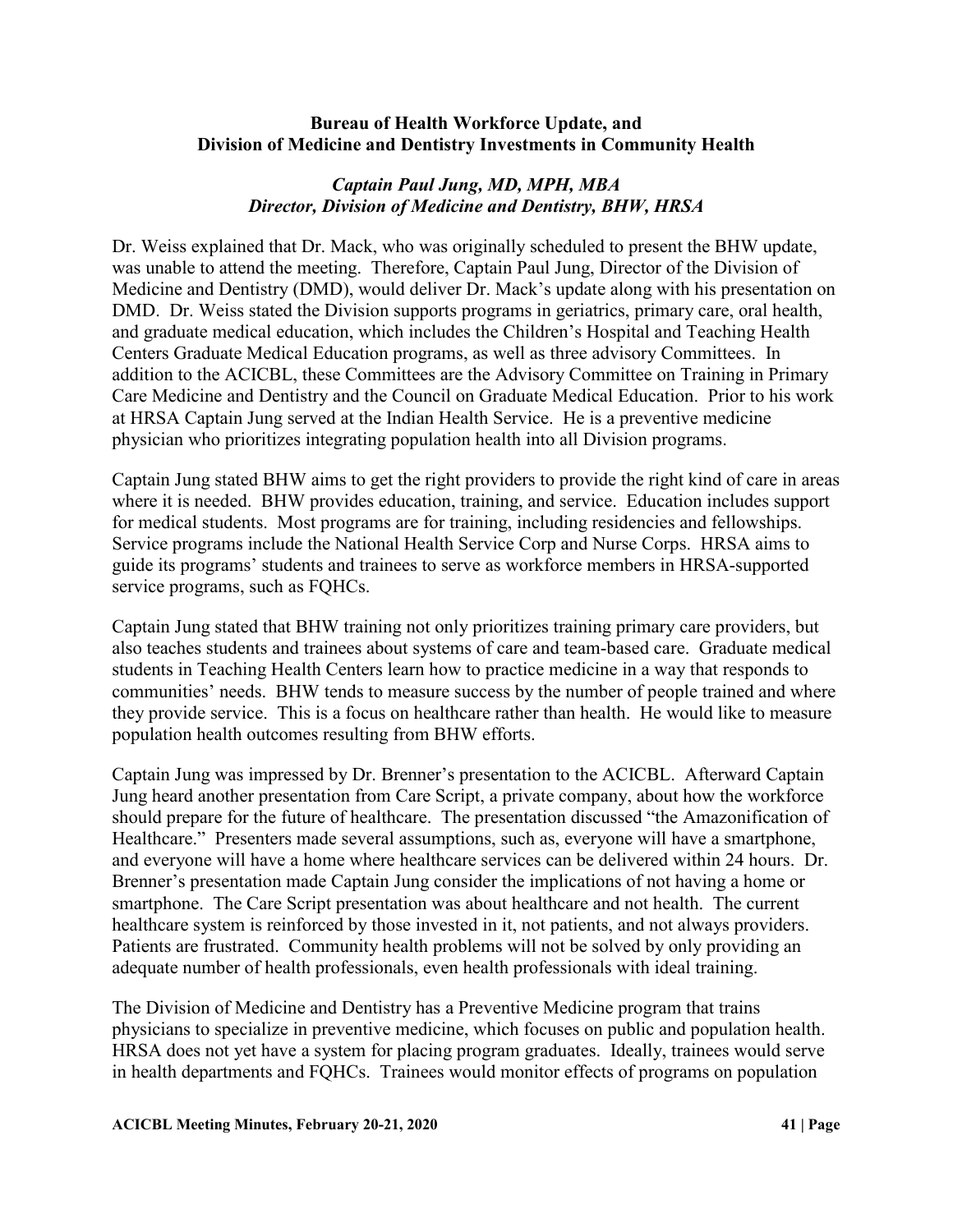health and plan how to address community health needs. Community health outcomes would indicate the success of the Preventive Medicine program. It is important to assess these outcomes in addition to the number of providers trained.

Captain Jung thanked Committee members for their service. He encouraged members to continue to include population and public health, and the specialty of preventive medicine in their recommendations, which help to guide the Division's work to address health issues and to improve health status.

### *Discussion*

Dr. Gould stated the Committee's last report recommended training the health workforce to use GIS mapping and data to assess community health. He agreed with Captain Jung that this approach is needed to improve the health system.

Dr. Bednash supported Captain Jung's focus on health rather than healthcare, and said that this aligns with ACICBL's focus. She said that FQHCs are already committed to the model of healthcare Captain Jung described. She noted that she works for a non-profit healthcare corporation that wants system transformation toward a population health focus, and seeks experts to guide this transformation. Preventive Medicine program graduates could serve in this capacity and may be needed to influence care outside of FQHCs more than within them. Dr. Jung said this issue was discussed at a Fall 2019 meeting of preventive medicine stakeholders. He agreed that change must be implemented beyond FQHCs. Many healthcare system representatives do not understand what preventive medicine specialists do. Even some preventive medicine physicians think that public health work is conducted only by the government. Captain Jung would like to broaden public understanding of public health to be synonymous with population health, and as services offered by providers beyond the government. Captain Jung invited Committee members to notify him of healthcare systems that would be willing to accept preventive medicine residents for rotations, so that he could link these systems to residency programs.

Dr. Fahrenwald recommended recruiting people to specialize in primary care preventive medicine early in their careers, while allowing flexibility in career choice. She works at a Teaching Health Center with a Public Health and Advocacy track for residents, which encourages graduates to serve in small rural areas, meaning towns with 3,000 or fewer residents. Physicians serving these communities serve as public health leaders. Leaders in this role need training in public health. Dr. Fahrenwald stated residency training requirements for service and supervision can be barriers to training care providers in public health. For example, training for rural residents may be remote. When government funding for space exploration decreased, private funders contributed. Private investment may be needed for healthcare system transformation. HRSA's innovation programs could teach the next generation of the health workforce to promote changes such as using technology to support communication, replacing fee-for-service payments, and using community resources to improve community health. Dr. Fahrenwald suggested redesigning payment approaches so that communities invest in systems that improve their health as well as education, employment, and the justice system, resulting in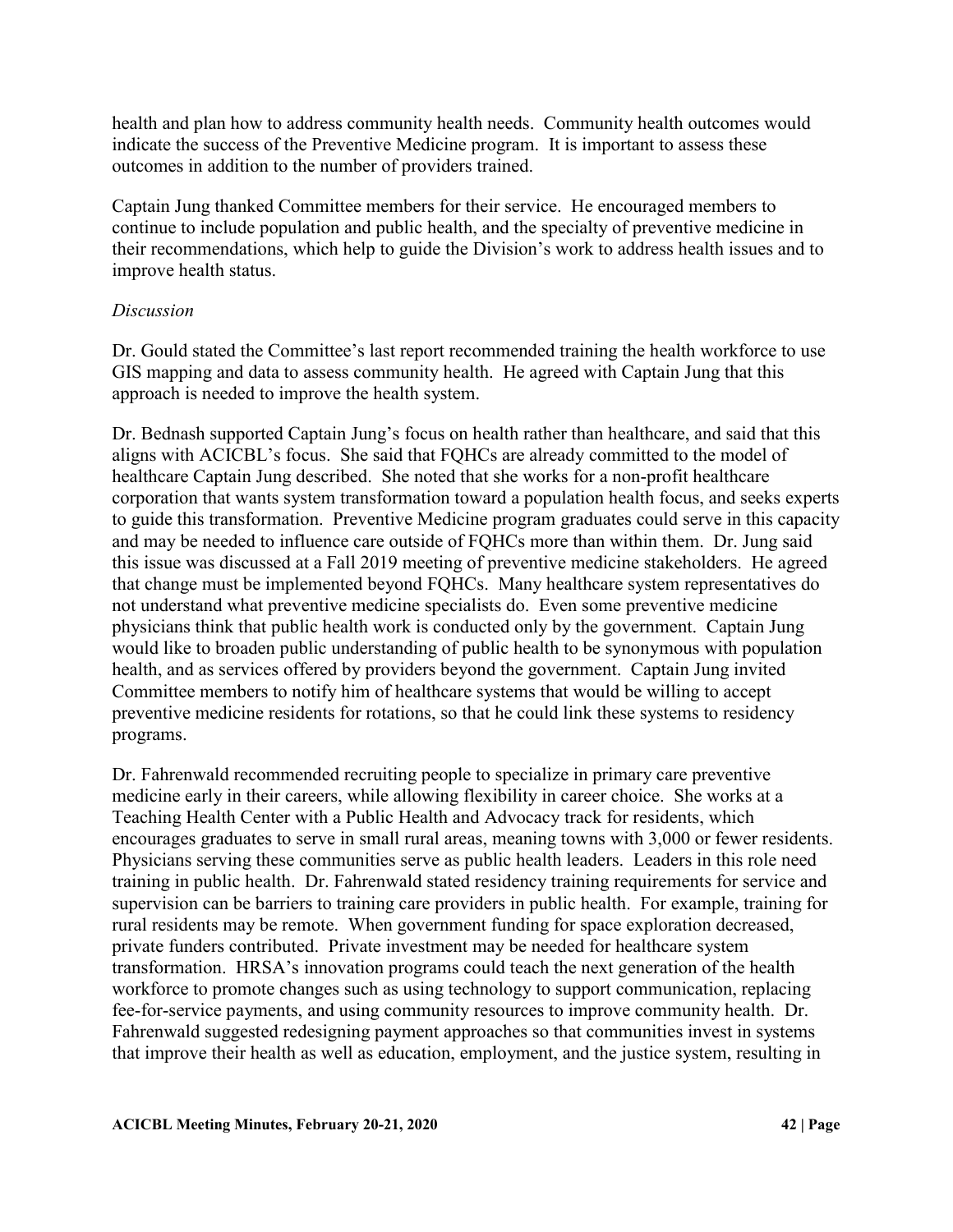making more resources available to support that community system, so that payment reform directly benefits communities, not just insurance companies and CMS. Dr. Gould concurred.

Dr. Gould added that the Amazonification of healthcare is inevitable and that the public should be prepared for it. Amazonification may contribute to solving some healthcare issues, but not all of them. System transformation will require a visionary approach. Corporations have used their resources to address issues, their motivation is to reduce costs. This is good if it results in community benefits and inspiring others to do the same.

Dr. Gould said a rural accreditation Committee is working to reduce the barriers to completing rural residencies that Dr. Fahrenwald mentioned. The current approach to rural healthcare training is not sustainable.

Dr. Fahrenwald stated solving public health problems leads to multiple long-term, communitywide benefits. These benefits should be considered when analyzing the savings associated with investments in preventive care. Dr. Gould agreed. He noted that communities always will need doctors, even as diseases are eradicated. Training should prepare healthcare providers for longterm careers during which healthcare priorities and technology will change. Flexibility to respond as new issues arise and new technologies become available, and listening to and providing emotional support for patients are core competencies for healthcare providers. Training programs should emphasize these competencies. System transformation should focus on how best to serve patients' needs, including need for respect and emotional support from care providers.

Dr. Evans stated primary preventive medicine training should include competency in behavioral healthcare. Preventing adverse childhood experiences, including parental neglect, can prevent behavioral health problems. Dr. Gould agreed.

Mr. Stevens remarked that his home in Eagle, Alaska comprises a non-Native town and Alaskan Native village, with a total of no more than 150 residents. The village has a community health clinic with a community health aide and a behavioral health aide. The village is affected by social determinants of health including food insecurity, and high transportation costs, which have essentially eliminated hunting and fishing except by wealthy tourists. Mr. Stevens' home region in the interior of Alaska is the size of Texas. It would benefit from preventive medicine specialists. The cost of transportation to and from the community, at \$400 per trip, has been a barrier. These types of barriers must be overcome to meet the healthcare needs of remote communities. Captain Jung said root causes of community health issues must be identified and addressed. This includes addressing systemic issues in addition to providing medical care. Captain Jung has tried, with limited success, to encourage people interested in global health to serve tribal reservations, which are sovereign nations with different cultures and languages with needs for additional health resources. Mr. Stevens agreed that care providers should build relationships with the communities they serve. This supports the trust and understanding necessary for, among other things, effective telemedicine.

Dr. Morley stated that efforts to educate through social media are important for promoting population health. Social media campaigns have dramatically increased recruitment to his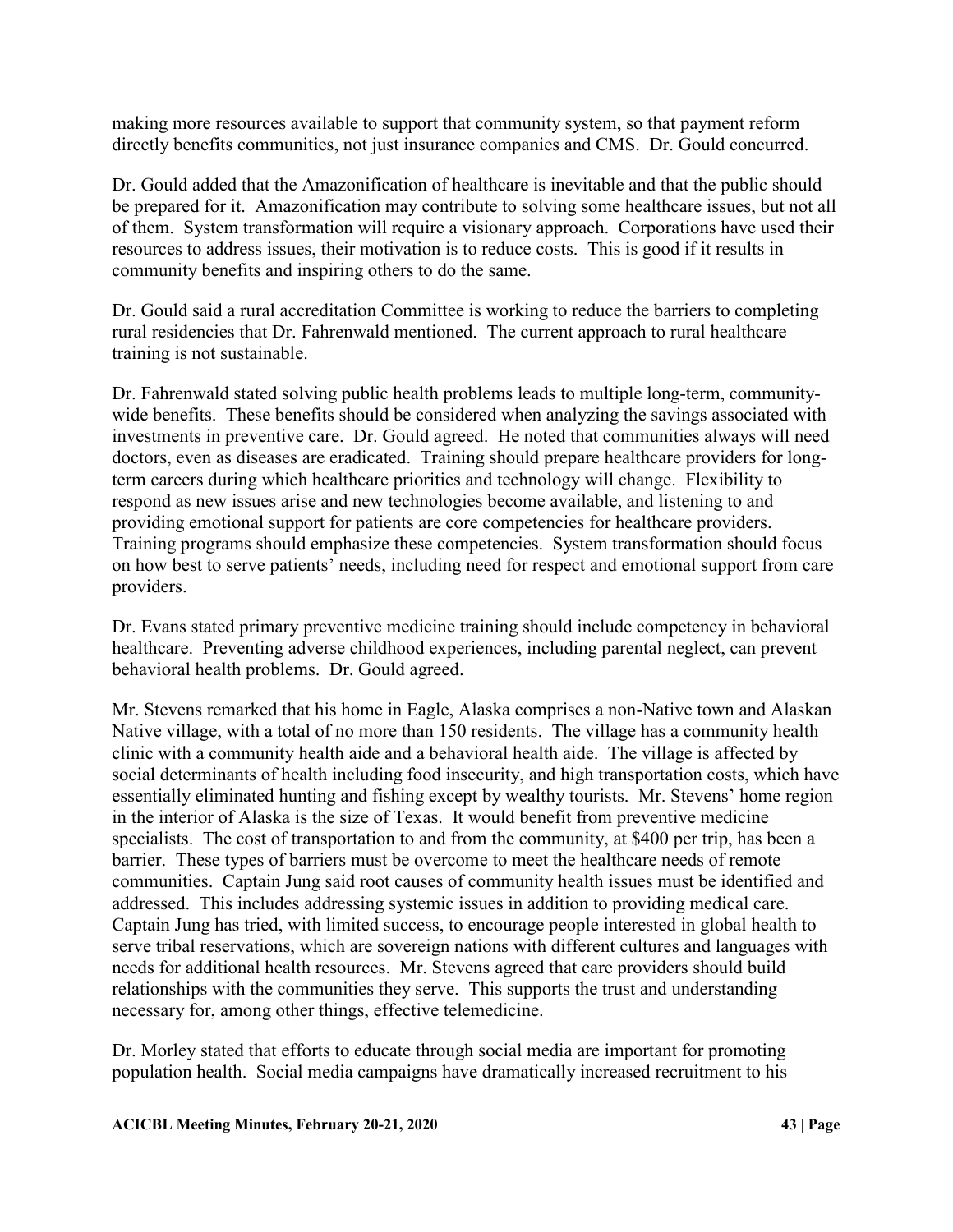GWEP program. Social media is also used to send inaccurate or dangerous messages, such as anti-vaccine messaging. There should be messaging to counter this and to convey important public health messaging about issues such as vaccines, atmospheric pollution, and lead. Dr. Morley said HRSA should fund this type of social media campaign.

Dr. Morley remarked medical schools are not adequately training students to use new technologies such as ultrasound stethoscopes, artificial intelligence, and telehealth. Students must be prepared to practice in the future and to use new technologies while using effective approaches to communication. HRSA should support this. If students are not prepared, they will still have to work with new technologies, but will not know how to do so without compromising care quality. Captain Jung agreed and added that CMS also should be involved with determining how best to use emerging technology in healthcare. Medical schools do what their funding sources want, and CMS provides much more funding than HRSA. CMS tends to support the usual approach to medical education and HRSA's budget is unlikely adequate to bring about systemic change. Dr. Morley stated that HRSA consistently makes subtle and important changes and is perceived as offering the best expertise in health workforce education. Dr. Morley believes HRSA has the potential to bring about systemic change.

Dr. Bednash stated the Committee should continue to focus on population health and social determinants of health. She referred to Kristof and WuDunn's book *Tightrope* about the effects of economic decline on an Oregon community's mortality and morbidity related to substance use, depression, and violence. The Committee should maintain a broad perspective on population health interventions because health outcomes are not just due to healthcare quality but are also influenced by opportunities and risks associated with where people live.

Mr. Stevens thanked Captain Jung for his presentation.

# **Committee Discussion and Recommendation Development: 19th Report**

Dr. Weiss expressed thanks for the service of Drs. Evans and Tan whose Committee terms are ending June 27, 2020.

Dr. Killinger stated she identified four actionable items that the Committee should consider

when developing recommendations: 1) All federally funded programs and healthcare centers should fund small grants to set up practice that is consistent with V-BID priorities; 2) In recognition of the high cost of caring for people experiencing homelessness, Federally funded programs should use any excess funds or offer grants to implement programs that provide housing and wraparound services to patients experiencing homelessness; 3) Federally funded programs should revise their payment structures to incentivize improving clinical services rather than use fee-for-service structures; 4) HRSA should support training programs to utilize data to enhance value-based care.

The Committee embarked on a discussion of shelters with Ms. Golden stating Brenner's comment that shelters are inadequate was profound. Dr. Morley commented that shelters are better than no intervention. Ms. Golden agreed but said that Housing First is better than shelters.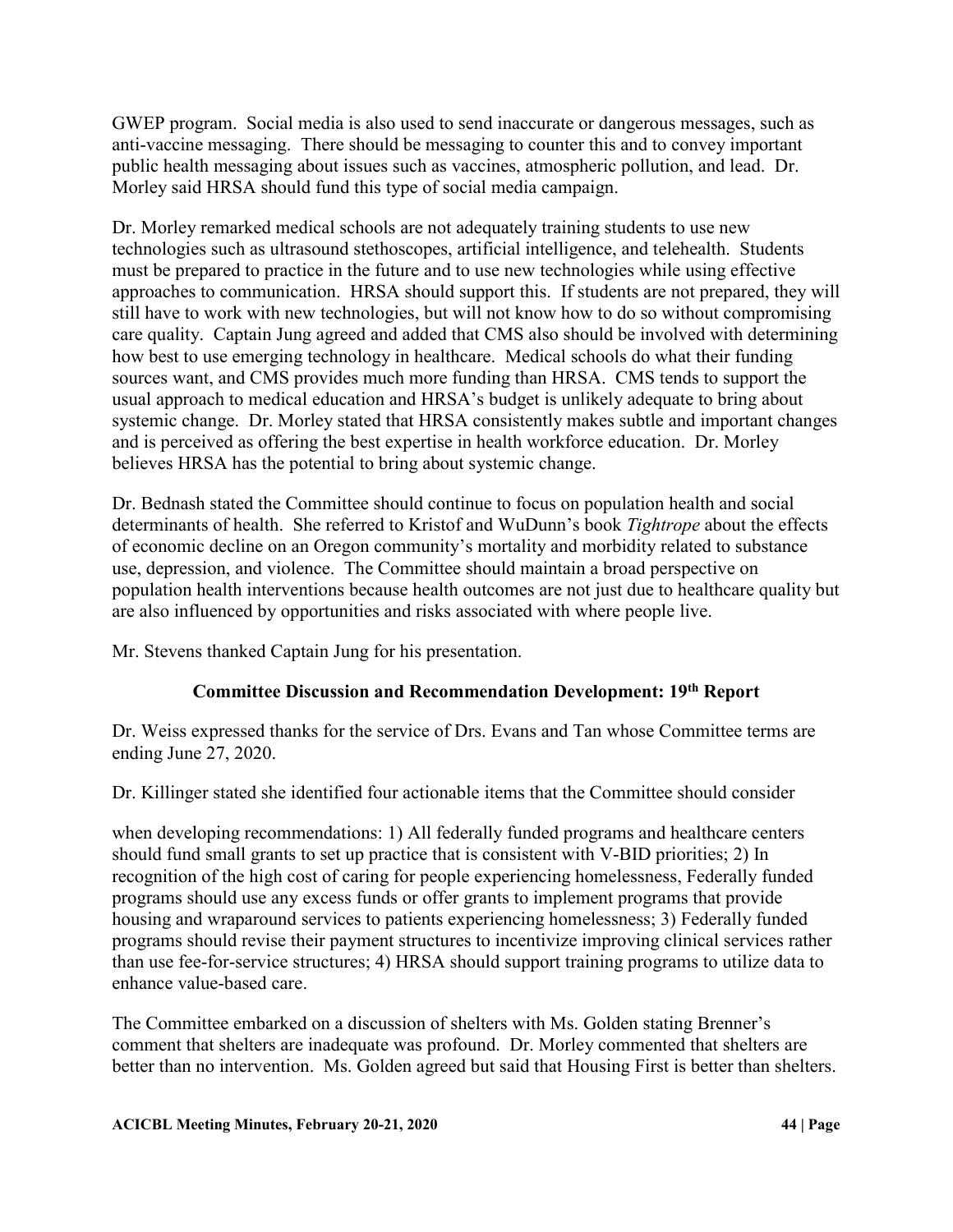Dr. Gould noted he serves on the board of a homeless shelter and runs a homeless shelter clinic. Shifting too many resources to Housing First can lead to inadequate shelter services for people in immediate, acute need. Dr. Khatri noted she also works in a health center for people who are homeless and stated the Committee should recognize the impact of homelessness on health and understand there are varying perspectives on how to address homelessness. Her organization has partnerships with shelters and subsidized housing. Some clients prefer not to stay in housing. She recommended against the Committee prescribing a single solution. Ms. Golden proposed that the Committee should recommend forming partnerships to address homelessness, and educating students about providing care to people who are homeless. She also noted that veterans who are homeless have unique needs. Dr. Morley remarked that after a shelter

closed in St. Louis emergency department utilization and hospital admissions significantly increased. He suggested it would be good to replace all shelters with permanent housing but

this is not currently feasible. Dr. Fahrenwald affirmed that the point of Dr. Brenner's presentation was that there is a specific set of people for whom providing permanent housing results in significant savings in healthcare costs, which could be applied to providing more care to people in need. There are also people who are not ready for permanent housing and are destructive if given a permanent housing placement. She stated the Committee's recommendation should consider individual needs and community healthcare costs. Dr. Bednash stated she worked at the clinic for So Others Might Eat (SOME), which offers comprehensive services, including permanent housing, education, and healthcare. She proposed the Committee should recommend preparing academics and health professionals to understand the impact of homelessness on healthcare needs and community health, and educating them about the array of options for addressing homelessness and the healthcare needs homelessness causes. These options include policy regarding housing.

Dr. Khatri stated she does not like the term "social determinants of health" and prefers "social factors." Social factors related to health include food insecurity, trauma, adverse childhood experiences, housing, and exposure to violence. These cannot be addressed by telling an individual to make a healthy choice, such as eating a healthy diet. People in food deserts do not have this option. Healthcare providers are learning to understand this and to screen for these factors. It is important to recognize the importance of social factors' role in health and wellbeing. She suggested that the recommendation regarding social factors influencing health highlight specific factors that students and trainees should understand and screen for. Dr. Weiss asked Ms. Golden what term for social determinants of health was used in the recent National Academy of Sciences, Engineering, and Medicine (NASEM) report entitled *Integrating Social Care into the Delivery of Health Care: Moving Upstream to Improve the Nation's Health*. Ms. Golden said the report includes a detailed glossary that distinguishes terms such as "social determinants" and "social risk factors." She said she would refer to the glossary and share information with the Committee. Dr. Wynn stated that understanding homelessness requires understanding its relationship to other social determinants such as trauma and adverse childhood experiences. Ms. Golden said that she did not want to imply recommending against permanent housing interventions. Her intention was to communicate the importance of not just offering resources but offering them with competent care management, which too often does not get funded. Dr. Bednash noted the NASEM report includes several recommendations for preparing

#### **ACICBL Meeting Minutes, February 20-21, 2020 45 | Page**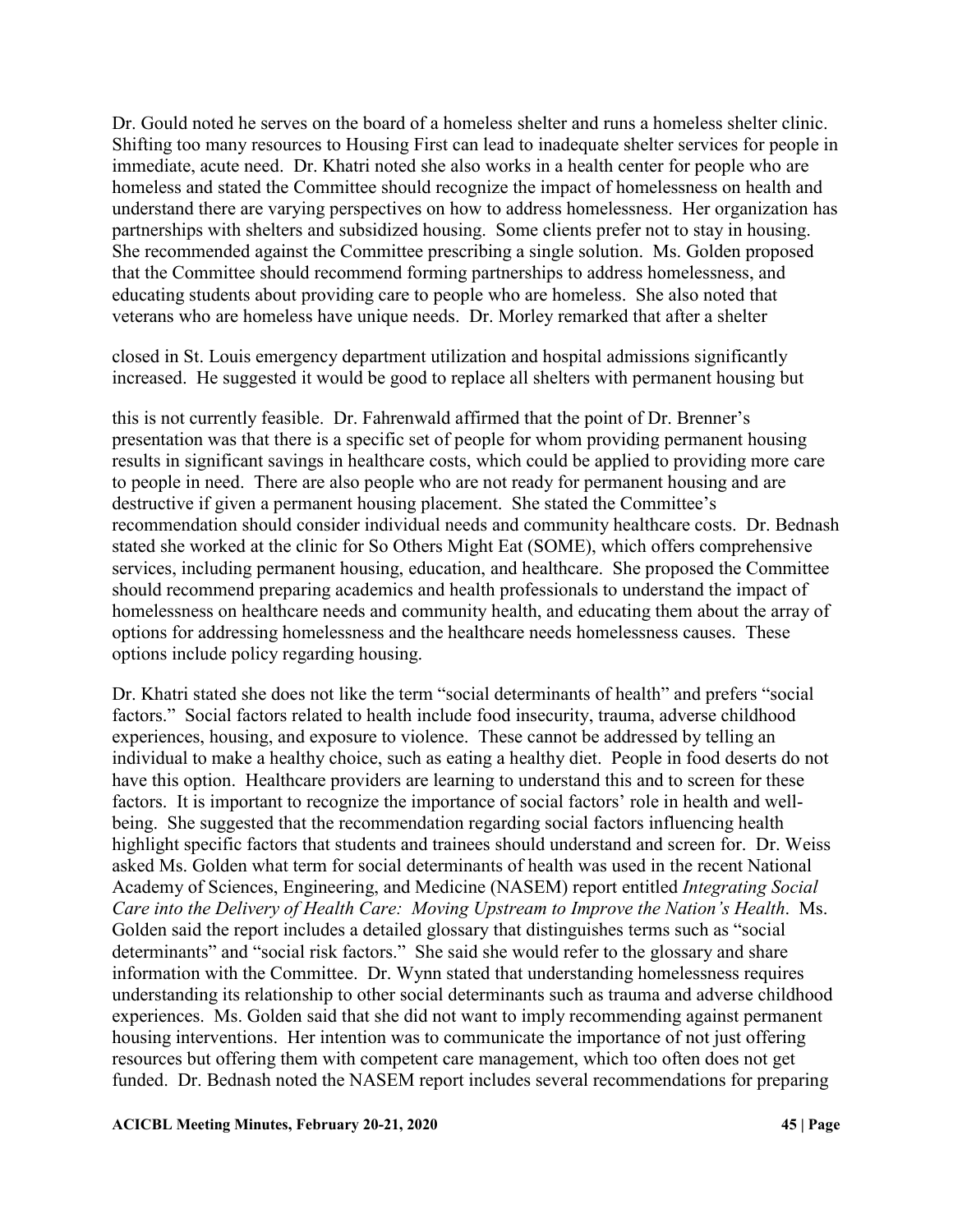the healthcare workforce to address social determinants of health and needs for social care. She suggested that the Committee should review those and consider supporting them with its own recommendations. Mr. Stevens asked if the report could be distributed to all ACICBL members. Ms. Golden said that she would send it to Janet Robinson.

Mr. Stevens asked Dr. Killinger if her recommendation regarding payment structure at FQHCs was about sliding scale fees. Dr. Killinger said the sliding scales are used to make services more affordable. Her recommendation was to base reimbursement for services on clinical outcomes rather than procedure cost in order to implement value-based payment structure.

Dr. Khatri noted that GWEP grantees already are required to train participants to understand and address social determinants of health. She suggested applying the language used in GWEP requirements to requirements for all Federally-funded training programs. This would direct grantees to include didactic and experiential training about social determinants, and could specify high-priority determinants. Committee members agreed that housing is a high-priority social determinant of health. Dr. Khatri stated that other high-priority social determinants are food security, poverty, health literacy, and adverse childhood experiences. Dr. Gould remarked students and trainees need to understand the interactions between social determinants of health and their effects on patients' and communities' needs. Dr. Weiss said this was similar to a recommendation in the ACICBL's 18<sup>th</sup> report. She asked him to draft a recommendation for the  $19<sup>th</sup>$  report that was clearly distinct from the previous recommendation. Dr. Gould agreed to do so.

Ms. Golden sent two pages from the NASEM report to share with the Committee so that it could be referred to during the current discussion.

Several committee members indicated that they had additional questions and comments regarding recommendations. These included:

- Dr. Killinger asked if Federally-funded clinics currently teach about adverse childhood experiences and screening for them. She noted that presentations for this meeting indicated that adverse childhood experiences are significantly related to health. If clinics are not currently providing this training, the training should be recommended.
- Dr. Morley said the Committee should recommend that HRSA require grantees to use social media to increase awareness of population health and of the cost effectiveness of a variety of health delivery systems.
- Dr. Bednash recognized that there is some disagreement regarding terminology for social determinants of health or social drivers. She recommended that the Committee use a commonly understood term. Dr. Bednash inquired if the Committee wanted to make a recommendation to support approving the proposed 2021 CMS payment rule regarding value-based reimbursement.

Dr. Masaki suggested making a recommendation that HRSA promote the value of geriatrics and primary care as a better approach to addressing social determinants of health than the current structure of excessive subspecialty care. Dr. Weiss said this is already the case with GWEP. Dr. Masaki said the United States has a shortage of primary care and much subspecialty care, which

### **ACICBL Meeting Minutes, February 20-21, 2020 46 | Page**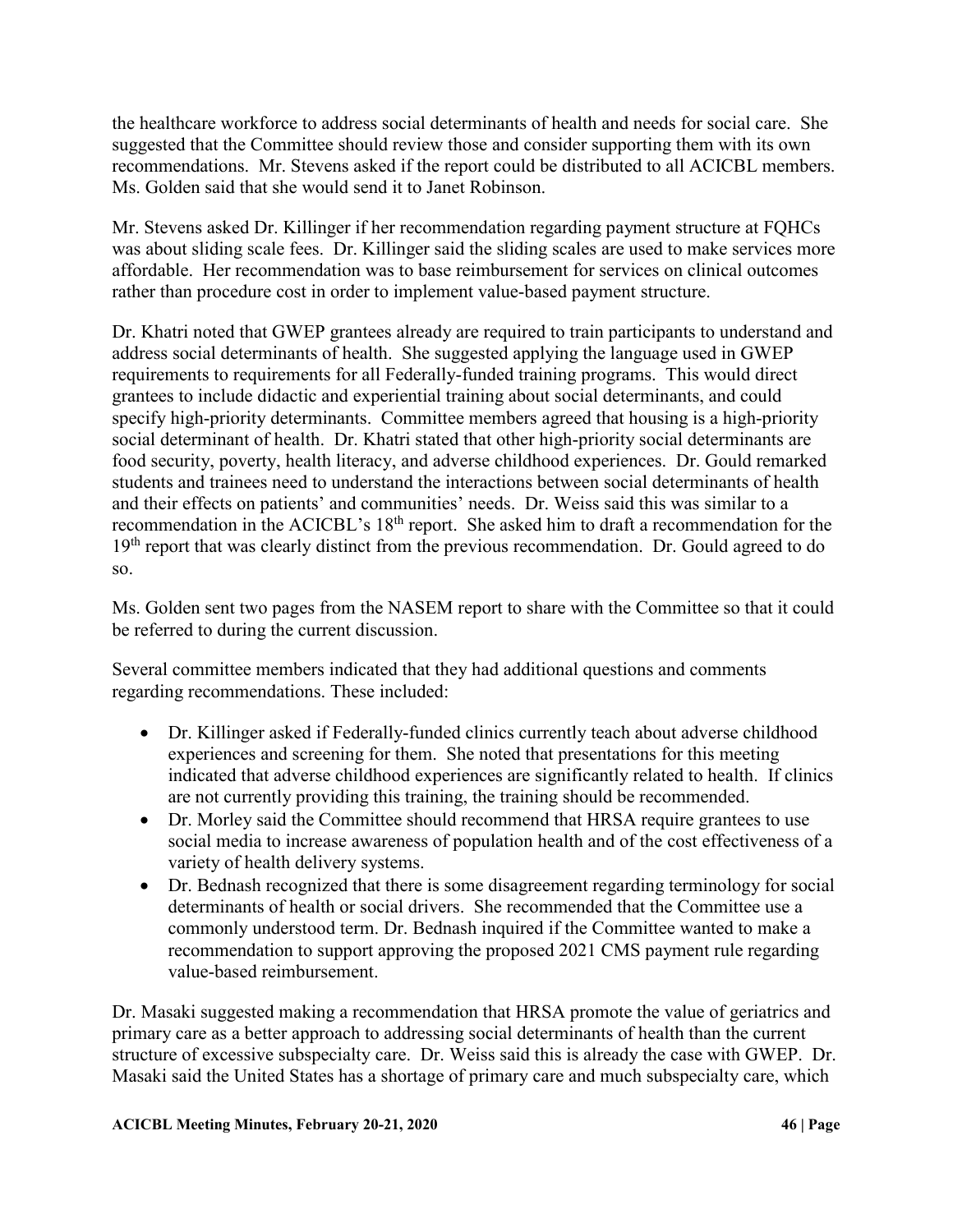should be rebalanced, possibly through allocation of funding for graduate medical education programs. Dr. Weiss said this is the purview of the Advisory Committee on Primary Care in Medicine and Dentistry (ACTPCMD) and the Council on Graduate Medical Education (COGME). Dr. Bednash asked if ACICBL could make a recommendation to ACTPCMD. Dr. Weiss said ACICBL could make this recommendation to HRSA. Dr. Bednash stated there is little Federal support for graduate medical education for primary care. There should be more funding to increase the primary care workforce.

Dr. Fahrenwald suggested recommending, "Recognition of the patient as a key member of the healthcare team to ensure individuals' needs are met both through direct healthcare and through linkages to community-based resources including tracking of the wider cost and savings to all involved systems."

Dr. Bednash stated that presentations made for this meeting had focused on payment systems, not social determinants of health, although the two were linked. She proposed the Committee should make at least one recommendation about educating the health workforce to understand payment models. Dr. Gould agreed. Dr. Bednash suggested, "Prepare a health professional workforce with a clear understanding of healthcare financing, payment models and value as an element of reimbursement." Dr. Gould had written a similar draft recommendation, "How we prepare, health professions workforce to have a clear understanding of healthcare financing, payment models and values as an element of reimbursement and the understanding of the determinative and rate-limiting effect of payment systems on the nature, structure, effectiveness and reach of healthcare delivery systems and ultimately on the health of communities." Dr. Evans said he would like to recommend that HRSA and CMS collaborate to define value-based reimbursement beyond economic factors, placing a greater emphasis on quality. Dr. Khatri concurred with Drs. Gould and Bednash's recommendation to teach students and trainees about payment reform. She stated there currently is a lack of training on alternative payment models. This should be the first recommendation that serves as the basis for others that show how payment reform would transform the system. Dr. Khatri stated the Committee's scope and title emphasize partnerships. She asked if the Committee should recommend that grantees be required to develop at least one partnership with a community-based organization to address social determinants of health. Dr. Bednash said that recommendations should mention that they are, regarding interdisciplinary healthcare teams, working together toward value-based care. Ms. Golden agreed. She reiterated that there are factors that make it challenging to end fee-forstructure payment. Dr. Bednash said the recommendation was for any healthcare reimbursement system to focus on care outcomes. That is value-based, even if applied in a fee-for-service payment model.

Dr. Morley asked if the Committee could recommend a universal basic healthcare system that does not prohibit private payment for additional health insurance. The healthcare problems in the United States cannot be solved without basic universal healthcare. Dr. Weiss stated the Committee could recommend this, but BHW does not have the authority to implement the recommendation.

Dr. Morley refined the recommendation about social media to be, "The ACICBL recommends Congressional funding for demonstration projects to promote the use of social medial to increase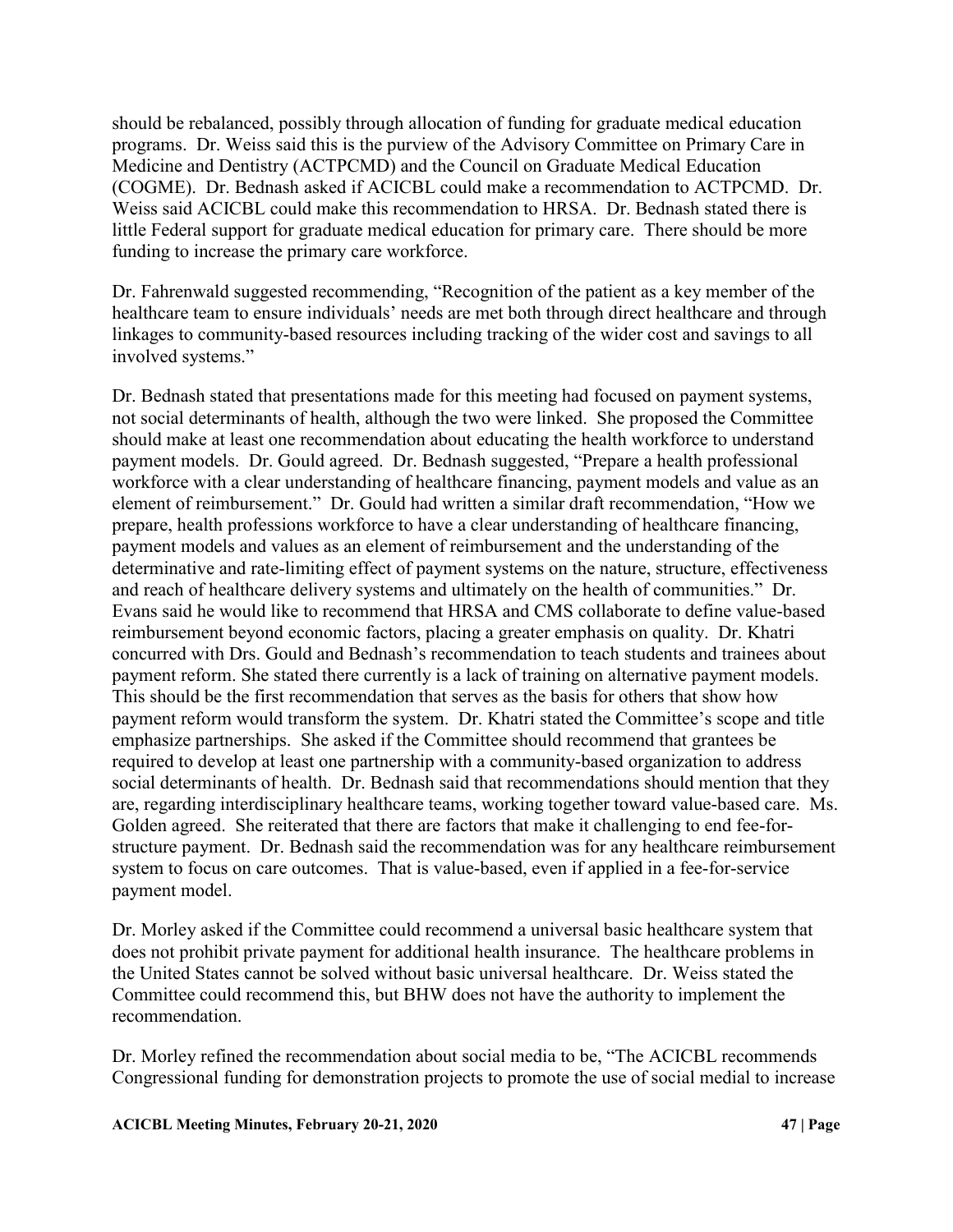the knowledge of population health." Dr. Killinger inquired if it were important to specify "population health" rather than say "important health topics." Dr. Morley stated he was specifically referring to population health and that the education was to be directed toward healthcare professionals as well as the general public. Dr. Weiss said the recommendation should refer to educating the workforce. Dr. Morley said the education should be about public health and prevention topics media reports focus on. HRSA would serve as a credible source discussing evidence about these topics. He noted that care providers often have the same questions as the general public regarding evidence about these topics. He emphasized that educational communications should be at an appropriate literacy level. Dr. Weiss reminded the Committee that HRSA considers patients, families, and caregivers to be part of the healthcare workforce. Dr. Morley said this should be clear in the recommendation.

Dr. Killinger suggested combining some recommendations about the same topic that had been listed separately. Dr. Khatri said that recommendations regarding V-BID and education about payment models could be combined, and that this should be the first recommendation. She said the central point of this recommendation is that all students and trainees in HRSA-funded programs should get basic education about value-based payment models. Dr. Killinger agreed.

Dr. Weiss reminded the Committee that it is charged to make recommendations about workforce development. Dr. Gould asked if the Committee could make a recommendation stating that payment structure must change to support an increase in global team-based care. Dr. Weiss stated this would be addressed to CMS. She said she would invite a CMS representative to participate in the next meeting, and the Committee could consider whether to make the recommendation. She reminded the Committee that it also was considering a recommendation supporting CMS's proposed 2021 payment rule.

Dr. Gould suggested that the recommendation to educate students and trainees about healthcare financing models refer to "alternative payment models, including global value-based payment." Students need to understand how finance mechanisms are related to healthcare outcomes. Dr. Khatri said this could be included in the report's supporting narrative rather than the recommendation itself. Dr. Khatri noted students first need to learn about healthcare financing in general, then about specific models such as V-BID. She said V-BID could be described in the report narrative as being a current important transformative change. Understanding social determinants of health is fundamental for defining high- and low-value care.

Mr. Stevens said the recommendation to support social media education should be the second recommendation. He asked if the Committee supported making a recommendation to support education about using data to transition toward value-based care. Dr. Weiss asked Dr. Khatri if health centers could act on this recommendation. Dr. Khatri said they could not because payment structures are very complicated and vary by State. Only CMS could take action on a Federal level. Other action would have to be at the State level.

Mr. Stevens invited Committee discussion on a recommendation for Federally-funded health centers to provide small grants to support implementation of person-centered, outcome-based payment systems. Ms. Golden asked why the recommendation focused only on integrating medical, mental health, and social care through value-based payment. She said she did not agree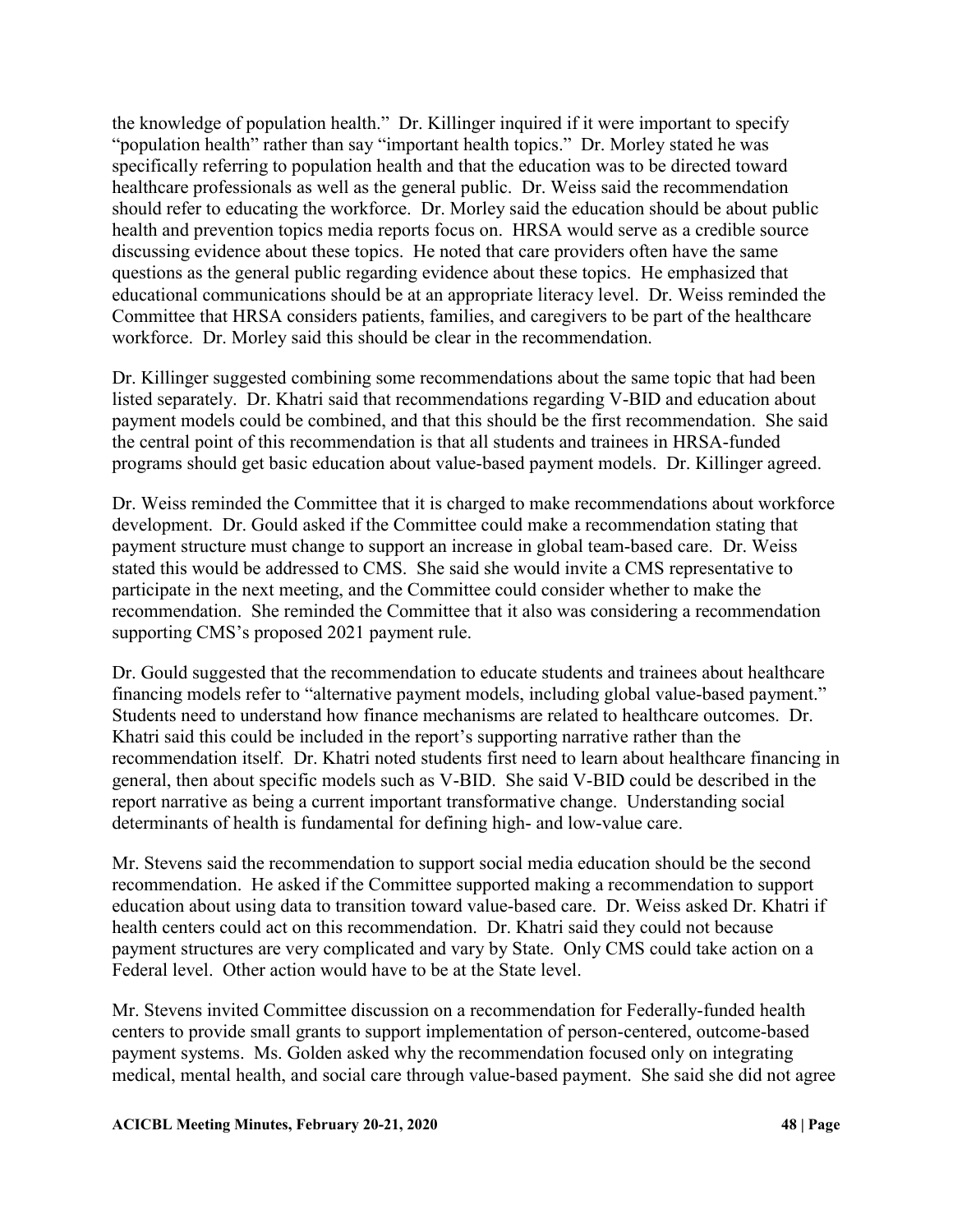and did not understand the reason for the exclusive focus on value-based payment. Dr. Killinger stated the presentation on V-BID made a convincing case and that transforming systems away from fee-for-service payment was one of the best ways to reduce costs and improve outcomes. She stated the recommendation's purpose was to make progress toward moving away from feefor-service payment structure by educating people about its negative consequences. Ms. Golden said fee-for-service would not end in the near future. She said it took 2 years to negotiate financing integration of mental healthcare into healthcare, which is described on the NASEM website. She recommended reviewing the NASEM report before finalizing an ACICBL recommendation.

Dr. Weiss stated social care was mentioned in several presentations. Ms. Golden said she would share the recommendations about healthcare financing in the NASEM report. Dr. Weiss invited Ms. Golden to discuss these recommendations. Ms. Golden stated there were separate recommendations to Medicare and Medicaid. The report includes detailed discussion of which specialists need training about social determinants of health and population health. Recommendations did not endorse value-based payments. Elements of the Chronic Care Act regarding social determinants and social care have not been implemented. Other countries have found that investing in social care improves social outcomes. The report recommends demonstration projects to assess this in the United States by analyzing the effects of Medicare Advantage supplemental benefits. This analysis would require access to large datasets that include electronic health records with community-based health data. The report discusses the necessity of interoperable health information data systems to obtain these data. Report developers discussed value-based payment, outcome measurement, corporate and social risk adjustment, and stratification, and how to align recommendations with previous recommendations. Authors also identified foundations that should fund implementing the work discussed as well as return on investment. Dr. Weiss asked Ms. Golden to write a recommendation addressing these points. Ms. Golden said she would do so. Mr. Stevens stated Ms. Golden's points were related to the Committee's second recommendation.

Mr. Stevens invited Committee discussion on the recommendation to require didactic and experiential training experiences about social determinants of health, including housing status, food security, poverty, and adversity childhood experiences. Dr. Fahrenwald stated the Committee should specify who is expected to implement the recommendation. Dr. Khatri said the recommendation is to HRSA.

Mr. Stevens invited discussion about the recommendation to educate students and trainees about the relationships between social determinants and health outcomes. Dr. Killinger noted that there were two recommendations on this topic and suggested combining them. Dr. Weiss said these recommendations seemed redundant with recommendations from the previous report. Dr. Fahrenwald said the recommendation could be for didactic and experiential training about how social determinants impact individuals and also how they impact the population. She said the recommendation could specify that grantees are required to develop at least one partnership.

Dr. Weiss invited discussion about the recommendation to increase the number of primary care providers. Dr. Weiss said this recommendation would be supported by ACTPCMD. She also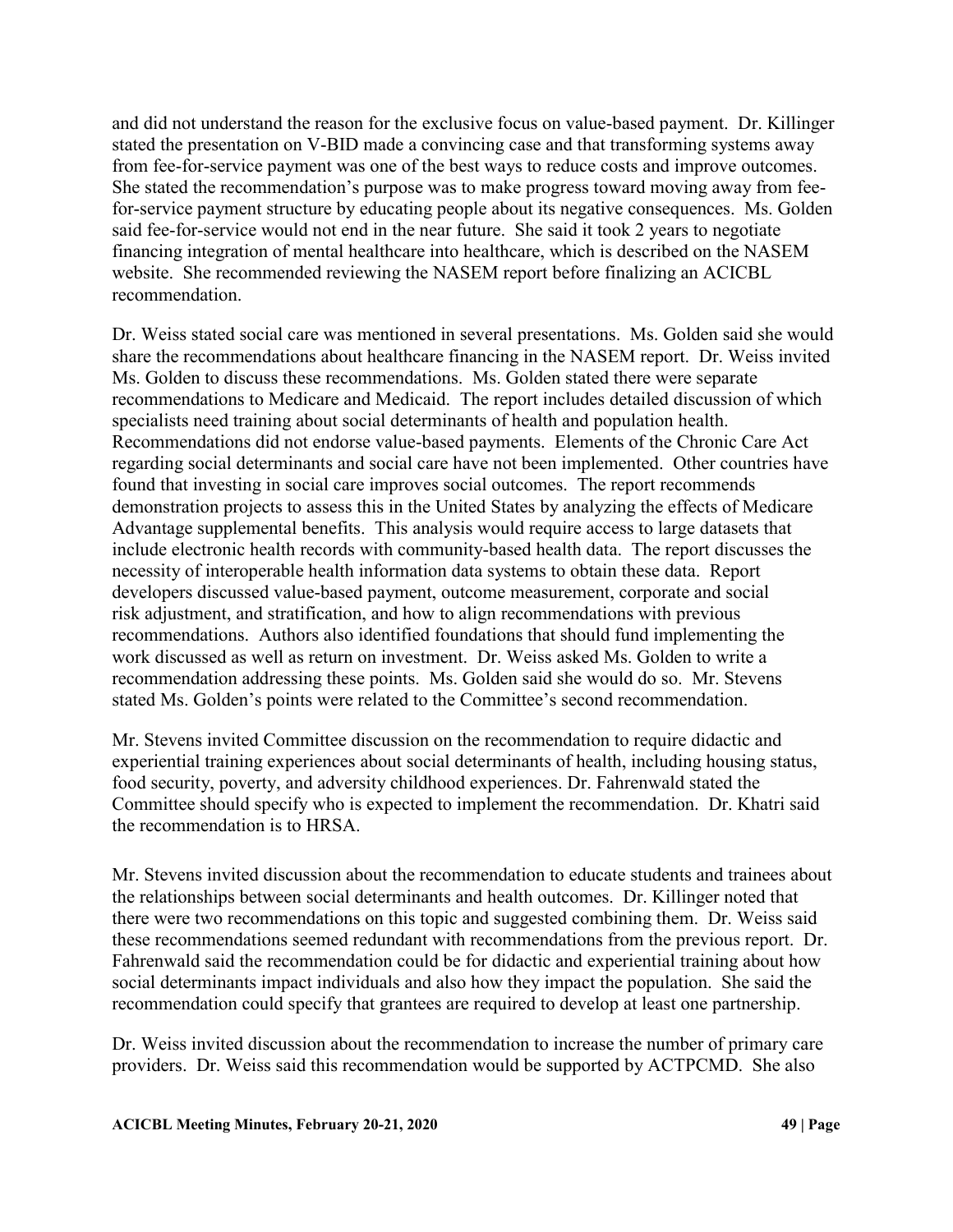suggested considering how to integrate this recommendation with others after finalizing other recommendations.

Ms. Golden said that recommendations to address social determinants would have to include recommendations to reimburse the work. She also reminded the Committee that Dr. Brenner had recommended changing the RUC to address the issue of reimbursement for social care. Ms. Golden stated that CMS has billing codes for social care services such as finding housing and care management. Psychologists can use these codes, but social workers cannot due to a component of the Social Security Act. These issues are discussed in the NASEM report.

Dr. Killinger stated that the recommendation to educate students and trainees about value-based payment systems should state that these systems should emphasize care outcomes, not just cost. Dr. Evans said he also had made this comment because considering cost without considering outcomes would be useless.

Dr. Killinger suggested rewording Recommendation 2 to clarify the emphasis on social media: "ACICBL recommends Congress fund demonstration projects to use social media to educate the healthcare workforce and improve health and healthcare delivery." She stated that it was important for recommendations to include the importance of housing status as a social determinant of health.

Mr. Stevens confirmed that the Committee decided to use language about social determinants of health that aligned with language in the NASEM report to which Ms. Golden had contributed. Dr. Weiss suggested the following wording, "ACICBL recommends didactic experiential experiences with social drivers including housing status, food, security, property, (adversity), adverse child experiences and population health," with a requirement for partnership and supporting background narrative. Committee members agreed.

Ms. Golden said she would send her draft recommendation within half an hour. Dr. Weiss said she would distribute draft recommendations to Committee members.

Mr. Stevens asked if participants had further comments. Dr. Killinger asked Dr. Weiss if the Committee had done the work HRSA needed. Dr. Weiss said that it had and inquired if the Committee wanted to make a recommendation about primary care. Ms. Golden said the recommendation should be about primary care from an interprofessional team, not specifically physicians and not individual providers. Dr. Killinger stated she understood the goal of the recommendation to be meeting the healthcare needs of an aging population. She said the recommendation should specify how this would be accomplished, such as funding particular projects or programs, or guiding training programs to encourage students to become primary care providers. Dr. Weiss suggested developing an initial draft of the  $19<sup>th</sup>$  report and having someone from CMS present at the next ACICBL meeting, then deciding whether to add the recommendation about increasing the primary healthcare workforce.

Mr. Stevens said he thought that a previous report discussed peer pressure for students to pursue specialized care rather than primary care. Dr. Weiss said this may have been in the  $17<sup>th</sup>$  report, which included clinician well-being and burnout.